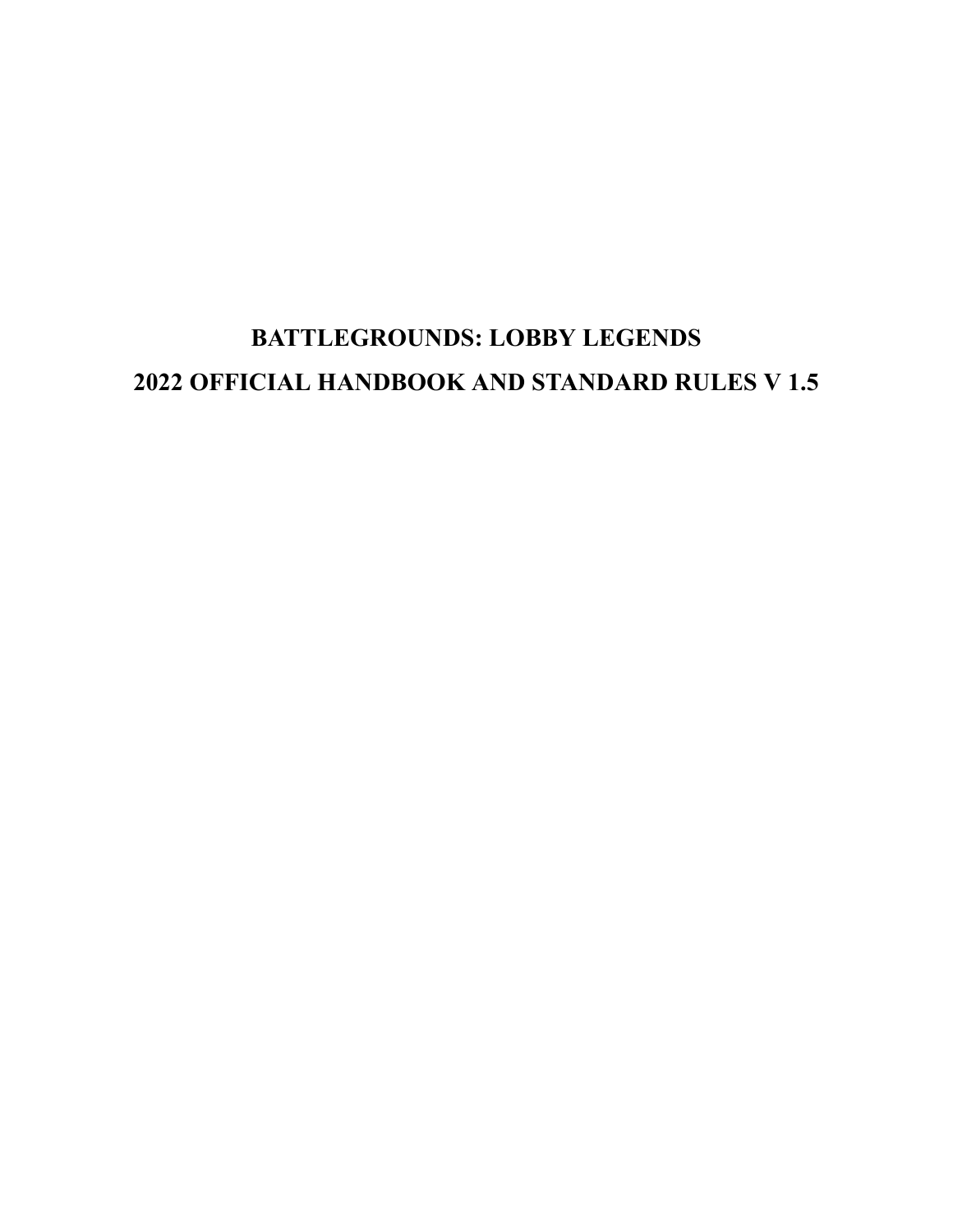# **TABLE OF CONTENTS**

| 1.  | <b>INTRODUCTION</b>                                      | $\mathfrak{Z}$ |  |  |
|-----|----------------------------------------------------------|----------------|--|--|
| 2.  | <b>APPLICABILITY OF RULES</b>                            | 3              |  |  |
| 2.1 | Acknowledgement of this Handbook.                        | 3              |  |  |
| 2.2 | Applicability of Rules.                                  | 4              |  |  |
| 3.  | <b>ELIGIBILITY</b>                                       |                |  |  |
| 3.1 | Participation and Eligibility.                           | 5              |  |  |
| 3.2 | Proof of Residency Requirements.                         | 7              |  |  |
| 3.3 | Minimum Age Requirements.                                | 8              |  |  |
| 3.4 | Ineligible Players.                                      | 9              |  |  |
| 4.  | TOURNAMENT STRUCTURES                                    | 9              |  |  |
| 4.1 | General.                                                 | 9              |  |  |
| 4.2 | Online and Live Tournaments.                             | 9              |  |  |
| 4.3 | Tournament Formats.                                      | 9              |  |  |
| 4.4 | Battlegrounds: Lobby Legends Qualifier Tournament Format | 10             |  |  |
| 4.5 | Battlegrounds: Lobby Legends Tournament Format           | 12             |  |  |
| 4.6 | Prize Awards.                                            | 13             |  |  |
| 4.7 | Travel and Expenses.                                     | 14             |  |  |
| 5.  | TOURNAMENT MECHANICS                                     | 15             |  |  |
| 5.1 | General.                                                 | 15             |  |  |
| 5.2 | Accounts.                                                | 15             |  |  |
| 5.3 | Written Notes and Deck Tracking Software.                | 15             |  |  |
| 5.4 | Spectators.                                              | 16             |  |  |
| 5.5 | Hardware and Software Failure.                           | 16             |  |  |
| 5.6 | Software Bugs and Exploits.                              | 17             |  |  |
| 5.7 | Hardware.                                                | 17             |  |  |
| 6.  | PLAYER INFRACTIONS AND PENALTIES                         | 18             |  |  |
| 6.1 | Penalty List and Disciplinary Action                     | 18             |  |  |
| 6.2 | <b>Tardiness</b>                                         | 19             |  |  |
| 6.3 | Failure to Check in On Time                              | 20             |  |  |
| 6.4 | <b>Match and Game Disconnects</b>                        | 20             |  |  |
| 6.5 | Failure to Follow Tournament Announcements               | 21             |  |  |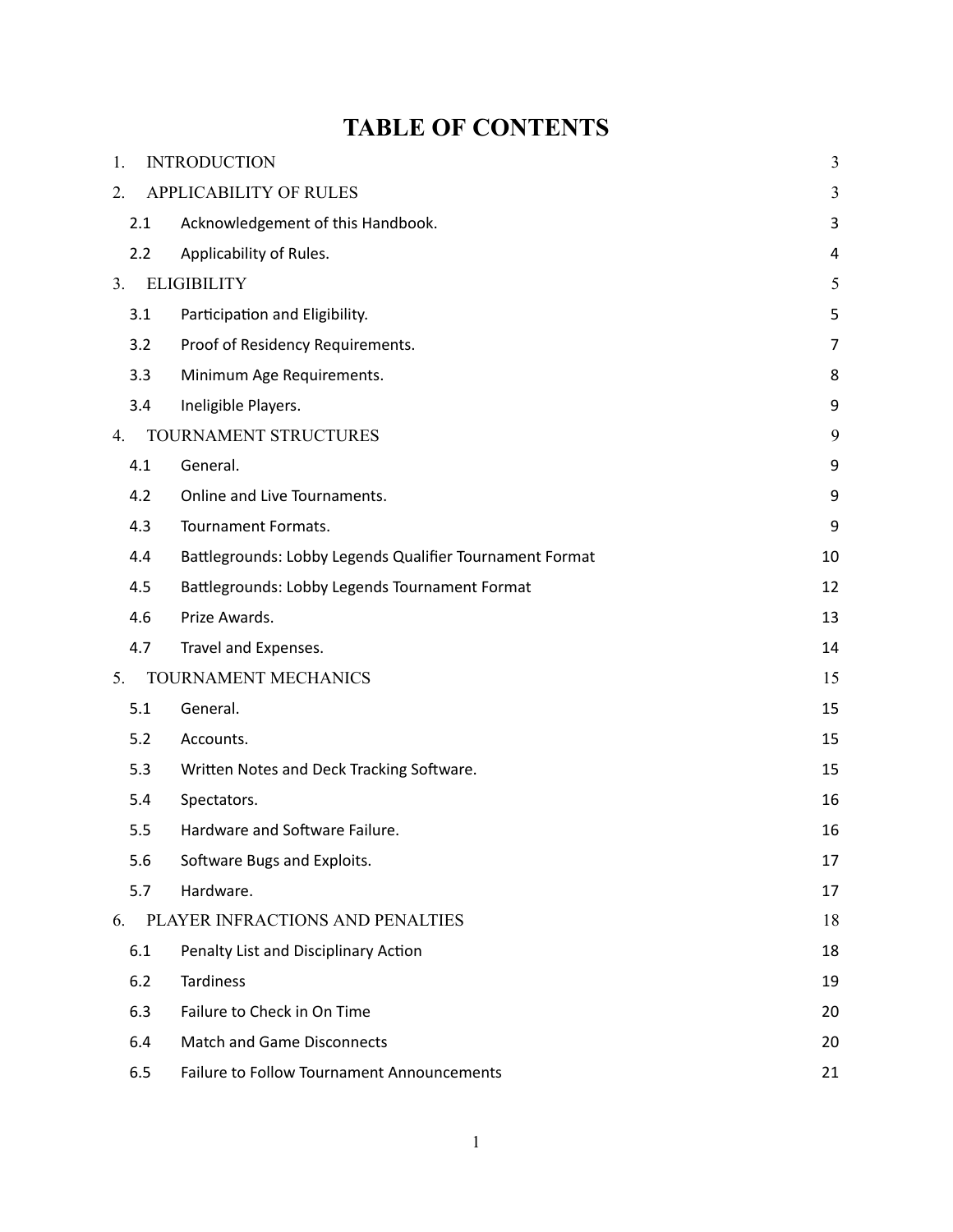| 6.6                                |                                       | Failure to Follow Tournament Official's Specific Instructions |    |  |
|------------------------------------|---------------------------------------|---------------------------------------------------------------|----|--|
| 6.7                                |                                       | Cheating                                                      | 21 |  |
| 6.8                                |                                       | <b>Unsporting Conduct</b>                                     | 23 |  |
|                                    | 6.9<br>Win Trading on Ladder          |                                                               |    |  |
|                                    | 6.10<br>Penalty Investigation Process |                                                               |    |  |
|                                    | 6.11                                  | Consent to Public Discipline                                  | 26 |  |
| 7.0                                |                                       | <b>DISCLAIMERS</b>                                            | 26 |  |
| 7.1                                |                                       | Changes to Your Battlenet Account                             | 27 |  |
| 8.                                 |                                       | <b>GENERAL TERMS AND CONDITIONS</b>                           | 27 |  |
| 8.1                                |                                       | <b>Blizzard Copyrights and Trademarks</b>                     | 27 |  |
| 8.2                                |                                       | Changes to Hearthstone.                                       | 27 |  |
| 8.3                                |                                       | Changes to the Terms of this Handbook                         | 27 |  |
| 8.4                                |                                       | Translations                                                  | 28 |  |
| 8.5                                |                                       | No Employment Relationship                                    | 28 |  |
| 8.6                                |                                       | Communications                                                | 28 |  |
| 9.                                 | <b>GLOSSARY</b><br>29                 |                                                               |    |  |
| 10.<br><b>STANDARD RULES</b><br>30 |                                       |                                                               |    |  |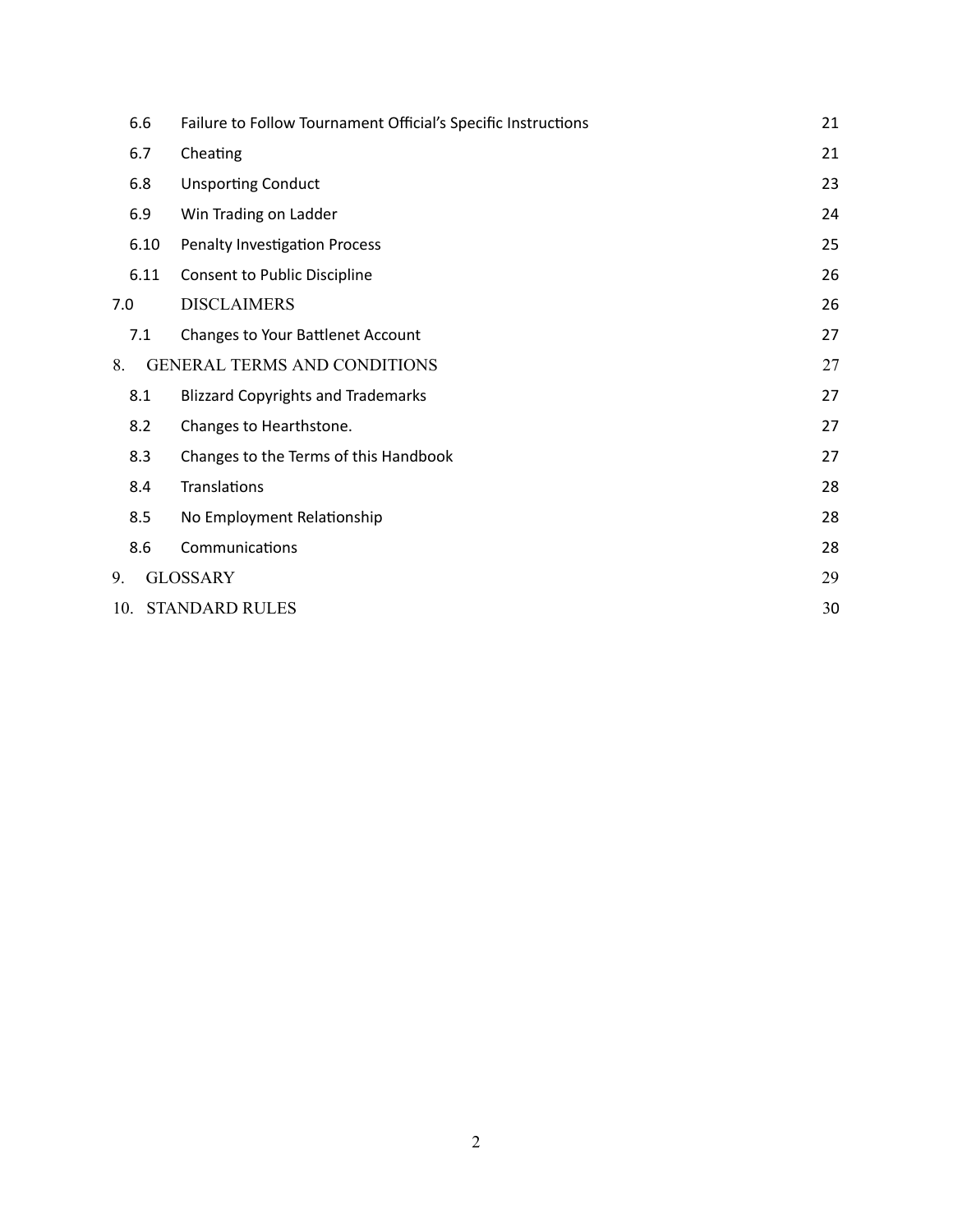# **1. INTRODUCTION**

This Battlegrounds: Lobby Legends Handbook and Standard Rules (the "Handbook") governs all Battlegrounds: Lobby Legends competitions organized by Blizzard or certain third parties (the "Tournament(s)"). This Handbook establishes the rules of play, player eligibility, formats and structure, invites, prize awards, sponsorships, player conduct, and important legal terms which govern your participation in all Battlegrounds: Lobby Legends Tournaments.

THIS HANDBOOK AND ALL DISPUTES RELATED TO OR ARISING OUT OF YOUR PARTICIPATION IN ANY TOURNAMENT ARE GOVERNED BY A BINDING ARBITRATION CLAUSE AND A WAIVER OF CLASS ACTION RIGHTS IN SECTION 9 OF THE STANDARD RULES AS WELL AS LIMITATIONS OF LIABILITY AND RELEASE PROVISIONS IN SECTION 7 OF THE STANDARD RULES. THESE CLAUSES AFFECT YOUR LEGAL RIGHTS AND REMEDIES, AND YOU SHOULD REVIEW THEM CAREFULLY BEFORE ACCEPTING THESE RULES.

This Handbook forms a contract between you, Blizzard, and its affiliates who are engaged in operating the Tournaments. You are required to read, understand, and agree to this Handbook and any additional Tournament-specific rules as a condition of participating in any Battlegrounds: Lobby Legends tournament.

# **2. APPLICABILITY OF RULES**

- <span id="page-3-0"></span>2.1 Acknowledgement of this Handbook.
	- i. You acknowledge your acceptance of this Handbook by:
		- 1. signing or accepting a player participation form for any Tournament, either in print or online, if such form exists; or
		- 2. entering and participating in a game or match that is part of a Tournament. Blizzard may require you to sign or accept a player participation form prior to allowing you to participate in certain Tournaments.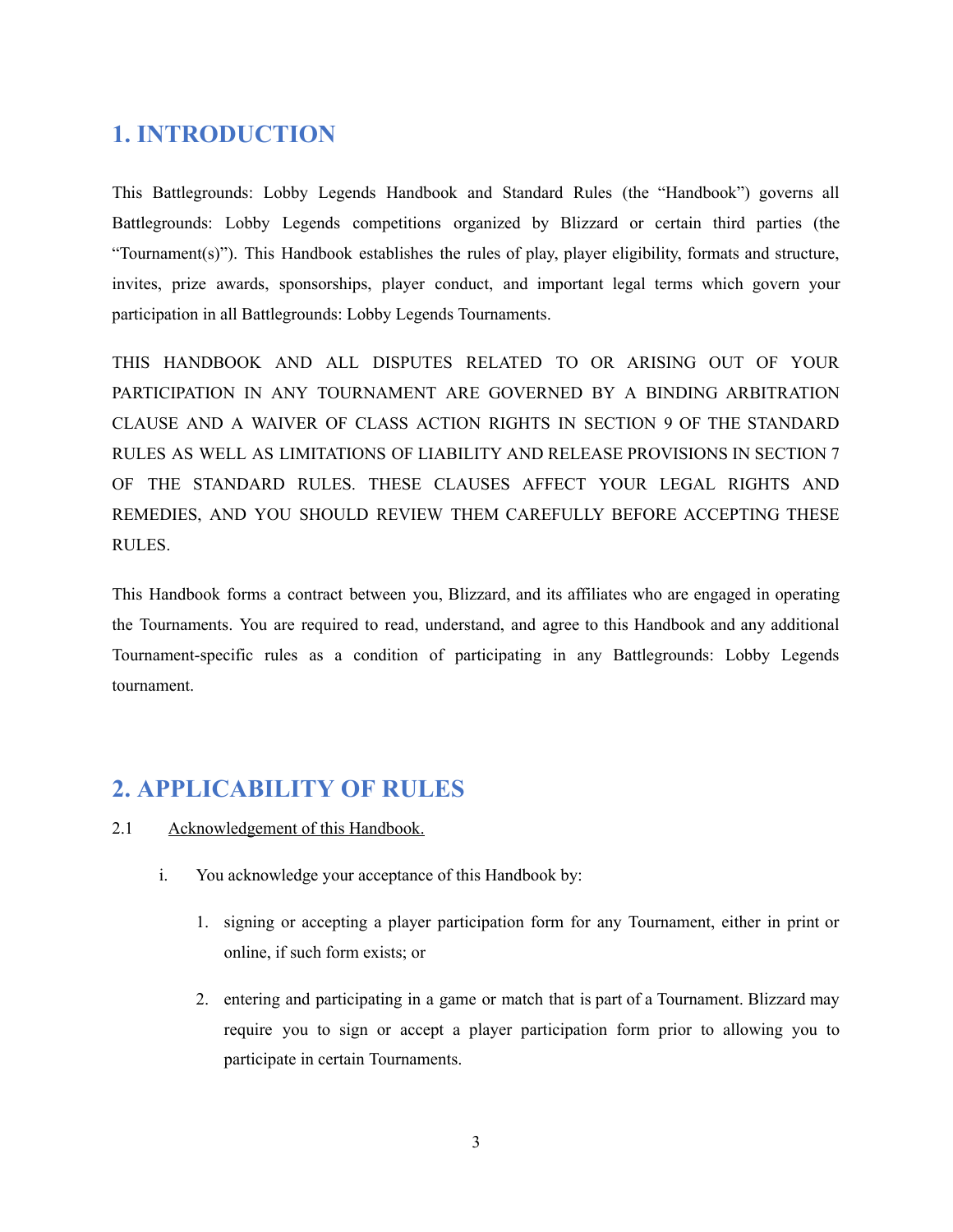- ii. If you are over the age of 13 but under the age of majority (as described in Section 3.3), your parent or legal guardian must acknowledge your acceptance of this Handbook on your behalf.
- iii. If you (or your parent or legal guardian) do not accept this Handbook or you do not meet the player eligibility requirements in section 3 below, you may not participate in the Tournament.
- <span id="page-4-0"></span>2.2 Applicability of Rules.
	- iv. The terms contained in this Handbook apply to Hearthstone Tournaments in the Asia-Pacific, Americas, and Europe regions, including the following Tournaments:
		- 1. Battlegrounds: Lobby Legends Tournaments
		- 2. Battlegrounds: Lobby Legends Qualifiers
		- 3. All other Battlegrounds Tournaments run by Blizzard or licensed by Blizzard
	- v. Specific Tournament rules may list the specific countries whose residents are eligible to participate in that specific Tournament.
	- vi. This Handbook does not apply to Tournaments or programs that occur in China, even if the Tournament or program itself provides invites into Tournaments outside of China.
	- vii. Your participation in any Tournament is subject to the current Website Terms applicable to your Blizzard Battle.net® account, which are incorporated by reference into this Handbook. The Website Terms include the Blizzard End User License Agreement applicable to your use of the Hearthstone game client and Blizzard's Battle.net service, the Blizzard Entertainment Online Privacy Policy applicable to your use of Blizzard's games, services, and websites, and the other terms and conditions which govern your use of Blizzard's games, services, and websites. Blizzard's Website Terms can be found below:
		- 1. North America: <https://www.blizzard.com/en-us/legal>
		- 2. Latin America: <https://www.blizzard.com/es-mx/legal>
		- 3. Brazil: <https://www.blizzard.com/pt-br/legal>
		- 4. Europe: <https://www.blizzard.com/en-gb/legal>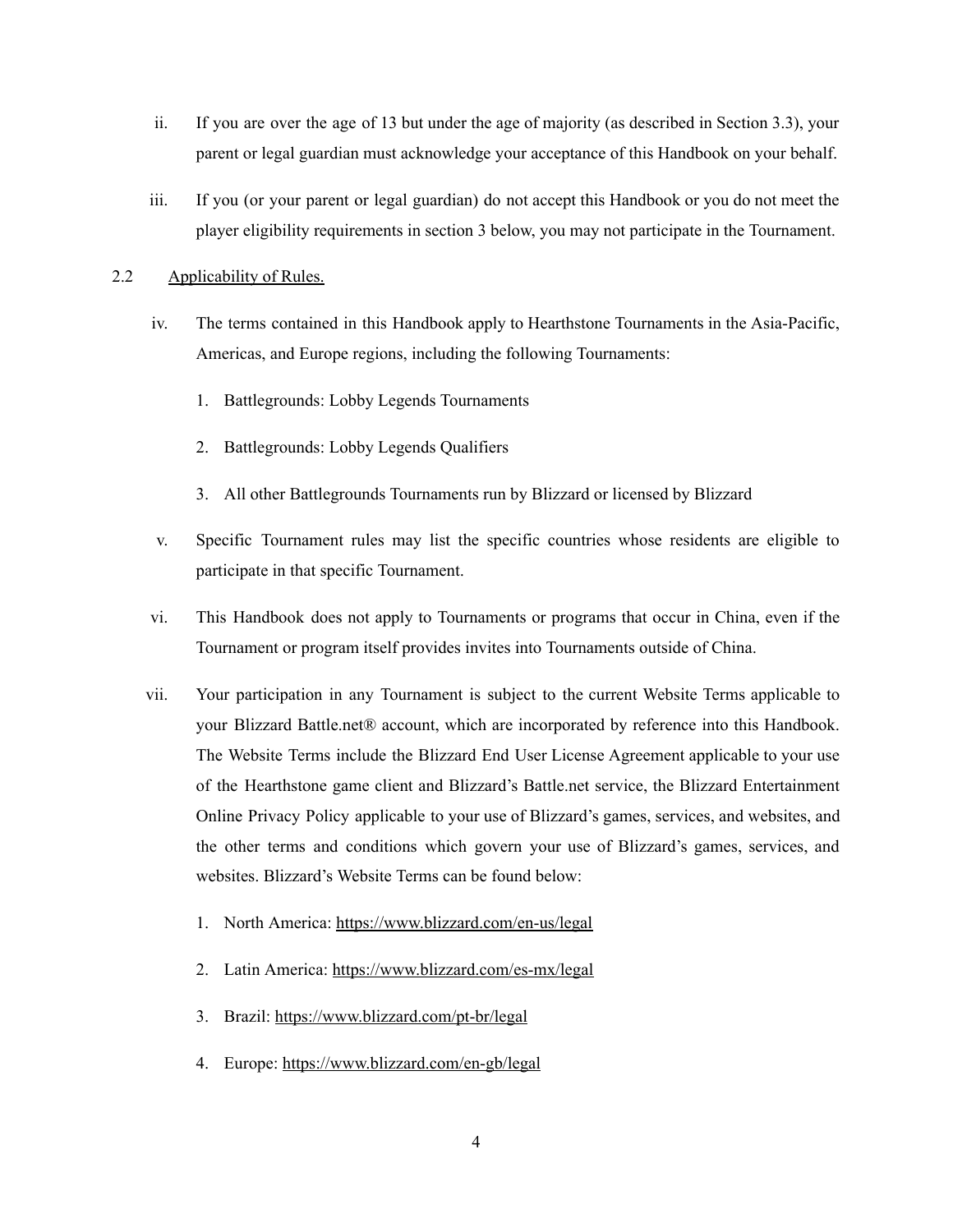- 5. Korea: <https://www.blizzard.com/ko-kr/legal>
- 6. South East Asia, Australia, New Zealand: <https://www.blizzard.com/en-sg/legal>
- 7. Thailand: <https://www.blizzard.com/th-th/legal>
- 8. Japan: <https://www.blizzard.com/ja-jp/legal>
- 9. Taiwan: <https://www.blizzard.com/zh-tw/legal>
- viii. Your failure to adhere to the terms of this Handbook, the Blizzard End User License Agreement, or the Website Terms which govern the use of your Battle.net account and/or the Hearthstone game client may subject you to game or match forfeitures, disqualifications from Tournaments, prize forfeitures, other disciplinary action, and legal claims, as explained below.

## **3. ELIGIBILITY**

- <span id="page-5-0"></span>3.1 Participation and Eligibility.
	- ix. You may participate in a Tournament so long as your participation does not violate applicable local laws and/or the federal, state and local laws of the United States, including any such laws applicable to jurisdictions outside the United States. You are responsible for ensuring that your participation in any Tournament is compliant with all laws of the jurisdiction(s) in which you are a resident, and you must take all steps necessary to ensure such compliance. You may only travel to participate in a Tournament in-person if you hold a valid passport for your travel and participation. You must also obtain any necessary visa or other governmental authorization required for your participation in any such Tournament, whether online or in-person (including any travel required to or from any venue for the Tournaments). Blizzard does not take responsibility for your compliance with local laws and visa requirements. Specific programs may have more restrictive regional requirements for participation and may exclude your participation based on regionality. In such cases, the regional requirements of that specific Tournament's rules shall govern your eligibility for that specific Tournament.
	- x. Certain Tournaments may only be open to players invited by the Tournament organizer.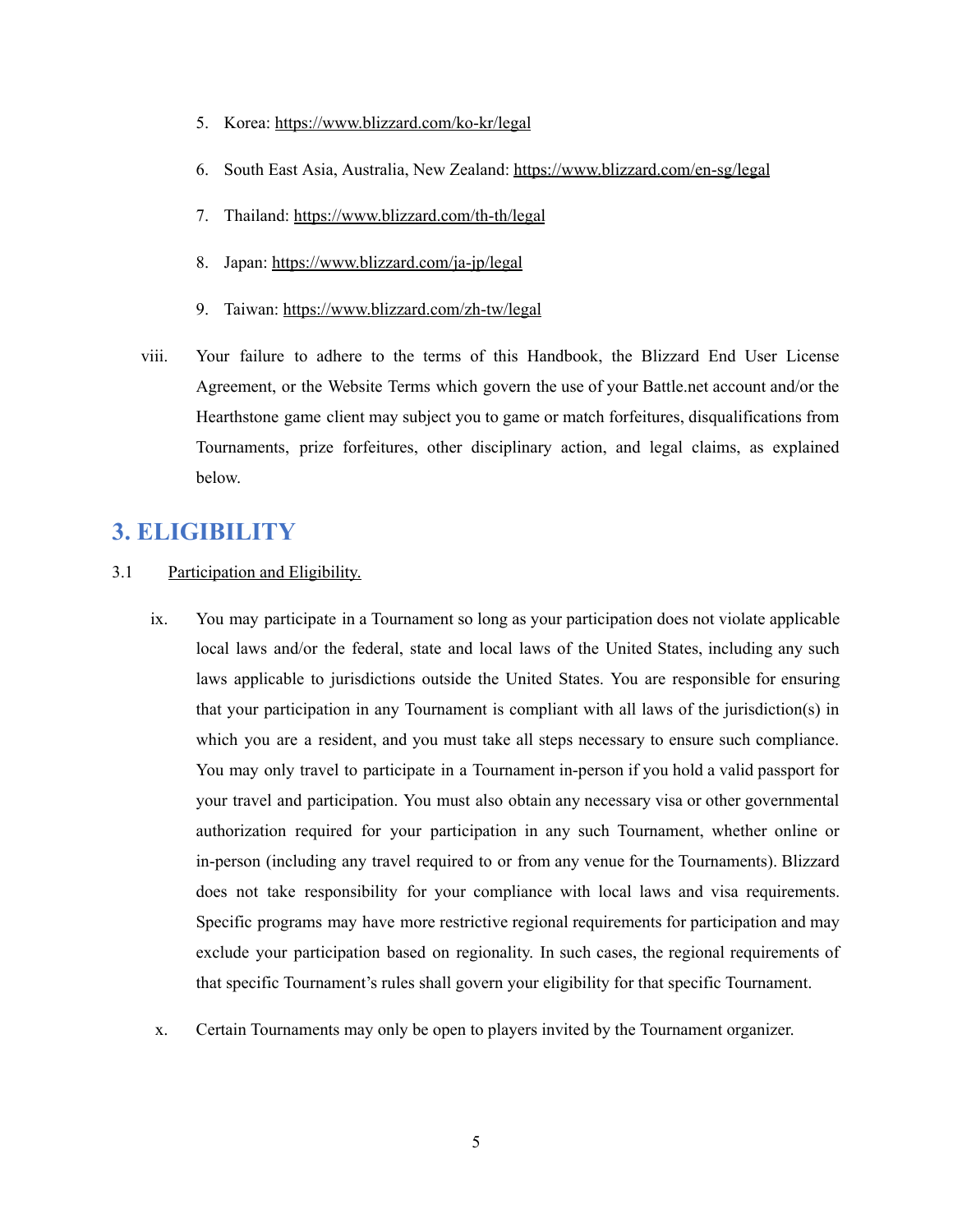- xi. Certain Tournaments may be dependent on the results of other Tournaments, or may have an earned invitation requirement, or specific requirements for Tournament finishes that you must meet in order to participate. These requirements are outlined in the rules for those Tournaments.
- xii. Certain Tournaments may have limited signups and are subject to a first-come-first-serve sign up system.
- xiii. Certain Tournaments, such as Hearthstone Collegiate Tournaments, may be limited to a specific category of players. The rules for those Tournaments will explain who is eligible to participate in the Tournament.
- xiv. Certain Tournaments may exclude players who have already earned an invitation to another Tournament.
- xv. In order to be eligible to participate in any Tournament, you must:
	- 1. have downloaded the Hearthstone game client;
	- 2. have authorized access to a full Battle.net account registered on Blizzard's Battle.net service appropriate for your region as defined by the specific Tournament program. A Battle.net lite account is not sufficient for participation in Tournaments;
	- 3. have a Battle.net account that is in good standing at the start of the Tournament and remain in good standing throughout the Tournament;
	- 4. have a valid email address associated with your Battle.net Account as Blizzard reserves the right to verify the email address that you provide;
	- 5. be a natural person (i.e., not a corporation, partnership, or other legal entity) who is the same individual who registered the Battle.net Account, unless you are a minor using a Battle.net Account registered by your parent or legal guardian;
	- 6. not already be participating in that Tournament. One entry into the tournament per person;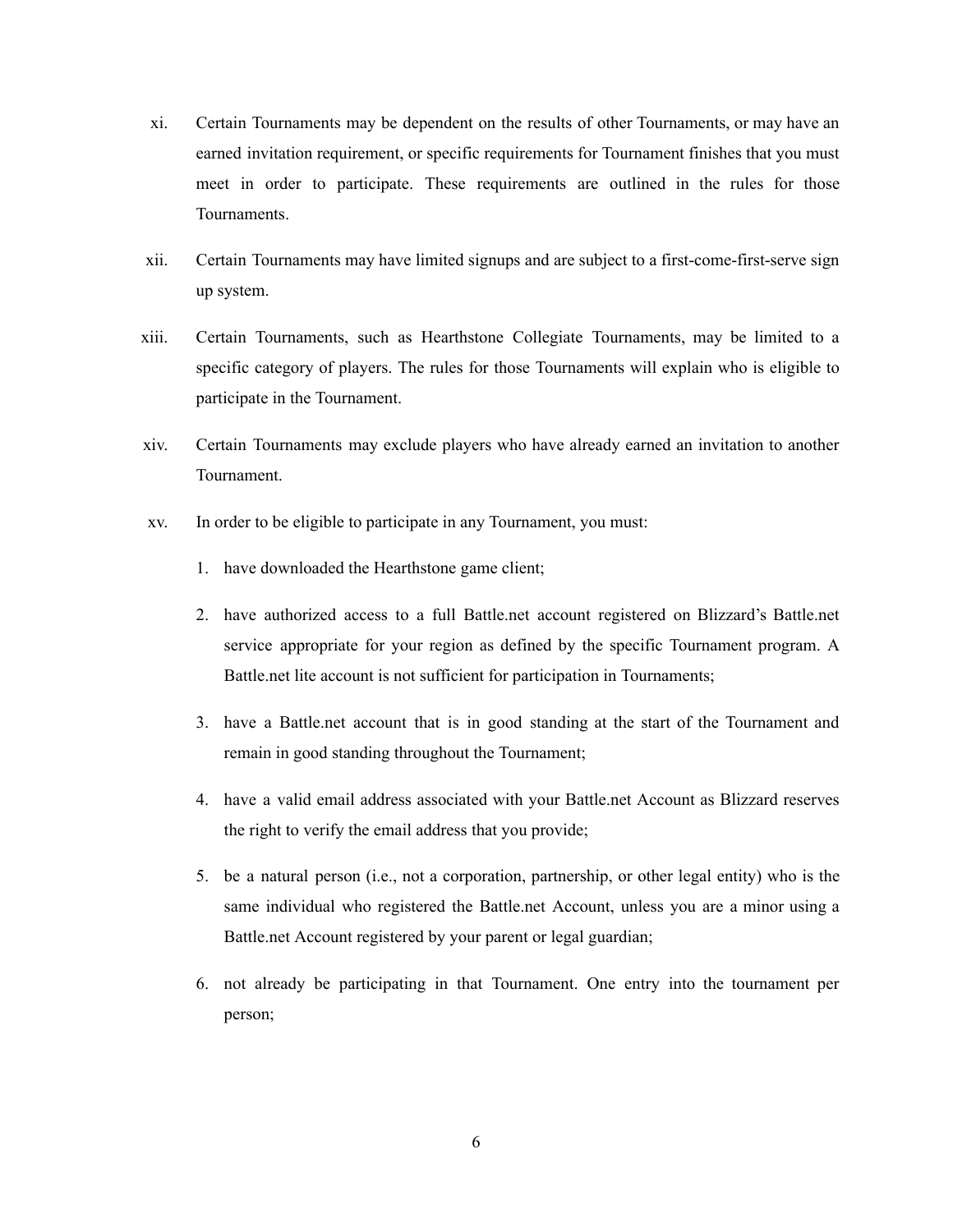- 7. not be on Blizzard's Hearthstone suspended player list, which can be found at blizz.ly/suspended; and
- 8. have not been told by a Blizzard representative that you are currently under investigation for a Tournament infraction and that you may not participate in Hearthstone tournaments during such investigation.
- xvi. All Tournaments are limited to one entry per person, regardless of the number of Battle.net accounts you may have registered.
- xvii. In general, Tournament organizers may not exclude players from Tournament participation so long as the player meets all eligibility requirements outlined in this Handbook, and in the rules for that specific Tournament.
- xviii. Notwithstanding anything to the contrary contained herein or in any specific Tournament rules, Blizzard shall have the right in its sole and absolute discretion to determine the eligibility of any and all Tournament participants. You acknowledge and agree that your eligibility status as determined by Blizzard may change at any time and such determination shall be final.

#### <span id="page-7-0"></span>3.2 Proof of Residency Requirements.

- xix. Some Tournaments may only be open to residents of specific regions, and you may be required to provide proof that you are either a citizen or a legal resident of a country in the region whose residents are eligible to participate in that Tournament.
- xx. In order to prove residency for such Tournaments, you must provide Blizzard with a Battle.net Account for verification purposes, and the country of residence of your Battle.net Account must be one of the eligible countries in the region where the Tournament is held. Your BattleTag must match the tag of your public persona, Blizzard or the Tournament organizer of the Tournament must pre-approve your BattleTag before you can enter the Tournament, and you are not eligible to change the approved BattleTag until the end of the Tournament.
- xxi. For certain Tournaments, in order to continue to participate, you will be required to provide Blizzard with a copy of a valid photo ID with a current address within your country of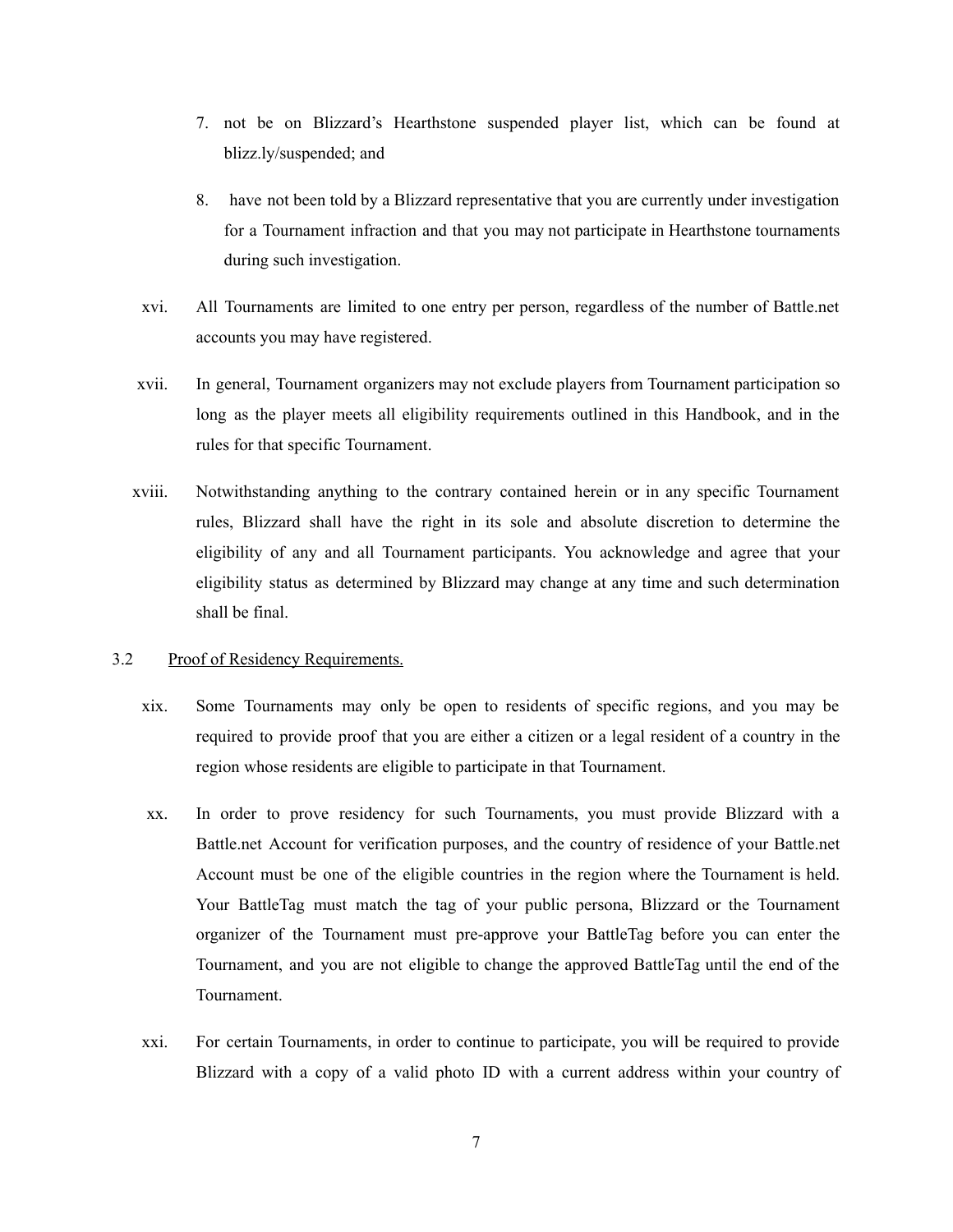residence. A valid photo ID could include a government-issued driver's license, military photo identification card or passport. If you have any questions about the residency requirements, email hsadmin@eslgaming.com, and Blizzard can begin the verification process.

- xxii. Players may periodically adjust their residency with Blizzard by contacting Blizzard customer service and adjusting their Battle.net information. Following that change, the player must notify hsadmin@eslgaming.com if their new residency places them into a different region (for example from Europe to Americas).
- xxiii. Notwithstanding anything to the contrary contained herein or in any specific Tournament rules, participation is prohibited if such participation in your jurisdiction is in violation of applicable local laws and/or the federal, state and local laws of the United States, including any such laws applicable to jurisdictions outside the United States.

#### <span id="page-8-0"></span>3.3 Minimum Age Requirements.

- xxiv. You may participate in a Tournament if you have reached the age of majority in your country of residence at the start of the Tournament. Tournament start dates are outlined in the rules for a specific Tournament. Some Tournaments may have additional age requirements.
- xxv. If you are under the legal age of majority in your country of residence, but over the age of 13 as of the Tournament start date, you may still enter the Tournament and participate as a player if you otherwise meet all of the eligibility criteria set forth in this Handbook and the Tournament's specific rules, otherwise comply with all country and local regulation for Tournament participation, and one of your parents or legal guardians reads and acknowledges your acceptance the terms contained in this Handbook and the Tournament's specific rules on your behalf.
- xxvi. In addition to your parents or legal guardians reading and acknowledging your acceptance of the terms contained in this Handbook and the Tournament's specific rules, it is important to keep your parents or legal guardians informed of your participation in such Tournament. Should you qualify for Tournament live events, your parents or legal guardians must be involved in assisting with travel, signing waivers, and communication.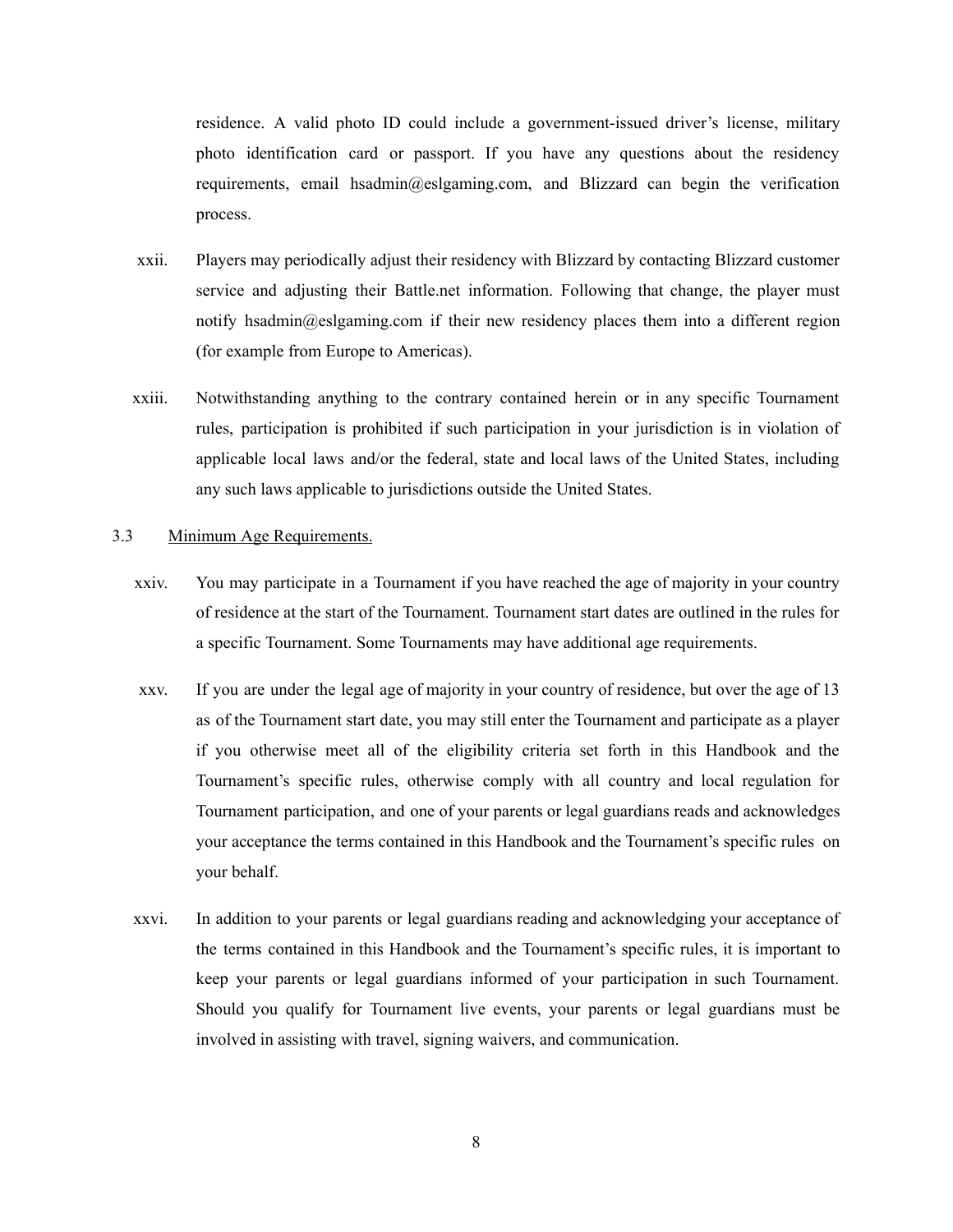#### <span id="page-9-0"></span>3.4 Ineligible Players.

- xxvii. The directors, officers and employees of Blizzard, its parent, and any of their respective affiliate companies, subsidiaries, agents, professional advisors, advertising and promotional agencies, and immediate family and household members of each are not eligible to participate in any Tournaments, win any prizes, or to have any share or interest of any tournament player's prize.
- xxviii. In addition, for a Tournament administered by a third party; directors, officers and employees of the entity operating the Tournament, its parent, and any of their respective affiliate companies, subsidiaries, agents, professional advisors, advertising and promotional agencies, and immediate family and household members of each are not eligible to participate in any Tournaments, win any prizes, or to have any share or interest of any tournament player's prize.

# **4. TOURNAMENT STRUCTURES**

- <span id="page-9-1"></span>4.1 General.
	- xxix. This section covers the specifics of how Tournament rounds are played, in which medium, what the Tournament formats are, and how players are awarded prizes.

#### <span id="page-9-2"></span>4.2 Online and Live Tournaments.

- xxx. Some Tournaments are played entirely online or have an online component. Unless otherwise defined in the format, participants may not have others provide advice to them during Tournament play, or play for them.
- xxxi. Some Tournaments are played at a live venue. The specifics of each Tournament's live event(s) will be covered within each Tournament's specific ruleset. Unless otherwise explained in a Tournament's specific rules, players are responsible for all costs associated with their own transportation to and from a Tournament venue.
- <span id="page-9-3"></span>4.3 Tournament Formats.
	- xxxii. Most Tournaments have Tournament formats that accommodate the need for that specific Tournament. The specifics for Tournament formats is outlined in the Tournament specific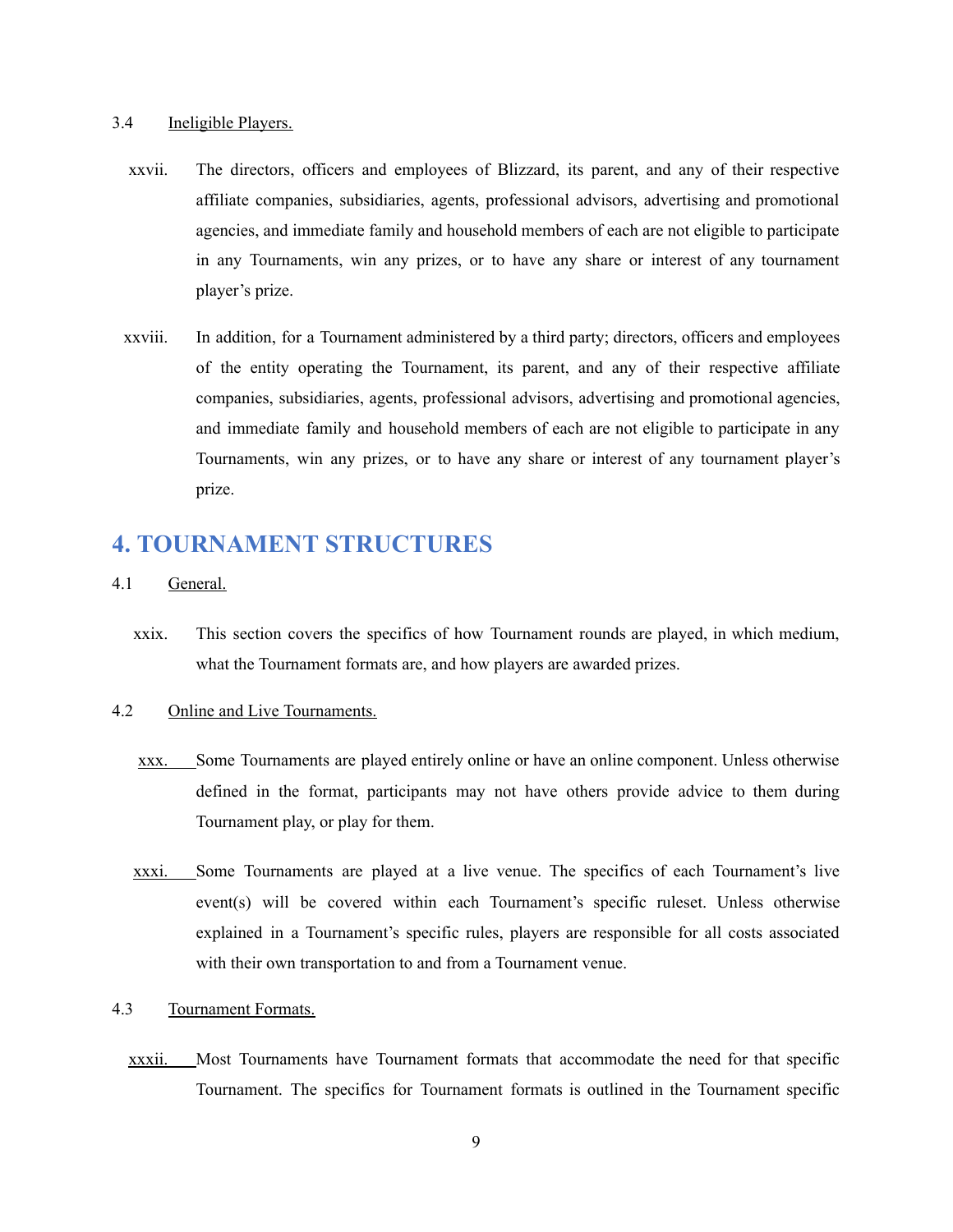rules. In general, Tournaments may have different Tournament formats for different stages of the Tournament.

- xxxiii. Tournament organizers must post Tournament formats and any other Tournament mechanics in the Tournament specific rules as part of the Tournament announcement.
- <span id="page-10-0"></span>4.4 Battlegrounds: Lobby Legends Qualifier Tournament Format
	- xxxiv. Battlegrounds: Lobby Legends Qualifier Tournaments (the "Qualifier(s)") determine the  $12$ players who qualify for a corresponding Battlegrounds: Lobby Legends Tournament ("Lobby Legends"). Each Qualifier will consist of 48 total players. The players who hold the top 16 spots on the Battlegrounds ladder leaderboard for the Americas, Asia Pacific, and Europe servers at the end of a qualifying period determined by Blizzard will be invited to participate in a Qualifier, unless such player does not meet all of the qualification requirements for the corresponding Qualifier, or such player is not in good standing with Blizzard as determinable in Blizzard's sole discretion. Players from the China Region are not eligible to participate in Qualifiers.
	- xxxv. In the event that any of the top 16 highest ranked players on the Americas, Asia Pacific or Europe ladders do not meet the qualification requirements for the corresponding Qualifier, are unfit to participate as determinable in Blizzard's sole discretion, or are unable to participate in a Qualifier, the invite(s) will be passed down to the next highest ranked qualified player(s) on the server from which the top 16 finisher secured their top 16 finish until 16 players are invited from each of the three eligible regions.
	- xxxvi. In the event that a player qualifies for multiple in-game server region Qualifiers during the same qualifying period, the player will only receive one invite, which will be determined based on the first server region that the player qualified in.
- xxxvii. The 48 players who participate in a Qualifier will be divided and placed into a group of eight players (a "Lobby"). Lobbies will be paired based on players' ladder finishes in the following way: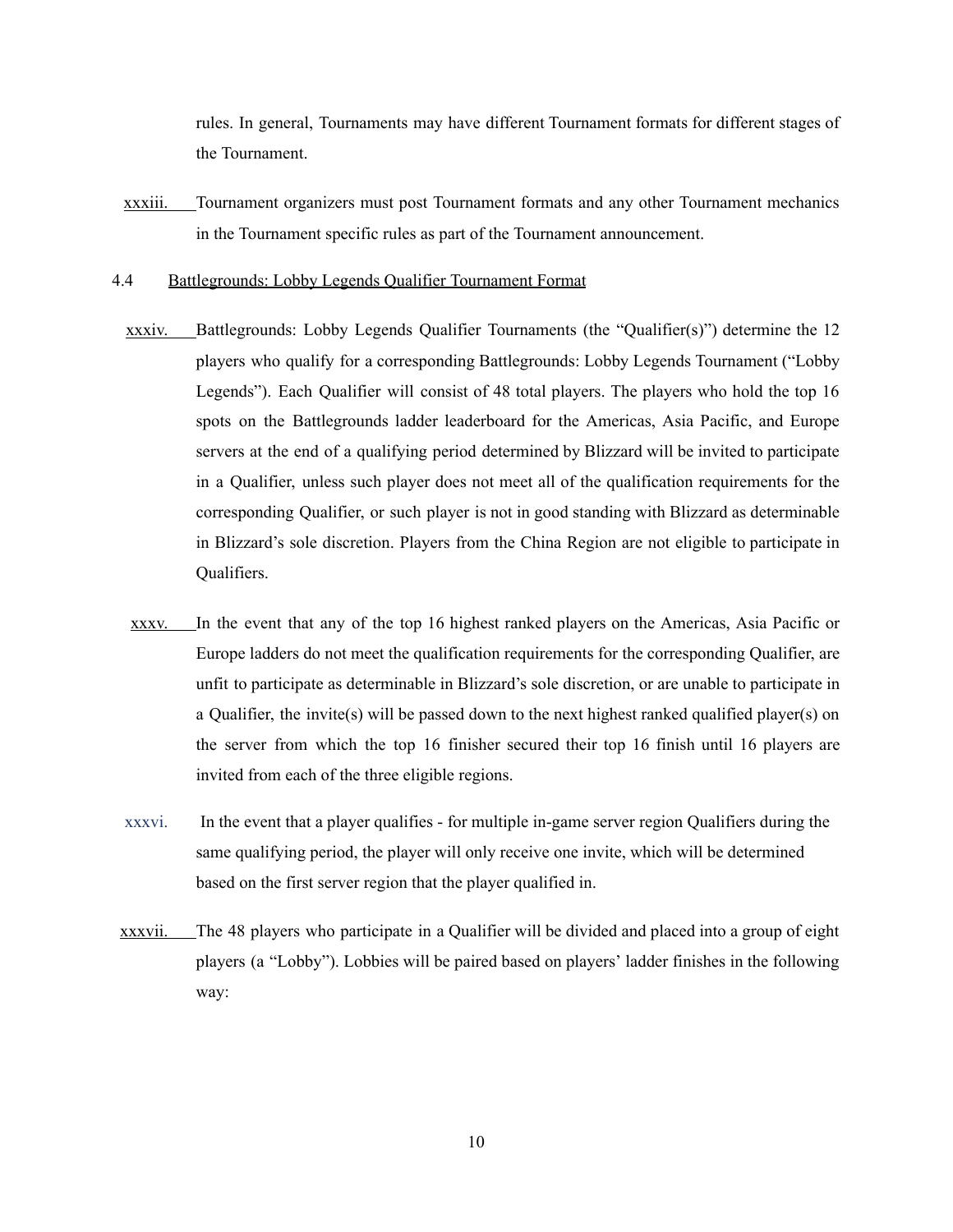| <b>Battlegrounds: Lobby Legends (Group Format)</b><br><b>Stage 1</b> |                    |                    |                    |                    |                    |  |  |  |
|----------------------------------------------------------------------|--------------------|--------------------|--------------------|--------------------|--------------------|--|--|--|
| Lobby 1                                                              | Lobby 2            | Lobby 3            | Lobby 4            | Lobby 5            | Lobby 6            |  |  |  |
| APAC <sub>1</sub>                                                    | EU <sub>1</sub>    | <b>AM 1</b>        | APAC <sub>2</sub>  | EU <sub>2</sub>    | AM <sub>2</sub>    |  |  |  |
| EU3                                                                  | AM <sub>3</sub>    | APAC <sub>3</sub>  | EU <sub>4</sub>    | AM 4               | APAC <sub>4</sub>  |  |  |  |
| AM 5                                                                 | APAC <sub>5</sub>  | EU <sub>5</sub>    | AM 6               | APAC <sub>6</sub>  | EU 6               |  |  |  |
| APAC <sub>7</sub>                                                    | EU 7               | AM 7               | APAC <sub>8</sub>  | EU 8               | AM 8               |  |  |  |
| EU <sub>9</sub>                                                      | AM 9               | APAC <sub>9</sub>  | <b>EU 10</b>       | AM 10              | APAC <sub>10</sub> |  |  |  |
| AM 11                                                                | APAC <sub>11</sub> | EU 11              | AM 12              | APAC <sub>12</sub> | <b>EU 12</b>       |  |  |  |
| APAC <sub>13</sub>                                                   | <b>EU 13</b>       | AM 13              | APAC <sub>14</sub> | <b>EU 14</b>       | <b>AM 14</b>       |  |  |  |
| <b>EU 15</b>                                                         | AM 15              | APAC <sub>15</sub> | <b>EU 16</b>       | AM 16              | APAC <sub>16</sub> |  |  |  |

xxxviii. Each of the six Lobbies will play three games of Hearthstone Battlegrounds against the other players in their Lobby. At the end of each game, each player will be awarded a number of points corresponding to their final placement in the lobby, as outlined in the table below.

| Placement | Points         |  |
|-----------|----------------|--|
| 1st       | $\overline{7}$ |  |
| 2nd       | 6              |  |
| 3rd       | 5              |  |
| 4th       | 4              |  |
| 5th       | 3              |  |
| 6th       | $\overline{2}$ |  |
| 7th       | $\mathbf{1}$   |  |
| 8th       | $\overline{0}$ |  |

xxxix. In some cases in a game of Hearthstone Battlegrounds, multiple players are eliminated from the game at the same time. In those cases, a player would be awarded a number of points equal to the sum total of all the points earned by the players who were just eliminated divided by the number of players who were just eliminated. For example, if after a fight, the 4th and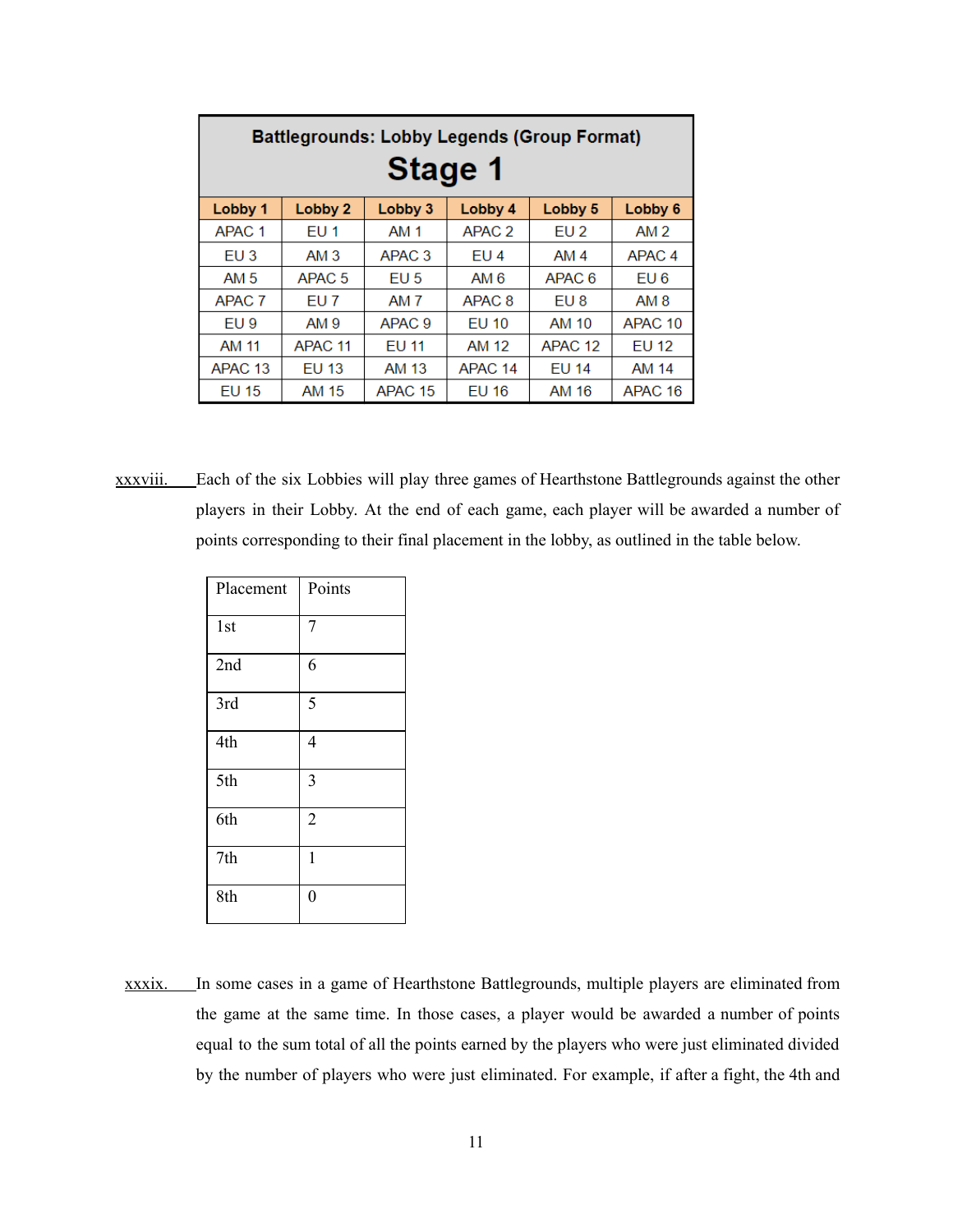5th place finishers were eliminated at the same time, both players would earn (4+3) points/2  $= 3.5$  points each).

- xl. After three games of Hearthstone Battlegrounds are played by each Lobby, the four players in each Lobby who earned the most points in those three games will advance to the second stage of the Qualifier. In the event that any number of players are tied for the fourth most points, tiebreakers will apply to determine who finishes fourth place. The tiebreakers are: The player with the most first place finishes after three games advances. If multiple players are tied for the most first place finishes, the player with the most second place finishes advances. This process continues with 3rd, 4th, 5th, 6th and 7th place finishes until one player has been determined the winner. If two or more players are still tied in all of the above scenarios, the player who finished higher in the last lobby of the stage advances.
	- 1. The second stage of the Qualifier mirrors the first stage of the Qualifier. That is, the 24 remaining players in the Qualifier will be divided into three Lobbies each containing eight players; The top four from lobbies one and four will be paired together, the top four from lobbies two and five will be paired together, and the top four from lobbies three and six will be paired together; players in those Lobbies will play 3 games of Hearthstone Battlegrounds against each other; after those three games, the four players who have accumulated the most points and/or have the best tiebreakers are considered the winners of the Qualifier.
	- 2. The 12 winners of the Qualifier earn an invitation to participate in a Lobby Legends. In the event that any of those players becomes disqualified, is unable to participate in Lobby Legends, or is determined to be unfit to participate in Lobby Legends by Blizzard in its sole discretion, the invite(s) will be passed down to the next highest finisher in that player's Lobby in the second stage of the Qualifier.

#### <span id="page-12-0"></span>4.5 Battlegrounds: Lobby Legends Tournament Format

xli. Lobby Legends Tournaments will consist of 12 players who won a Qualifier that corresponds to the Tournament as well as four players from the China region as determined by Blizzard. The 16 participants in a Lobby Legends Tournament will be divided into two Lobbies each containing eight players.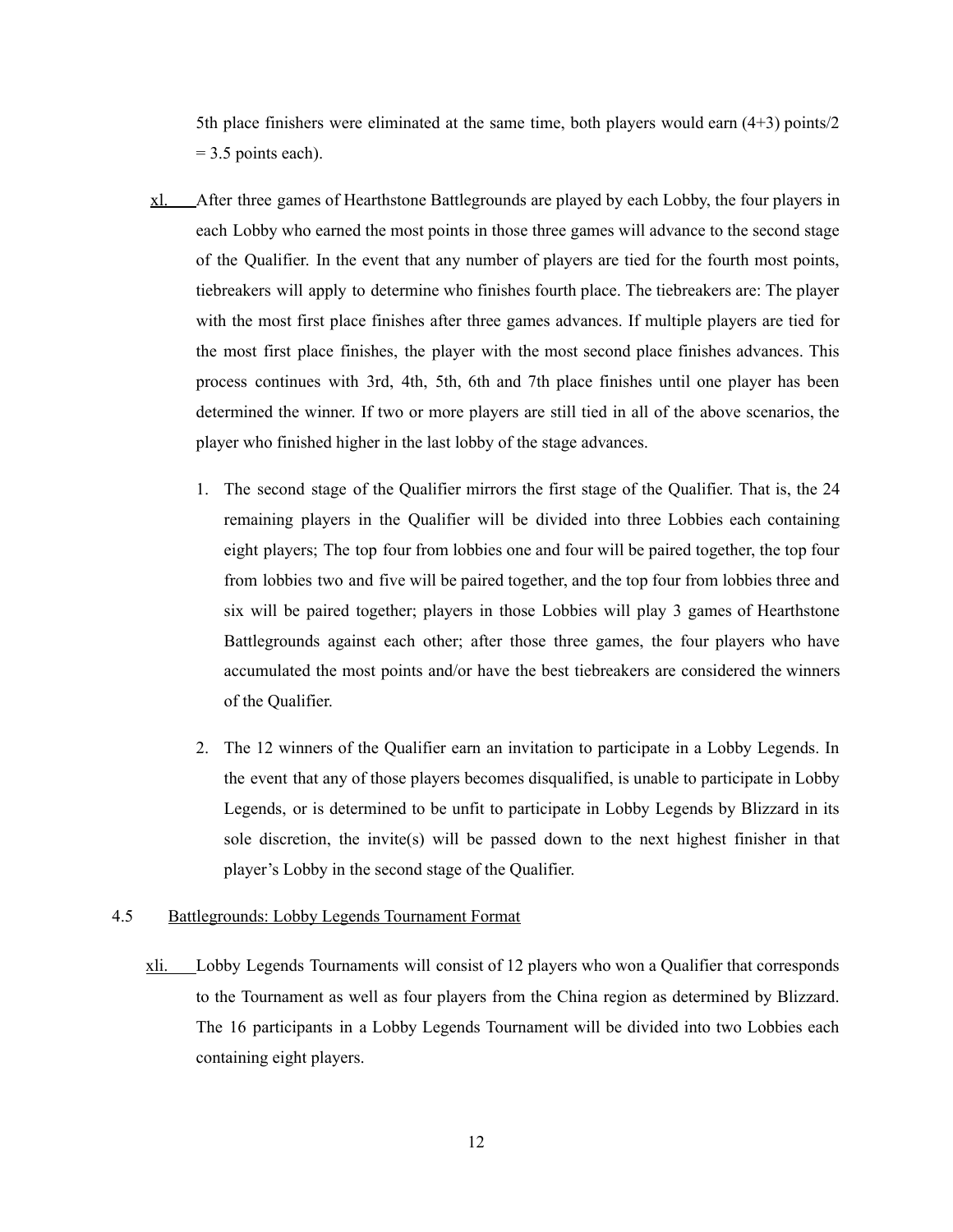- xlii. Identical to Lobby Legends Qualifiers, each Lobby will play three games of Hearthstone Battlegrounds until a top four is determined for each of the lobbies based on points and tiebreakers as outlined in section 4.4. The top four players from the two Lobbies will then be joined into one final Top 8 Lobby.
- xliii. Final standings in the Top 8 Lobby will be determined using the Check Format. The rules for the Check Format are as follows:
	- 1. The Top 8 Lobby will play games of Hearthstone Battlegrounds against each other, and at the end of each game, will earn a number of points based on their final standings in that game as outlined in section 4.4.
	- 2. Once a player has accumulated 20 or more points at the end of a game, they have put the Lobby "in Check." A player can only win a Lobby Legends Tournament once they finish first place in a game after they have put the Top 8 Lobby in Check.
	- 3. Once a player who has already put the Top 8 Lobby in Check finishes first in a game, the Tournament has ended, and players' final standings will be determined. Tiebreakers for final standings will be determined as outlined in section 4.4.
- <span id="page-13-0"></span>4.6 Prize Awards.

xliv. The awarding of prizes is void where prohibited or restricted.

- xlv. State and local taxes, including VAT taxes which are associated with the receipt or use of any prizes, are the sole responsibility of the prize winner. All cash prizes will be paid in US dollars. Winners may be required to complete and submit tax and payment documentation as a condition of receiving a prize.
- xlvi. As a condition of being awarded any prize, winners will also be required to execute and deliver to Blizzard a signed affidavit of eligibility, a written acceptance of this Handbook and any other applicable competition rules, a release of liability, and any other documentation which may be requested by Blizzard or a Tournament organizer. In the event that a winner is under the age of majority, the winner's parent or legal guardian will be required to execute and deliver such documents. Failure to return a signed affidavit within seven (7) days may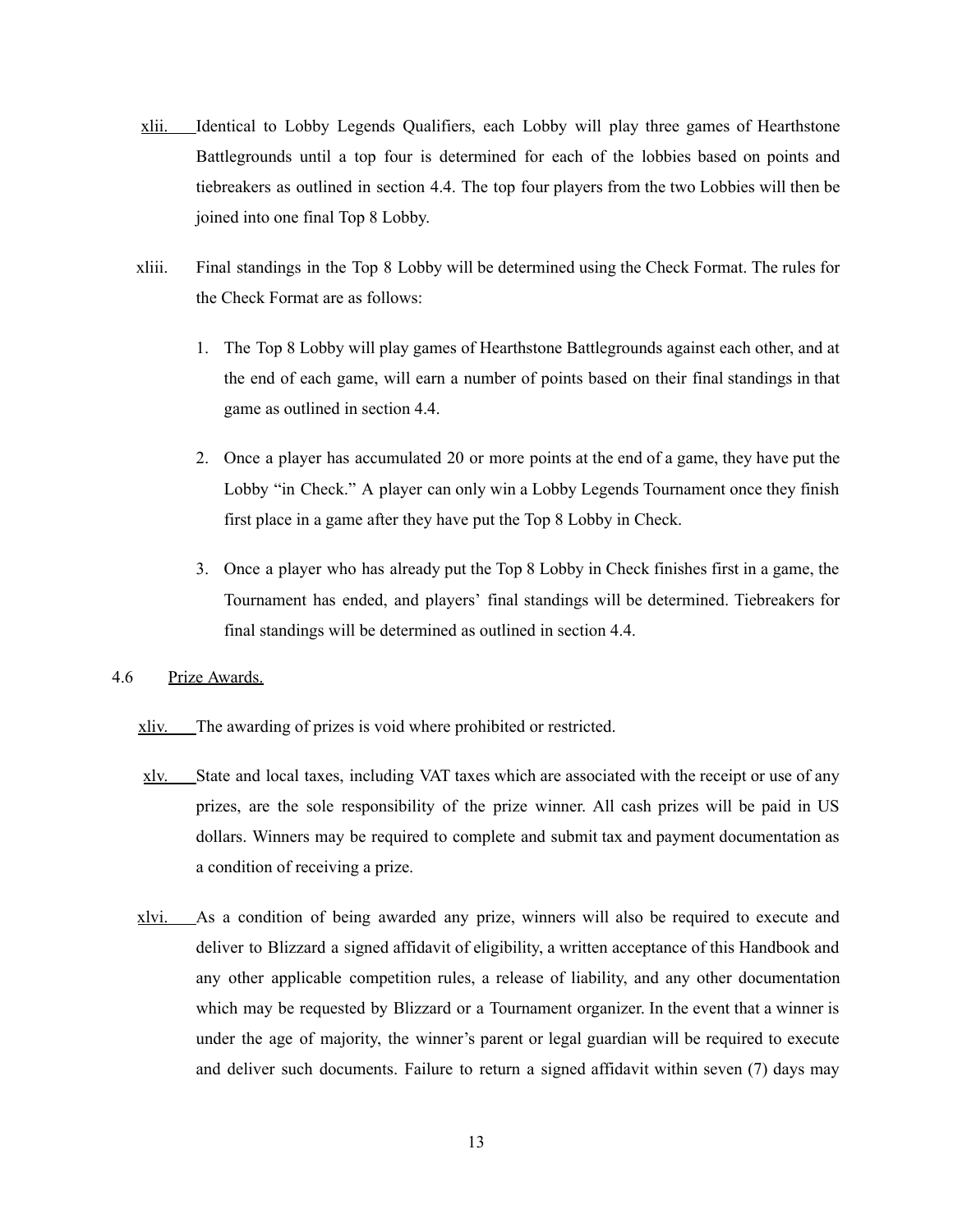result in forfeiture of prize. Potential winners are responsible for ensuring return of all required materials; proof of sending will not be considered proof of receipt by Blizzard.

- xlvii. Prizes are not transferable. Notwithstanding the foregoing, a player may request that Blizzard pay a prize award to that player's contracted team organization, or another person, provided that Blizzard receives a signed prize payment transfer document from the player (Blizzard will provide such document upon request). Blizzard reserves the right to refuse prize payments to any team organization in its sole discretion.
- xlviii. No substitutions or exchanges (including for cash) of any non-cash prizes will be permitted, except that Blizzard reserves the right to substitute a prize of equal or greater value for any non-cash prize.
- xlix. Prize pools for specific Lobby Legends Tournaments may vary and will be announced prior to the Qualifiers for those Tournaments.
- <span id="page-14-0"></span>4.7 Travel and Expenses.
	- l. The organizers of certain Tournaments may provide transportation and lodging accommodations to players at certain stages of the Tournament. The specifics of any transportation and lodging will be outlined in the rules for each specific Tournament. In general, any transportation and lodging provided by Blizzard are governed by the following rules.
	- li. Blizzard will, at its cost, make travel arrangements for players who qualify for sponsored travel under a Tournament's specific rules and pay the expenses to the vendor directly. The travel expenses of players will not be reimbursed. All Blizzard-provided travel must take place on the dates and times that Blizzard specifies.
	- lii. Players, at their own cost, must secure all necessary visas, passports, and other travel documentation required to travel to and compete in the country where a live Tournament is taking place. Failure to secure the necessary visas, passports, and other travel documentation or denial of entry to a country where a live Tournament is taking place will result in disqualification from that specific live Tournament.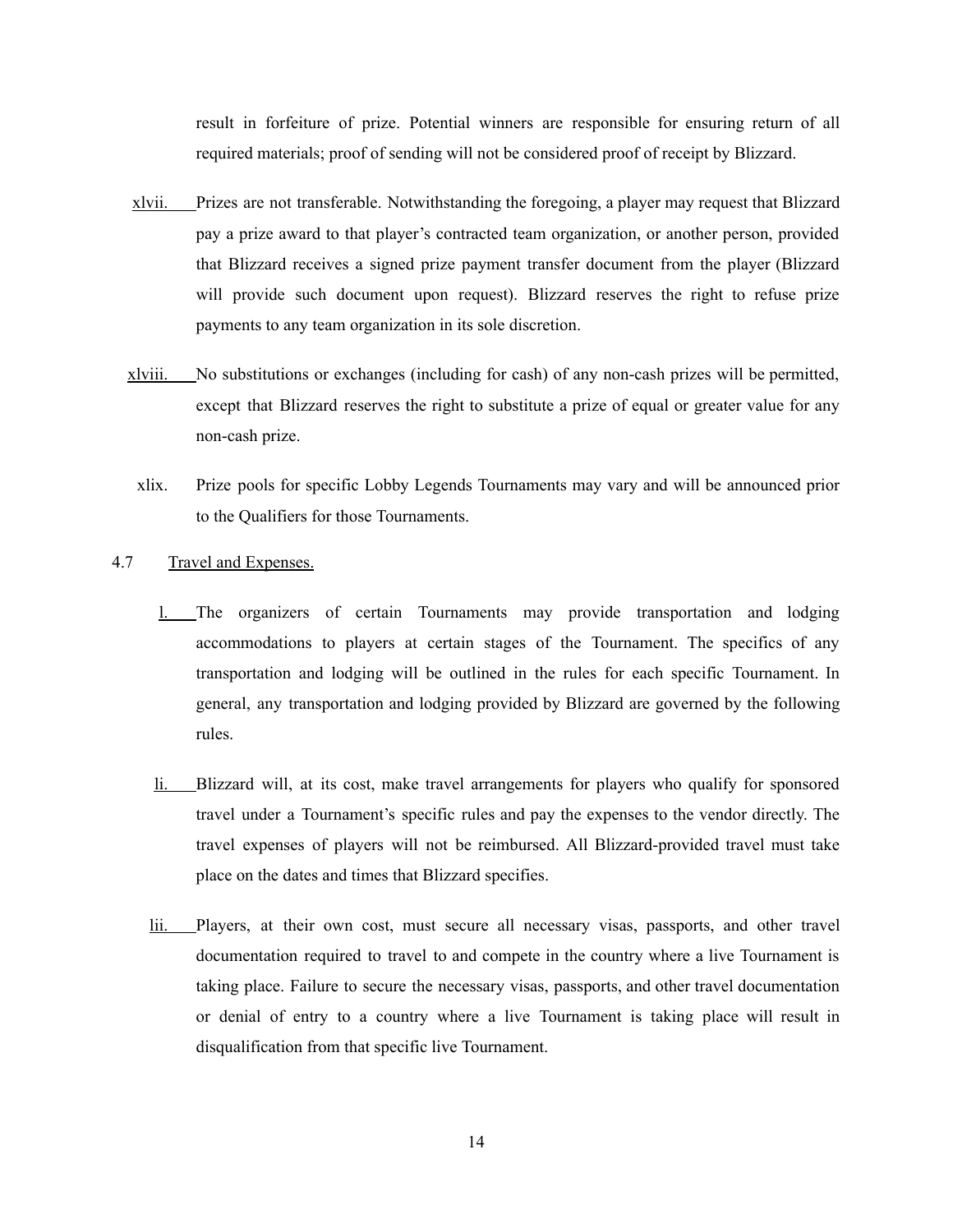- liii. All players are responsible for all costs and/or expenses associated with their participation in the Tournament, and receipt of any prize that are not specifically designated as the responsibility of Blizzard in the Tournament specific rules.
- liv. Should a player who qualifies for any in-person Tournament game or match be a minor under applicable law, the player's parent or legal guardian must travel on the same itinerary with the minor player. Any required player's parent or guardian shall be responsible for their own travel, including transportation and lodging, and/or any additional costs and expenses associated with obtaining the necessary visas, passports, or other travel documentation.

# <span id="page-15-0"></span>**5. TOURNAMENT MECHANICS**

#### <span id="page-15-1"></span>5.1 General.

lv. This section covers general Tournament mechanics that are applicable to all Lobby Legends Tournaments and Lobby Legends Qualifiers. If individual Tournament mechanics differ from the specific mechanics outlined in this document, they will be outlined in the Tournament specific rules and will take precedence over these rules.

#### <span id="page-15-2"></span>5.2 Accounts.

- lvi. For all Lobby Legends Tournaments and Lobby Legends Qualifiers, Blizzard may provide competitors with special accounts with unlocked card and tavern pass collections for the purposes of Tournament play ("Super Accounts"). All Super Accounts will be provided in Blizzard's sole discretion. Players are required to use Super Accounts for Tournament competition if provided by Blizzard. In such cases, Blizzard will attempt, but is under no obligation, to communicate to players when Super Accounts will be mandatory prior to the applicable Tournament.
- lvii. Blizzard will determine on what server Lobby Legends Tournaments and Lobby Legends Qualifiers are played. Blizzard will attempt, but is under no obligation, to rotate which server a Lobby Legends Tournament and its Qualifier are played on between the Americas, Asia Pacific and Europe servers. Blizzard will attempt, but is under no obligation, to correspond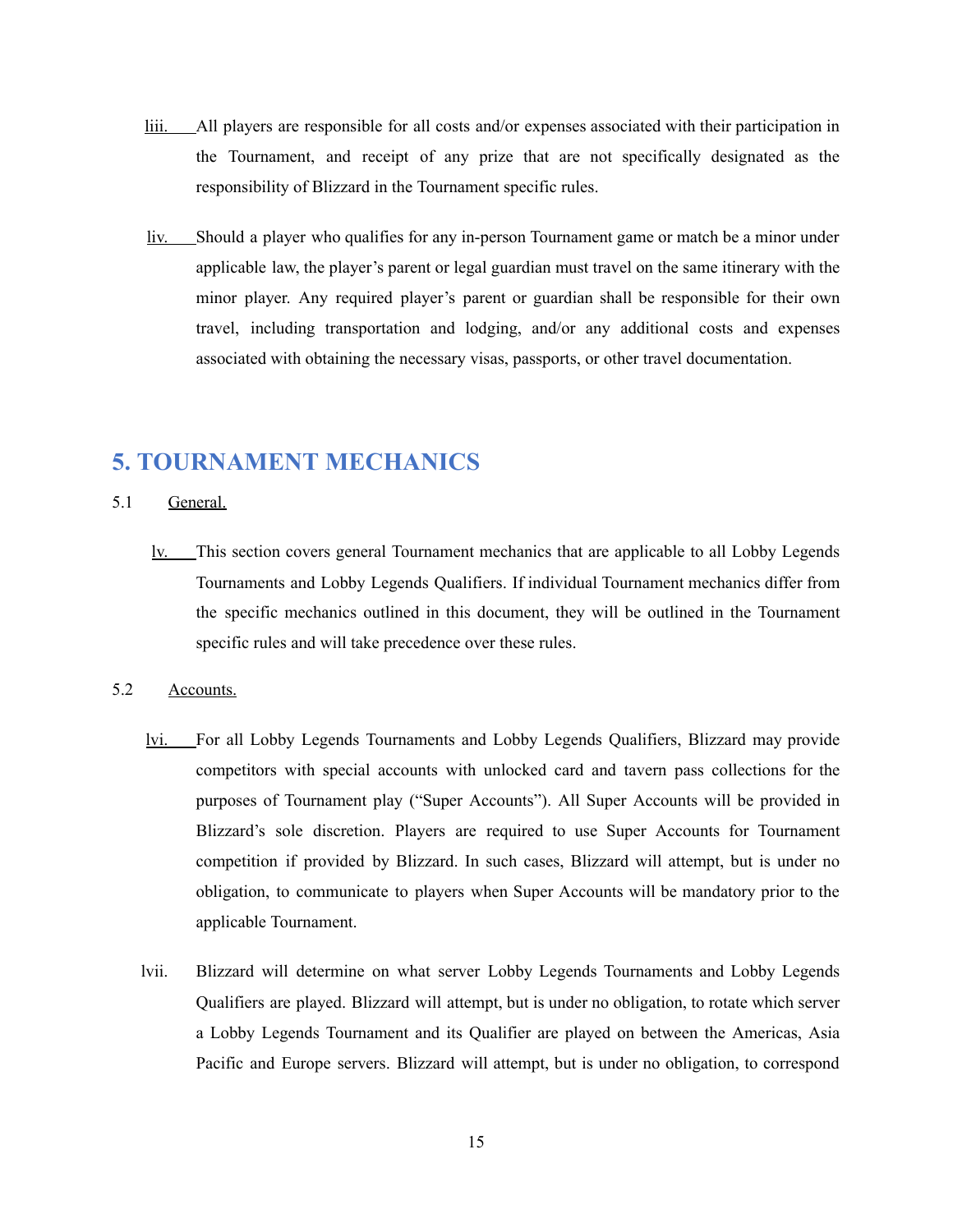the server a Qualifier is played on with the server the associated Lobby Legends Tournament is played on.

- 5.3 Written Notes and Deck Tracking Software.
	- lviii. Players may make handwritten notes on a blank piece of paper while competing in live and online Tournament matches. Players may not bring outside notes to the match. Tournament organizers reserve the right to impose additional requirements on note taking at their sole discretion. Additional restrictions may include, but are not limited to, requiring that all player notes be taken using materials provided by the Tournament organizer. All players must allow any Tournament official to inspect their note-taking materials and written notes upon request.
		- lix. Players may, at their sole risk and responsibility, use deck tracking software applications during online Tournament matches subject to the requirements described in this Handbook ("Deck Tracker(s)"). A Deck Tracker may be used by a player during an online Tournament match so long as all of the following requirements are met:
			- 1. The Tournament's specific rules do not prohibit Deck Trackers.
			- 2. Use of the Deck Tracker complies with all of the terms of this Handbook.
			- 3. Use of the Deck Tracker complies with all of Blizzard's Website Terms, which include but are not limited to the Blizzard End User License Agreement.
			- 4. The Deck Tracker only provides information to the player that could otherwise be obtained from the player's perspective via observation of the unaugmented Hearthstone game interface.
		- lx. Failure to adhere to all of the Deck Tracking requirements outlined in Section 5.10(b)may result in disciplinary action.
- 5.4 Spectators.
	- lxi. Players may not allow others to spectate their match using the Hearthstone game client during Tournament play, and must actively kick all unauthorized spectators from the game. Official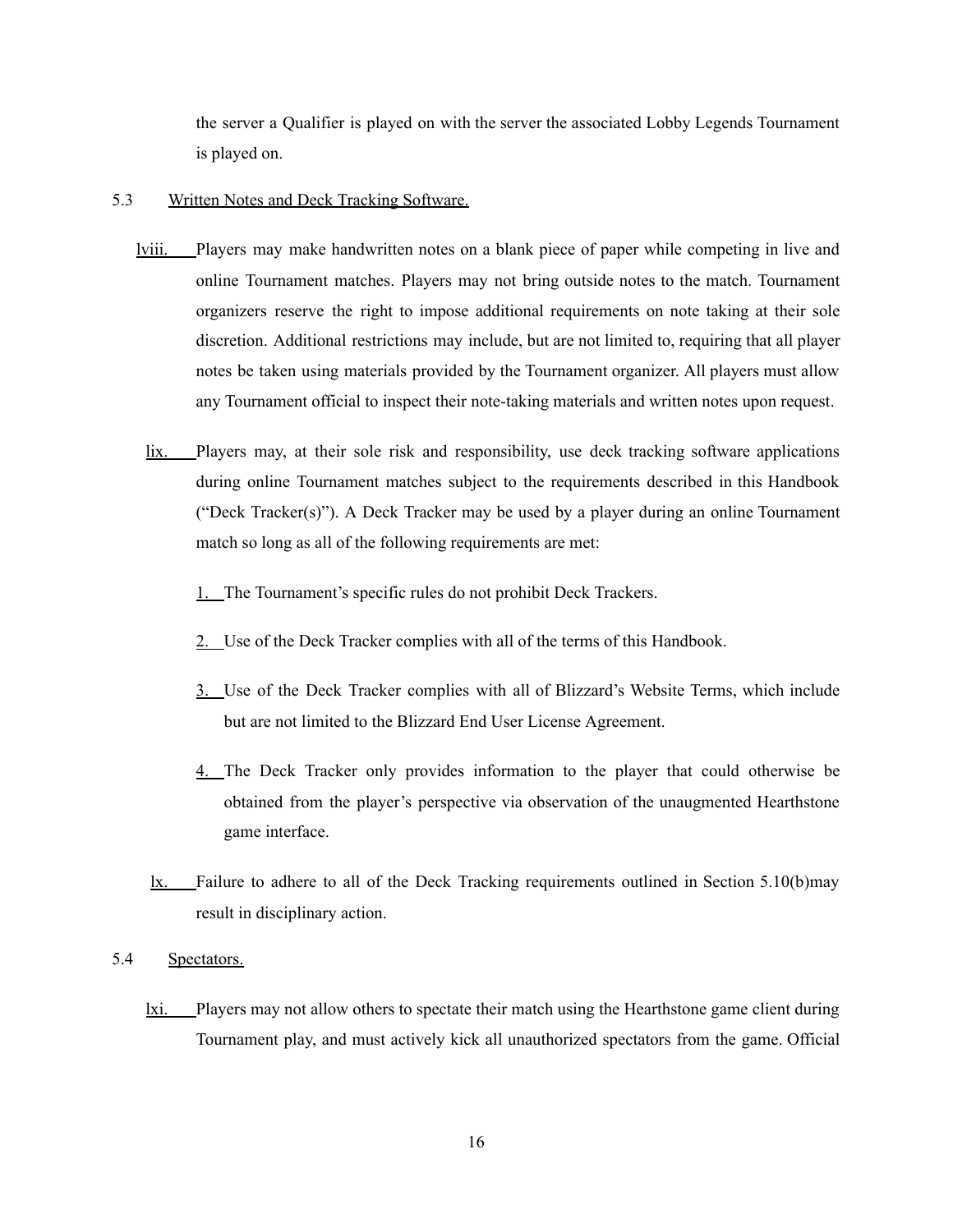Tournament organizer accounts, typically used for broadcasting tournament matches or to observe a certain category of games are exceptions to this rule.

#### 5.5 Hardware and Software Failures.

- lxii. During a Bring-Your-Own-Device Tournament (a "BYOD Tournament"), players are responsible for maintaining the hardware and software associated with the device that they use to compete. During the course of the match, if a player experiences a hardware failure that causes them to disconnect from the game, experience a game crash or a freeze, experience a game stopping bug in the Hearthstone game client, or otherwise renders the player unable to continue playing the game, they will be subject to the game or match disconnection rules as outlined in Section 6.4 below.
- lxiii. Players who experience any client-side graphical freeze which renders the player unable to continue playing the game may attempt to reconnect to the game. No consideration will be provided for any time or game turns skipped within such a game. Games experiencing client-side graphical freezes are not subject to a restart, or considerations of the board state to determine a winner.

#### <span id="page-17-0"></span>5.6 Software Bugs and Exploits.

- lxiv. Any intentional use, or attempted use, by a player of any bugs or exploits in the game may result in a forfeit of the match and disqualification from the Tournament. Blizzard, at its sole discretion, will determine bugs and exploits.
- lxv. Players who are found to have manipulated in-game MMR mechanics for the purpose of improving their chances of securing invites to Tournaments (as determinable in Blizzard's sole discretion) are considered to be cheating and may not be invited to Tournaments or may be disqualified from Tournaments they have already been invited to.
- lxvi. Blizzard, at its sole discretion, may communicate to players a list of known bugs and the administrative outcomes of encountering such bugs in the game. These administrative outcomes may be an exception to the general bug or exploits policy.

#### 5.7 Hardware.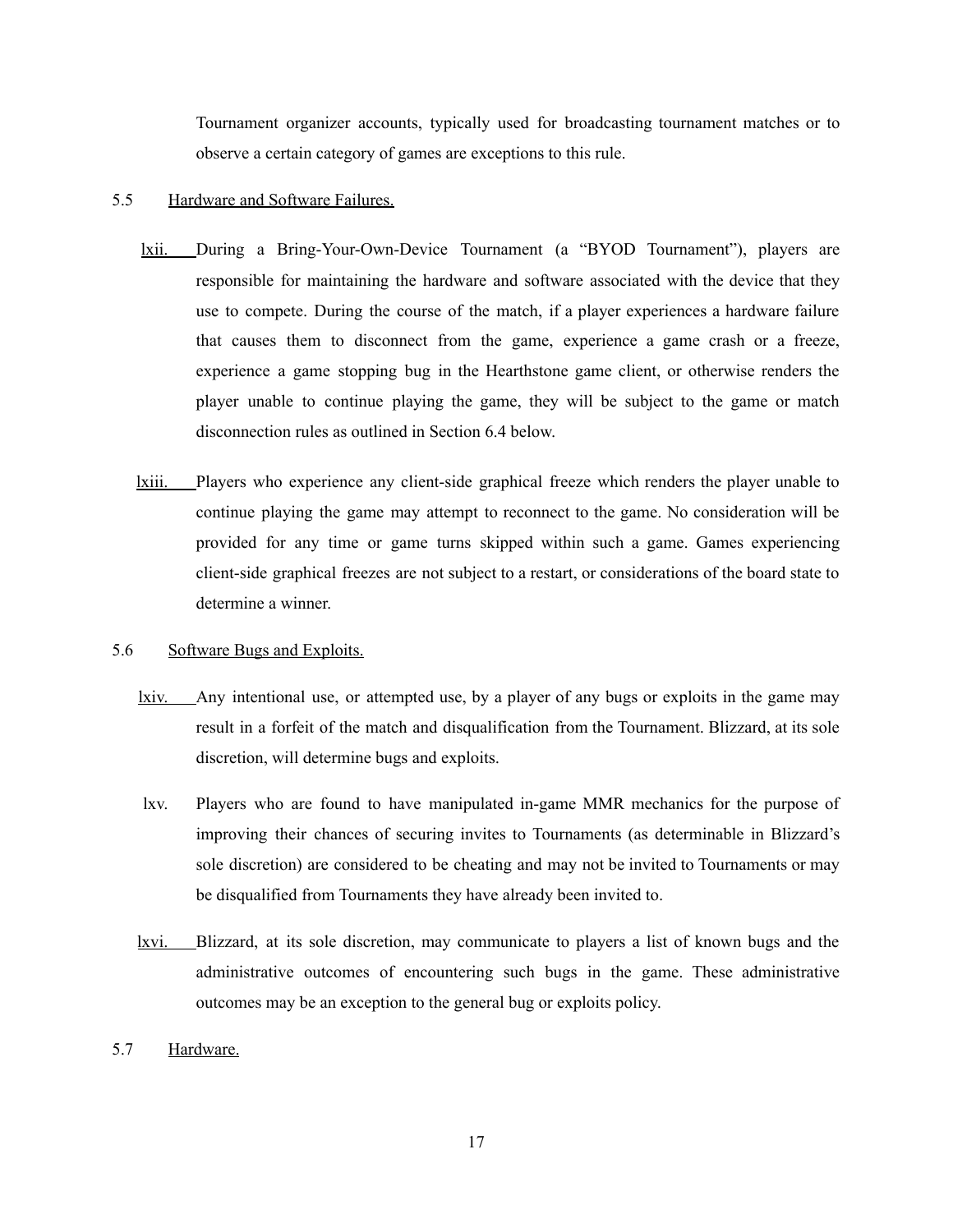- lxvii. For BYOD Tournaments, players must follow rules outlined by the Tournament organizer regarding the specific equipment type that is allowed for the Tournament.
- lxviii. Tournaments that provide equipment to competitors follow these general rules. Unless explicitly authorized by a Tournament official, players are prohibited from adjusting any computer settings outside the settings of the game client. Players may not bring their own electronic storage devices or peripherals to such Tournaments, and are prohibited from attaching any electronic storage devices or peripherals to devices provided by the Tournament organizer, including but are not limited to keyboards, mice, and headphones.
- lxix. At the request of Tournament officials for certain Tournaments, players must surrender to a Tournament administrator personal equipment including devices that may offer two way communication capabilities such as cell phones, tablet devices, or smart watches while a game or a match is played. All personal equipment must be in an enclosed bag.

### **6. PLAYER INFRACTIONS AND PENALTIES**

- 6.1 Penalty List and Disciplinary Action.
	- lxx. In order to preserve the integrity of the Tournament and Blizzard's reputation for open and fair competition, Blizzard reserves the right to monitor compliance with the terms of this Handbook and impose sanctions for violations. This section covers some of the penalties that Tournament officials have at their disposal for rule infractions.
	- lxxi. When Tournament organizers observe infractions in Tournaments, they will address the infraction with the player, advise them on the penalty for the infraction, and advise the player on the consequences of continuing with similar infractions.
		- 1. Warning. A warning is an official recorded notice to a player for a minor Tournament infraction.
		- 2. Game Loss. A game loss is a forced automatic loss for a single game of Hearthstone Battlegrounds. A game loss penalty should be applied towards the current game in progress. If there is no currently in-progress game, then the penalty is applied towards the next game. Players receiving the game loss penalty may continue their Tournament.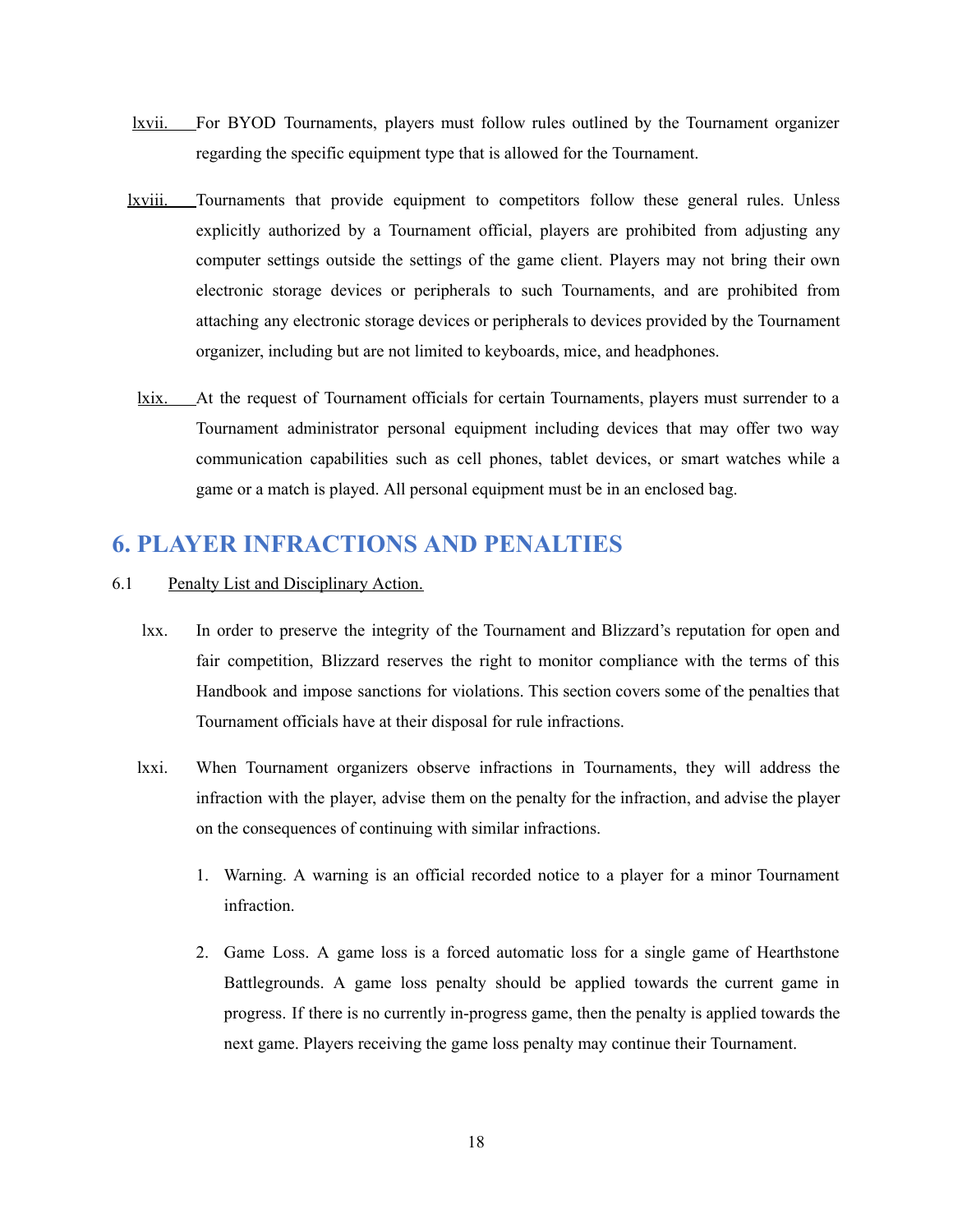- a. In any Hearthstone Battlegrounds Tournament, when a mid-game game loss penalty is received, the player receives zero points for that game. If a player receives a game loss during a game in which they would have otherwise been awarded points, it does not change the number of points that any other players in the Lobby would receive for that game. The player who receives a game loss is not assigned last place in the lobby, but rather, the points they would have earned regardless of where they finish in the lobby once they receive their game loss will become void. Players who receive a game loss mid-game will be asked to concede the active game immediately upon receiving their game loss.
- b. Players who receive a game loss between games may be asked to join the next game in the Tournament and then concede the game as a requirement to continue participating in the Tournament.
- 3. Match Loss. A match loss infraction is a forced automatic loss for the entire Tournament match. The match loss penalty should be applied towards the current match in progress. If there is no currently in-progress match, then the penalty is applied towards the next match. For the sake of Lobby Legends Tournaments and Lobby Legends Qualifiers, a match loss penalty would end the penalized player's participation in the Tournament.
- 4. Disqualification. A disqualification from the Tournament is a result of the most egregious infractions for players in the Tournament. A player disqualified from the Tournament forfeits any prizes.
- lxxii. Penalties in the same Tournament for the same category of infractions escalate for each successive infraction. Tournament officials will use the following escalation path: warning—game loss—match loss—disqualification for repeated infractions of the same category. Infraction escalations do not carry over from Tournament to Tournament.
- lxxiii. Players must bring Tournament infractions to the attention of Tournament officials and may not waive penalties on behalf of their opponents.
- lxxiv. The outlined penalties do not carry over from one Tournament to the next Tournament.
- 6.2 Tardiness.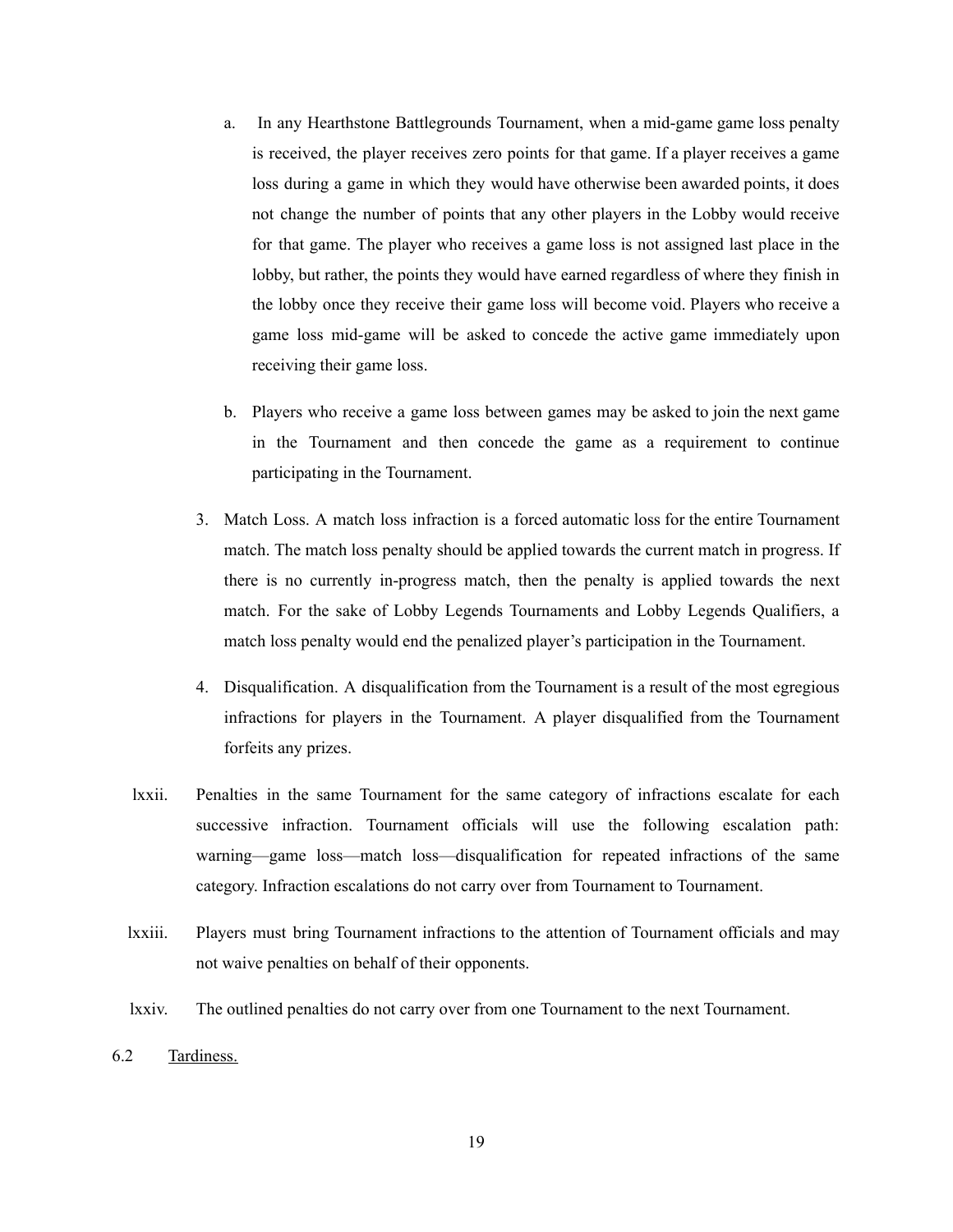- lxxv. Match tardiness occurs when a player fails to arrive for a game on time. For online Tournaments, this infraction may also occur when at the start of the match, a player fails to be present in all Tournament official communication channels.
- lxxvi. The initial penalty for this infraction is a warning, which may be upgraded to a match loss after 10 minutes after the official match start time. In addition to the penalty, Tournament officials will drop the offending player from the Tournament unless the player otherwise communicates to Tournament officials their desire to remain enrolled in the Tournament before the end of the current round.

#### 6.3 Failure to Check In on Time.

- lxxvii. This infraction occurs when a player fails to check in on time for a Tournament that requires that players check-in ahead of Tournament start time. Players may be required to arrive for player briefing and press obligations on time. Failure to arrive on time disrupts Tournament operations. At a physical Tournament, Players must be physically present to check-in. Notifying a tournament organizer that you intend to arrive late does not remove the penalty. In an online tournament, players may be asked to complete a camera check and/or submit their picks and bans immediately upon check-in. A player who fails to complete these tasks in a timely manner as determined by a Tournament Official is considered to have failed to check in on time and is subject to a game loss for this infraction.
- lxxviii. For tournaments without a registration waitlist, players who fail to check-in before the cutoff time will get an initial Game Loss penalty for their first round. Prior to pairing round one, tournament officials may drop players from the tournament who failed to check in. If a player checks in any time after they have been dropped, and round one is paired, they may be added back into the tournament at the tournament officials' discretion. Players re-added to the tournament in this way receive match losses for each round missed.
- lxxix. For tournaments with a registration waitlist, players who fail to check in before the cutoff time will get dropped from the tournament, and if applicable, their tournament spot is filled by a player on the waitlist.
- 6.4 Match and Game Disconnects.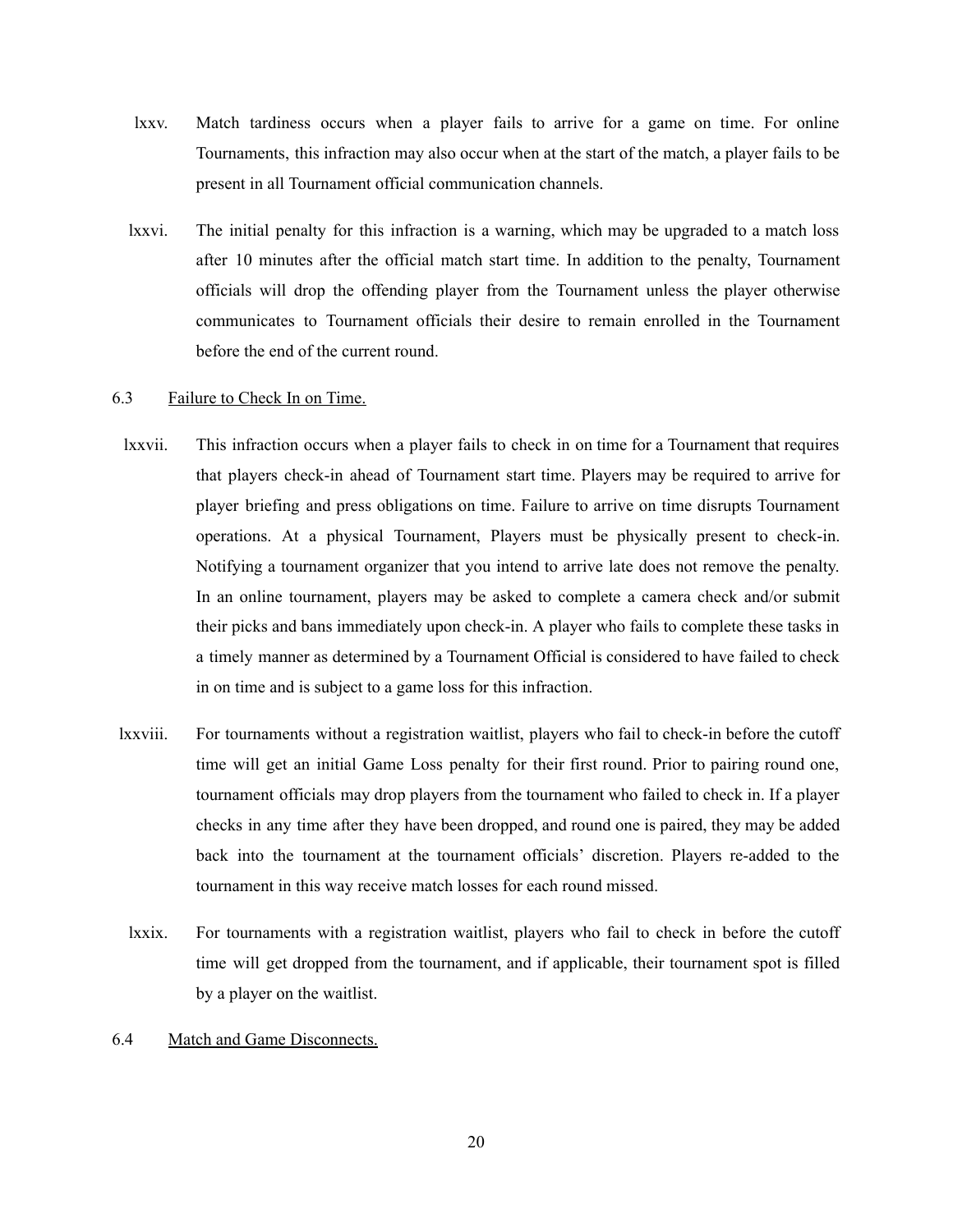- lxxx. Players may not intentionally disconnect from an active game of Hearthstone Battlegrounds during a Tournament for the purpose of extending their turn timer or for any other reason other than after completing or conceding a game. A player found to have intentionally disconnected from a game during a Tournament is considered to be cheating and will be disqualified from the Tournament.
- lxxxi. In general, a game of Hearthstone Battlegrounds will not be stopped or restarted during a tournament due to a disconnect issue once all players have entered a game. All participants in Lobby Legends and its Qualifiers are solely responsible for their connectivity during a Tournament in any "Bring-Your-Own-Device" Tournament.
- lxxxii. Players who experience the in-game bug in which minions appear off center from their normal location on the board may disconnect from the game and reconnect if they provide a screenshot or screen recording to a tournament official proving that the bug was taking place. Players are responsible for notifying an admin prior to leaving the game for this reason so that the admin can follow up to collect the screenshot after the game. If a player fails to provide the screenshot after leaving the game for this reason, they are considered to have cheated by intentionally disconnecting and will be disqualified from the tournament. Tournament officials may apply this workflow to new in-game bugs as they are discovered.
- 6.5 Failure to follow Tournament announcements.
- lxxxiii. This infraction occurs when a player fails to follow general Tournament announcements, or fails to read Tournament materials available to them prior to the start of the Tournament.
- lxxxiv. The initial penalty for this infraction is a warning.
- 6.6 Failure to follow Tournament official's specific instructions.
	- lxxxv. This infraction occurs when a player fails to follow instructions from a Tournament official aimed specifically at that player, typically as a result of a corrective or advisory action the Tournament official took against the player. Tournament officials have the expectation that players follow their instructions the first time. Repeating Tournament instruction to individual players unnecessarily delays the Tournament and distracts officials from running the Tournament.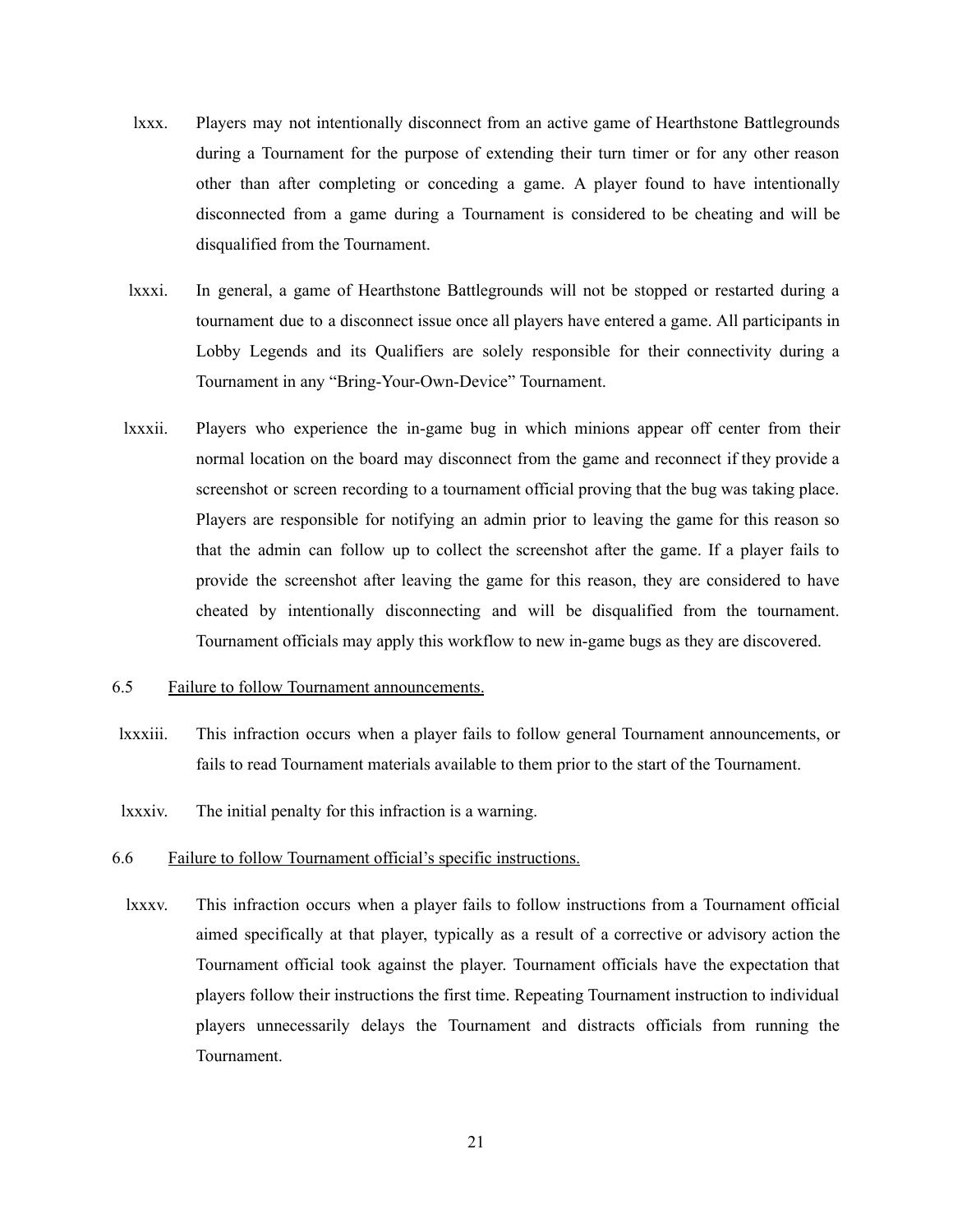lxxxvi. The initial penalty for this infraction is a game loss.

#### <span id="page-22-0"></span>6.7 Cheating.

- lxxxvii. Players must compete to the best of their ability at all times and may not break Tournament or Player Handbook rules or omit information from tournament officials in order to try to or gain an advantage. Any form of cheating will not be tolerated. Cheating includes, but is not limited to:
	- 1. Stream sniping or ghosting, or any general attempt by a player to spectate their own match or get information from another person spectating the match.
	- 2. Providing or seeking match advice from another person during a match except with respect to Team tournaments that explicitly allow team communication; provided, any attempt to obtain extra information from a teammate that would not otherwise have been available to such person via the game client or Tournament-authorized team communication tools shall be considered a violation of this Section 7.11, including any sharing of one teammate's game client screen with the other teammate; provided, further, this Section 7.11(ii) shall not apply to press obligations.
	- 3. Any attempt to modify the Hearthstone client, play on an unofficial Hearthstone client, or play with software or hardware that grants extra information not normally provided by the game client. Players may be required to install software on their computers for the duration of the Tournament which is specially designed to detect cheating. Some third party software programs are not considered cheating. They include:
		- a. VOIP solutions such as Discord or Skype;
		- b. Keyboard or other equipment drivers and software;
		- c. For online Tournaments only, Deck Trackers which meet all of the requirements described in Section 5.9(b); and
		- d. Any third party software specifically installed by the Tournament organizers to facilitate Tournament play.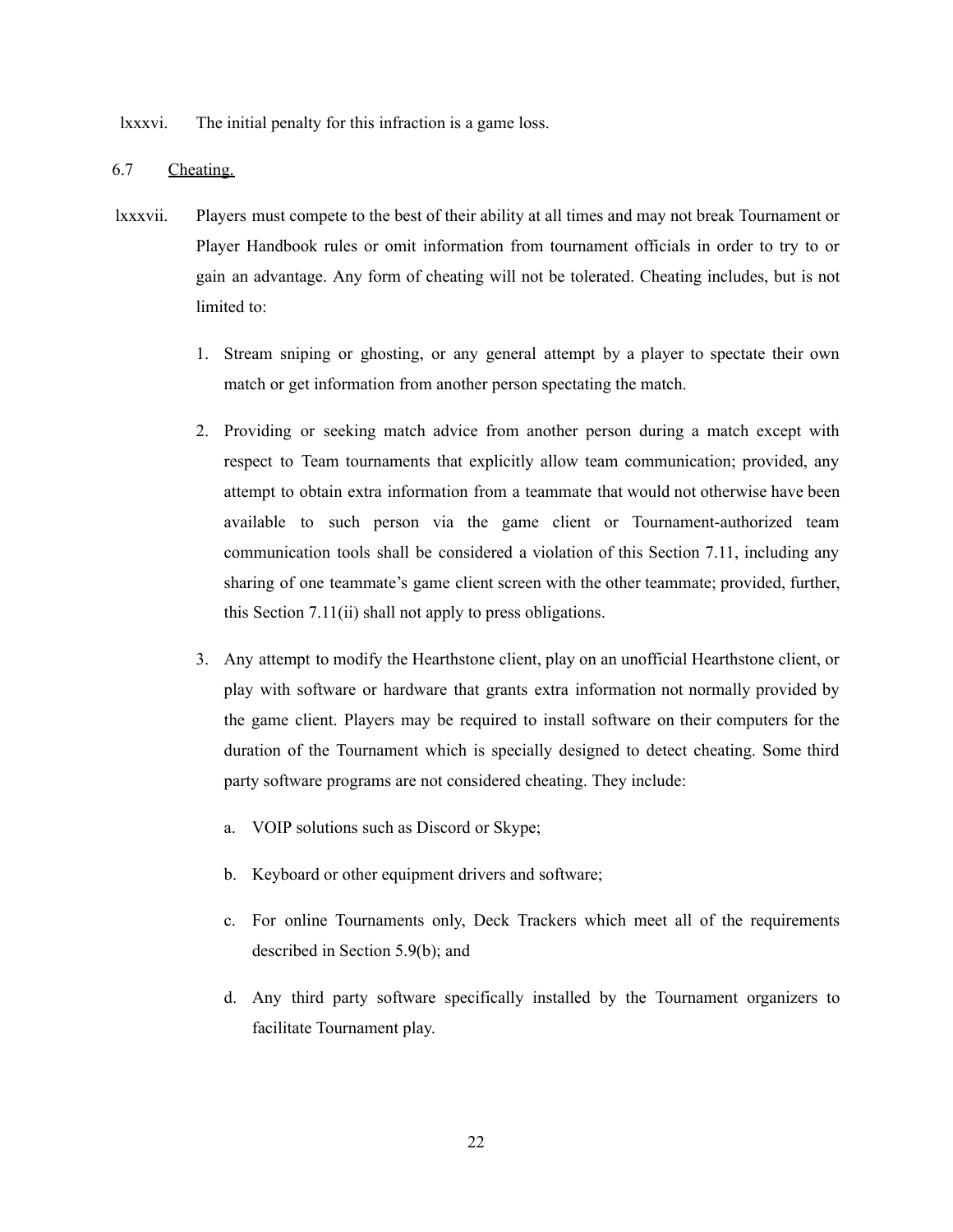- 4. Impersonating another player in a Tournament, playing under a false name, allowing an individual who is not the registered owner of a Battle.net Account to play on that Battle.net Account in Hearthstone or any other Blizzard game.
- 5. Attempts to damage or alter equipment to trigger a delay of the Tournament or gain any other advantage.
- 6. Exploiting or intentionally using any in-game bug to seek an advantage.
- 7. Influencing or manipulating a Tournament game or match so that the outcome is determined by anything other than its merits.
- 8. Collusion, match fixing, or any other action to intentionally alter, or attempt to alter, the results of any game or match, including losing a game or match with another player in order to advance one or the other's rank or standing.
- 9. Attempts to interfere with another player's connection to the game service through Distributed Denial of Service (DDoS) or any other means.
- 10. Lying to or omitting information from Tournament officials.
- lxxxviii. If a player is asked to bet on, or "fix," any Tournament game or match, the player must immediately report this contact to Blizzard using the following email address: hsadmin@eslgaming.com.
- lxxxix. The penalty for this infraction is a disqualification from the Tournament without prizes. In addition, the Tournament organizers will report cheating incidents to Blizzard. Blizzard at its sole discretion may conduct its own investigation and may issue additional sanctions against the player or players involved, including Blizzard account suspensions or suspensions from future Tournaments.
	- xc. Unless otherwise specified by Blizzard, all participants in Qualifiers will be allowed to stream their participation in the Tournaments on their personal channels so long as they stream on a delay of at least 15 minutes.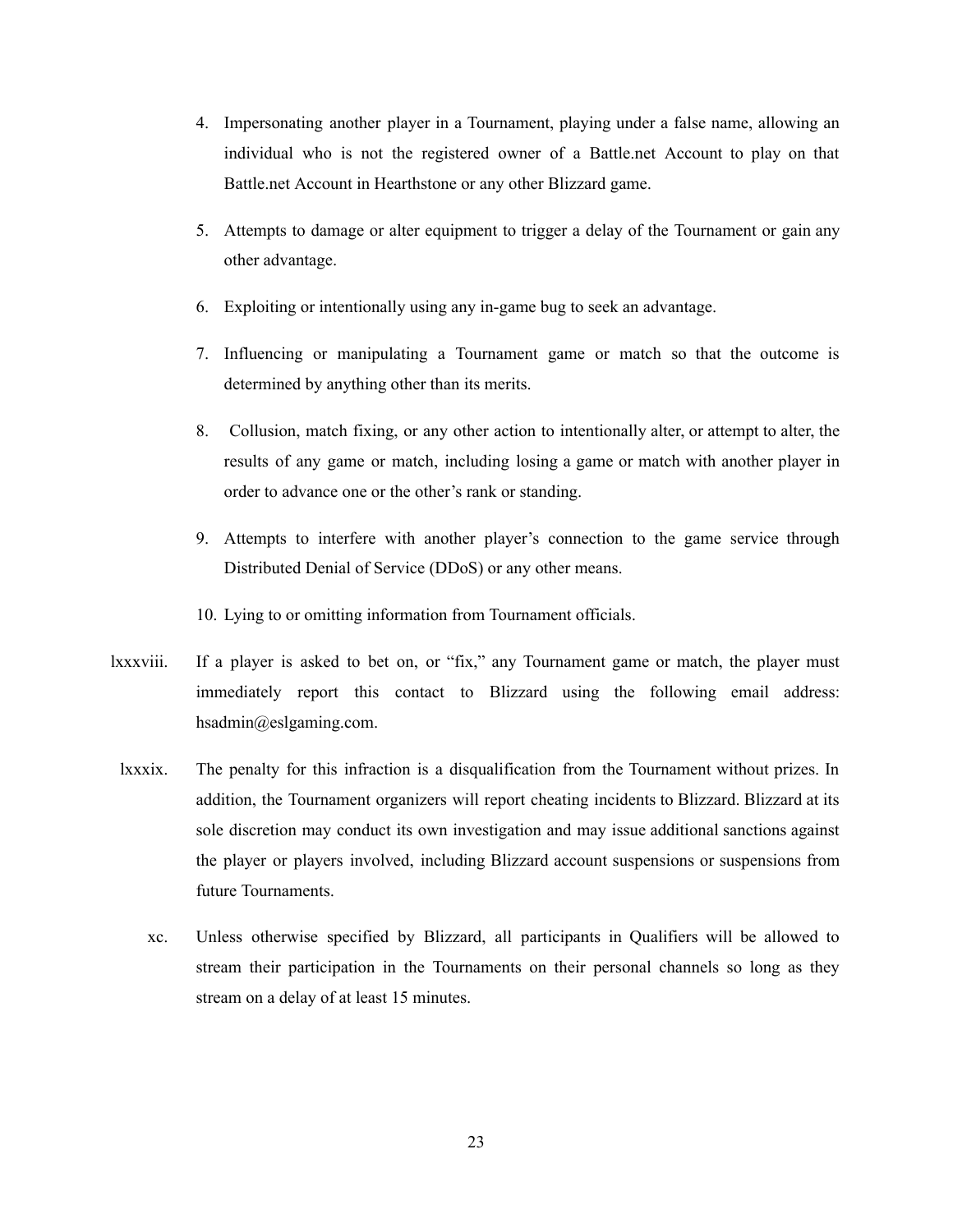- xci. Unless otherwise specified by Blizzard, all participants in Lobby Legends Tournaments will be allowed to stream their participation in the Tournament on their personal channels so long as they stream on a delay of at least 30 minutes.
- xcii. A player found to be engaging in "account boosting" (e.g., assisting another person with artificially boosting their account stats or in-game rank) or playing on ladder or in a Tournament impersonating another player is considered to be cheating and may be temporarily suspended or banned from participating in Hearthstone Tournaments at Blizzard's sole discretion. As long as such play otherwise complies with Blizzard's Website Terms, co-streaming, co-playing or coaching ranked play is acceptable when play is occurring more than 5 days before the end of a qualifying period.

#### 6.8 Unsporting Conduct.

- xciii. This infraction occurs when a player exhibits behavior that a Tournament organizer considers unacceptable during the normal operation of the Tournament. Unsporting conduct is disruptive to the Tournament and may negatively affect the safety, competitiveness, enjoyment, image, or integrity of a Tournament. Unsporting conduct has two sub categories outlined below:
	- 1. **Minor.** Players have the right to a safe and enjoyable Tournament experience. This infraction occurs when a player does something disruptive to the Tournament or its participants. Examples include, but not limited to:
		- a. Excessive swearing or profanity;
		- b. Demanding an opponent receive a penalty following a Tournament official issuing a ruling;
		- c. Throwing trash on the floor or otherwise littering at a venue;
		- d. Administering penalties without alerting a Tournament official.
	- 2. The initial penalty for this infraction is a warning.
	- 3. **Major.** This infraction covers a large category of behaviors that do not fall under the definition of minor unsporting conduct. Examples include, but are not limited to: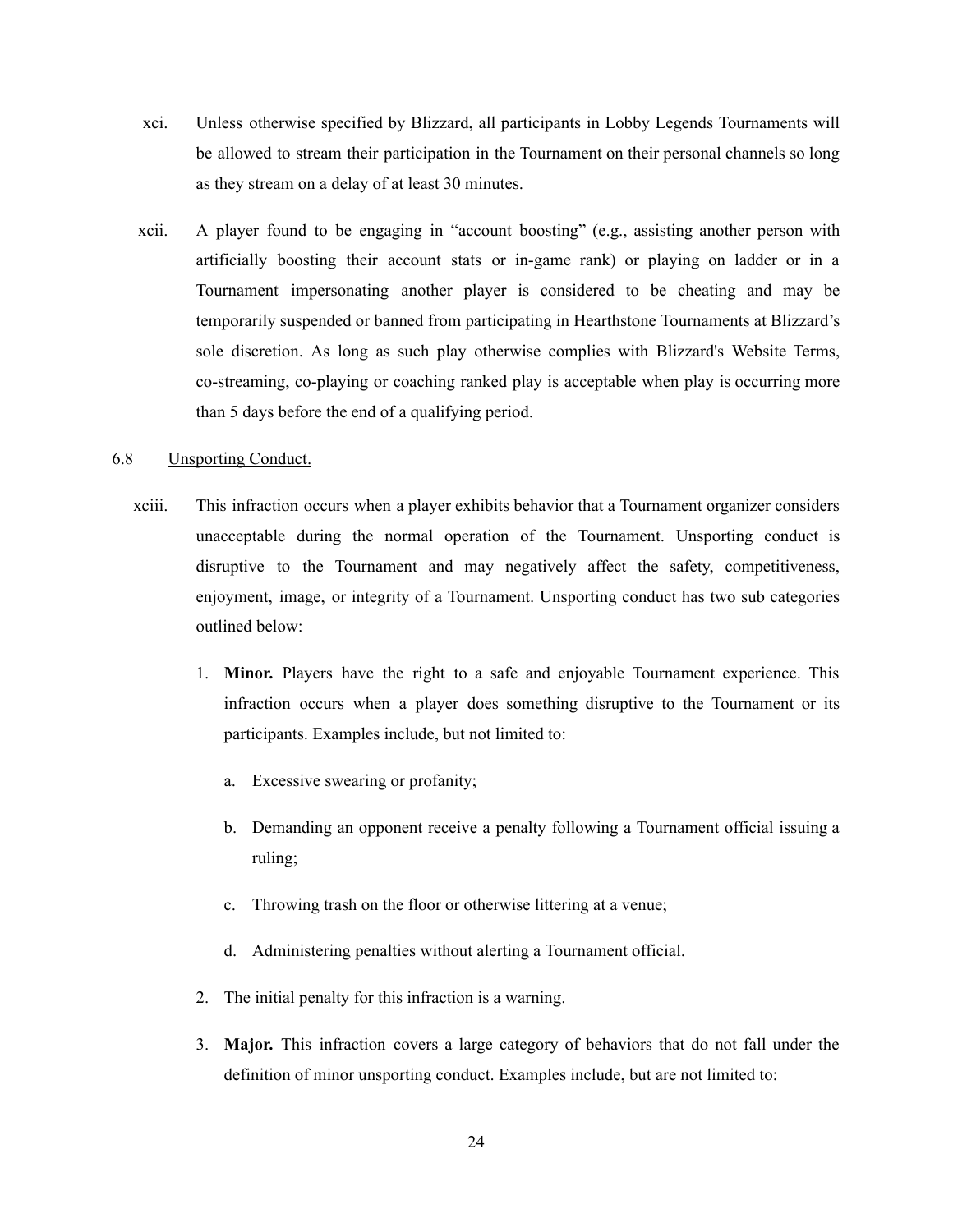- a. Intentionally breaking Tournament equipment issued by the organizer;
- b. Defacing the Tournament venue;
- c. Threatening a Tournament official or another player;
- d. Violence toward any Tournament participant, official or spectator;
- e. Theft.
- 4. The penalty for this infraction is a disqualification from the Tournament without prizes. In addition, the Tournament organizers will report unsporting conduct incidents to Blizzard. Blizzard at its sole discretion may conduct its own investigation and may issue additional sanctions against the player or players involved, including Blizzard account suspensions or suspensions from future Tournaments.

#### 6.9 Win Trading on Ladder.

xciv. "Win trading" during ranked ladder matches within the Hearthstone game client, while not necessarily attached to a specific Tournament, is disruptive to the competitive integrity of the game and is a violation of the Blizzard End User License Agreement. Players found to have engaged in "win trading" activity during ladder matches will receive penalties up to and including suspension from competitive Tournament play indefinitely, as determined in Blizzard's sole discretion. "Win trading" activity includes, but is not limited to: intentionally losing matches in the Hearthstone ranked play mode, and knowingly receiving match wins from intentionally lost matches in the Hearthstone ranked play mode.

#### 6.10 Webcam Requirements

- (a) All Players competing in Lobby Legends Tournaments will be required to have a webcam and share their camera feed with broadcast production for the purpose of broadcasting unless given exception to the Webcam Requirements rules as determined by Blizzard.
- (b) The punishment for failing to comply with Webcam Requirements is a game loss in the first game of the Tournament.
- (c) Players who do not wish to be penalized by the Webcam Requirements may submit notice to a tournament admin or member of Hearthstone Esports prior to the start of the Lobby Legends Tournament for Blizzard to review and determine at its sole discretion if the reason stated is sufficient to receive an exemption from the webcam rule.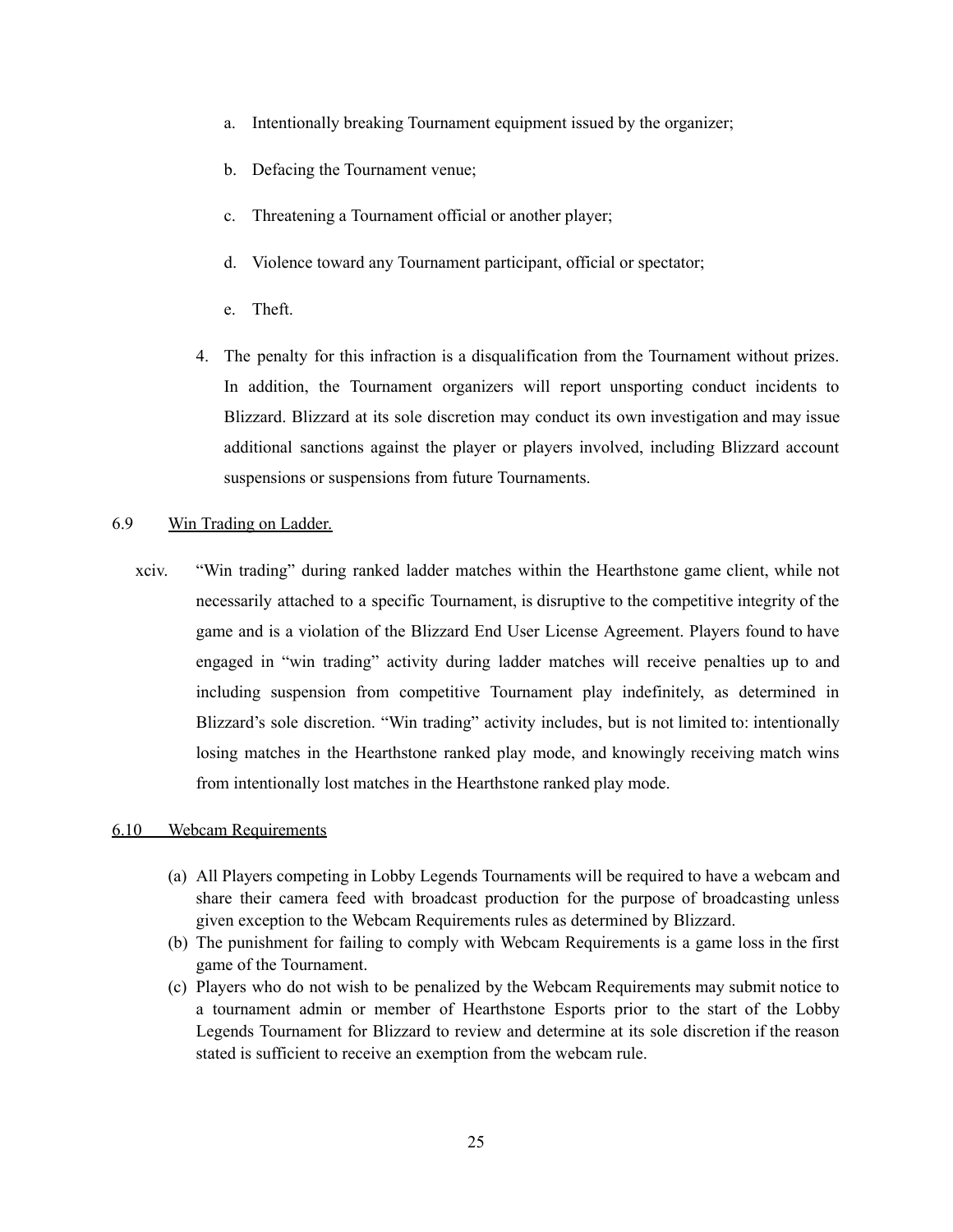- (d) Blizzard at its sole discretion reserves the right to exempt a player from the Webcam Requirements without prior notice from the player.
- 6.11 Penalty Investigations Process.
	- xcv. Players who observe, or learn about activities which may be in violation of the above rules that carry a disqualification penalty (for example, cheating or unsporting conduct), may bring forward this information to Blizzard after the event, by contacting hsadmin@eslgaming.com.
	- xcvi. Tournament organizers who disqualify a player from their Tournament are required to provide this information to Blizzard after the event, by contacting hsadmin $@e$ slgaming.com.
	- xcvii. Reports should include the names and BattleTags of player(s) involved (if known), contact information for the person making the report, a summary of the events in question, as well as any supporting materials that would help the investigation.
	- xcviii. Blizzard takes allegations of misconduct seriously and investigates disqualifications or activity that may constitute cheating or unsporting conduct. In addition to Tournament penalties outlined in this Handbook, Blizzard may, but is not obligated to, impose additional sanctions against offending players who commit misconduct in ladder matches within the Hearthstone game client, in Tournaments, prior to or after Tournaments, or in connection with Tournament-related events. Punishments may include, but are not limited to the following:
		- 1. Suspend the player from participating in any future Hearthstone Tournaments and events by adding the player to a public list of suspended players.
		- 2. Revoke all or any part of the points and prizes previously awarded to the player.
		- 3. Terminate all licenses granted to the player for Blizzard titles, including Hearthstone; and/or terminate all Battle.net accounts that are held by the player.
	- xcix. All of Blizzard's determinations with regards to disciplinary action shall be binding and may not be appealed in any way. If a player's disqualification status or other eligibility requirement is in question, Blizzard reserves the right to exclude such player from participating in any Tournament.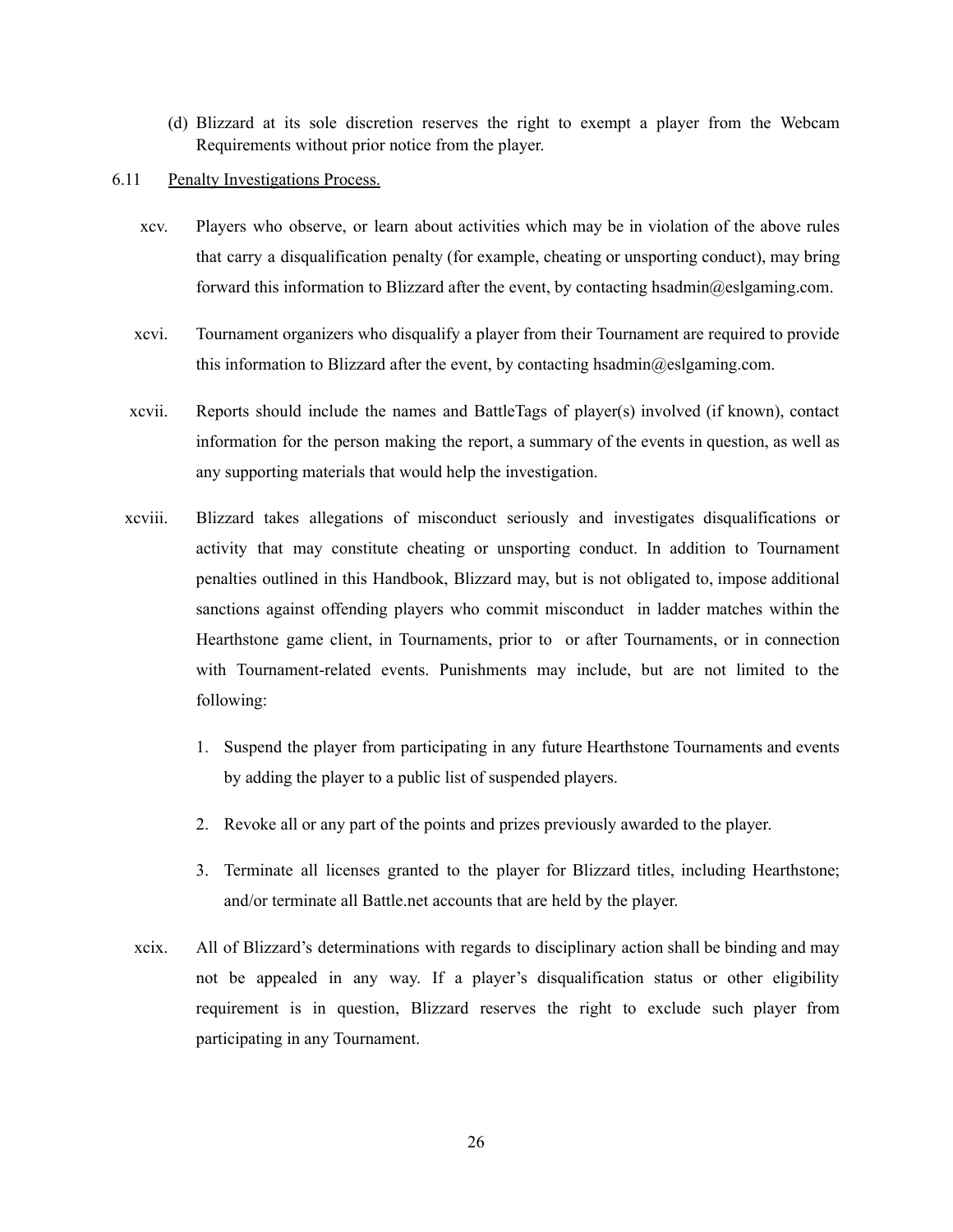- c. The failure by a player (or their parent or legal guardian) to cooperate with any internal or external investigation that Blizzard conducts relating to a violation of the terms of this Handbook or applicable law is, itself, a violation of the terms in this Handbook.
- ci. Following the investigation, players are notified by the Blizzard Hearthstone Esports team via email of the outcome of the investigation and any penalties surrounding the incident. This email letter advises the players if they are allowed to continue to participate in Hearthstone Tournament play.
- cii. Players suspended from Hearthstone Tournament play are listed at blizz.ly/suspended.

#### <span id="page-27-0"></span>6.12 Consent to Public Discipline.

ciii. Blizzard shall have the right to publish public declarations (via the internet, social media, or otherwise) about player disciplinary action, which may include details such as the disciplined player's real name, BattleTag, infraction committed, and punishment received. You agree to waive any right of legal action against the Blizzard Group which arises from any public declaration about disciplinary action in connection with any Tournament or the Hearthstone game.

### **7. Disclaimers.**

- civ. You agree that Blizzard and the other members of the Blizzard Group are not responsible for:
	- 1. Any late, lost, misrouted, garbled or distorted, inaccurate, incomplete or damaged transmissions or entries;
	- 2. Telephone, electronic, hardware, software, network, internet, or other computer- or communications-related malfunctions or failures;
	- 3. Any Tournament disruptions, injuries, losses or damages caused by events beyond the control of Blizzard (although Blizzard will take reasonable precautions to ensure reasonable safety); or
	- 4. Any printing or typographical errors in any materials associated with the Tournament or Tournament events.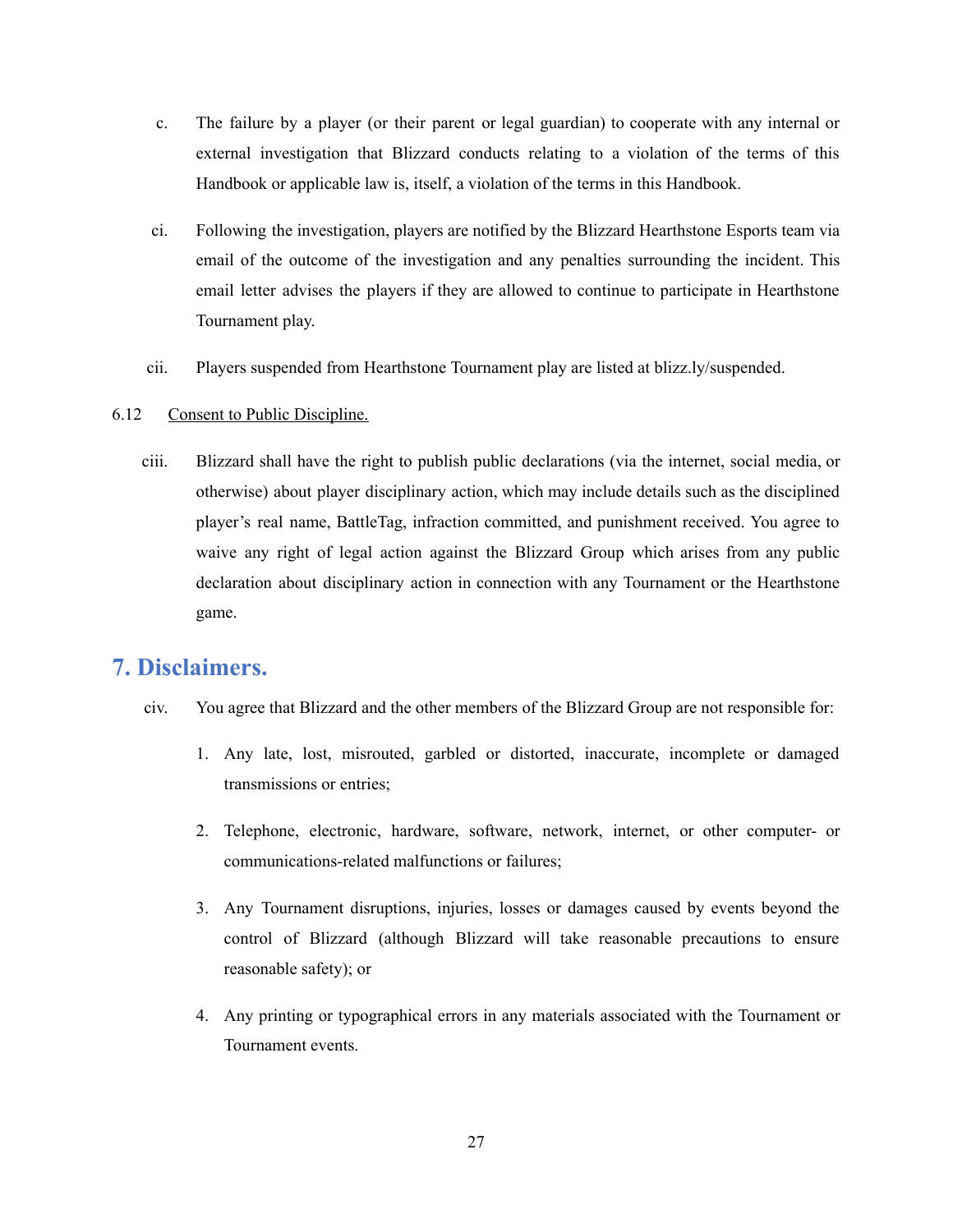cv. All prizes are awarded "AS IS" and WITHOUT WARRANTY OF ANY KIND, EXPRESS OR IMPLIED (including any implied warranty of merchantability or fitness for a particular purpose).

#### 7.1 Changes to Your Battle.net Account.

- cvi. In accordance with the Blizzard End User License Agreement and without limiting Blizzard's rights therein, Blizzard retains the right to modify or delete content, data, digital cards, accounts, statistics, user profiles, and any information created, stored, processed or uploaded to your Battle.net Account at any time and for any reason at its sole discretion.
- cvii. In the event of a conflict between the provisions of the Website Terms or the terms of this Handbook, the provision that is most protective of Blizzard will govern and control.

### **8. GENERAL TERMS AND CONDITIONS**

#### 8.1 Blizzard Copyrights and Trademarks.

- cviii. This Handbook, and all accompanying materials at Blizzard Tournaments are copyright © 2022 Blizzard Entertainment, Inc., and its respective licensors. All rights are reserved.
	- cix. Nothing in this Handbook, or your participation in the Tournaments, grants to you, by implication, waiver, estoppel or otherwise, any right or license to use or display any name, logo, service mark or trademark of Blizzard or any other Blizzard Group member.

#### 8.2 Changes to Hearthstone.

- cx. Blizzard reserves the right to patch, update, or improve Hearthstone at any time to fix bugs, change balance or add features or functionality as deemed appropriate by Blizzard, in its sole discretion, without suspending or canceling Tournaments.
- cxi. You agree that Blizzard will not be liable to you for any changes to Hearthstone or the terms of this Handbook.
- 8.3 Changes to the Terms of this Handbook.
	- cxii. This Handbook contains the governing rules, policies, and procedures for Tournaments that are in effect at the time of their publication.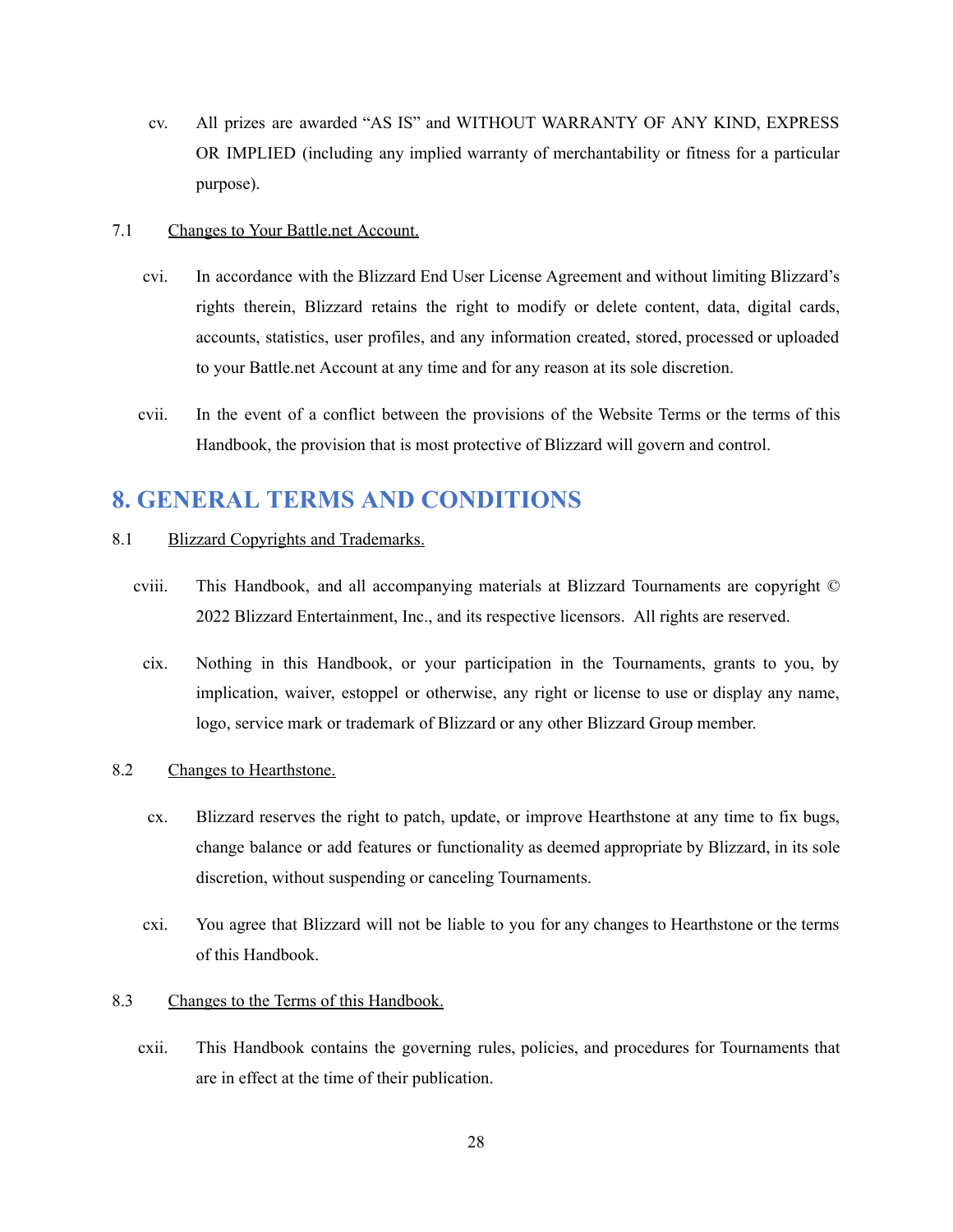cxiii. Blizzard reserves the right to revise, modify, change, delete or add to the terms of this Handbook at any time, in its sole discretion, and to suspend, cancel or modify any Tournament or any player's participation in any Tournament should viruses, bugs, unauthorized human intervention, hacks, or other causes beyond Blizzard's control affect the administration, security, or proper play of such Tournament, or Blizzard otherwise becomes (as determined in its sole discretion) incapable of running the Tournament as planned. Due to server capacity and other technical limitations beyond the control of Blizzard, Blizzard reserves the right to limit the number of players in any Tournament.

#### 8.4 Translations.

cxiv. This English language version of the Handbook shall supersede any translation. The parties shall not rely on any translations of the Handbook in carrying out their duties and obligations hereunder.

#### 8.5 No Employment Relationship.

- cxv. You agree that you are not an employee or contractor of Blizzard or any other Blizzard Group member and are not entitled to employee or fringe benefits.
- cxvi. Nothing in this Handbook shall be deemed or construed to create a partnership, joint venture or similar relationship or create fiduciary duties or responsibilities on the part of Blizzard or any other member of the Blizzard Group.

#### 8.6 Communications.

- cxvii. To the fullest extent permitted by applicable law, this Handbook, and any other notices, requests and other communications provided for herein, may be provided to you electronically, and you agree to receive all such communications from Blizzard electronic form. Electronic communications will be delivered to you at the email address listed on your Battle.net Account.
- cxviii. If you have any questions or comments about this Handbook, please email them to hsadmin@eslgaming.com or send written questions to: Hearthstone Tournament Handbook c/o Blizzard Entertainment Esports, P.O. Box 18979, Irvine, CA 93623.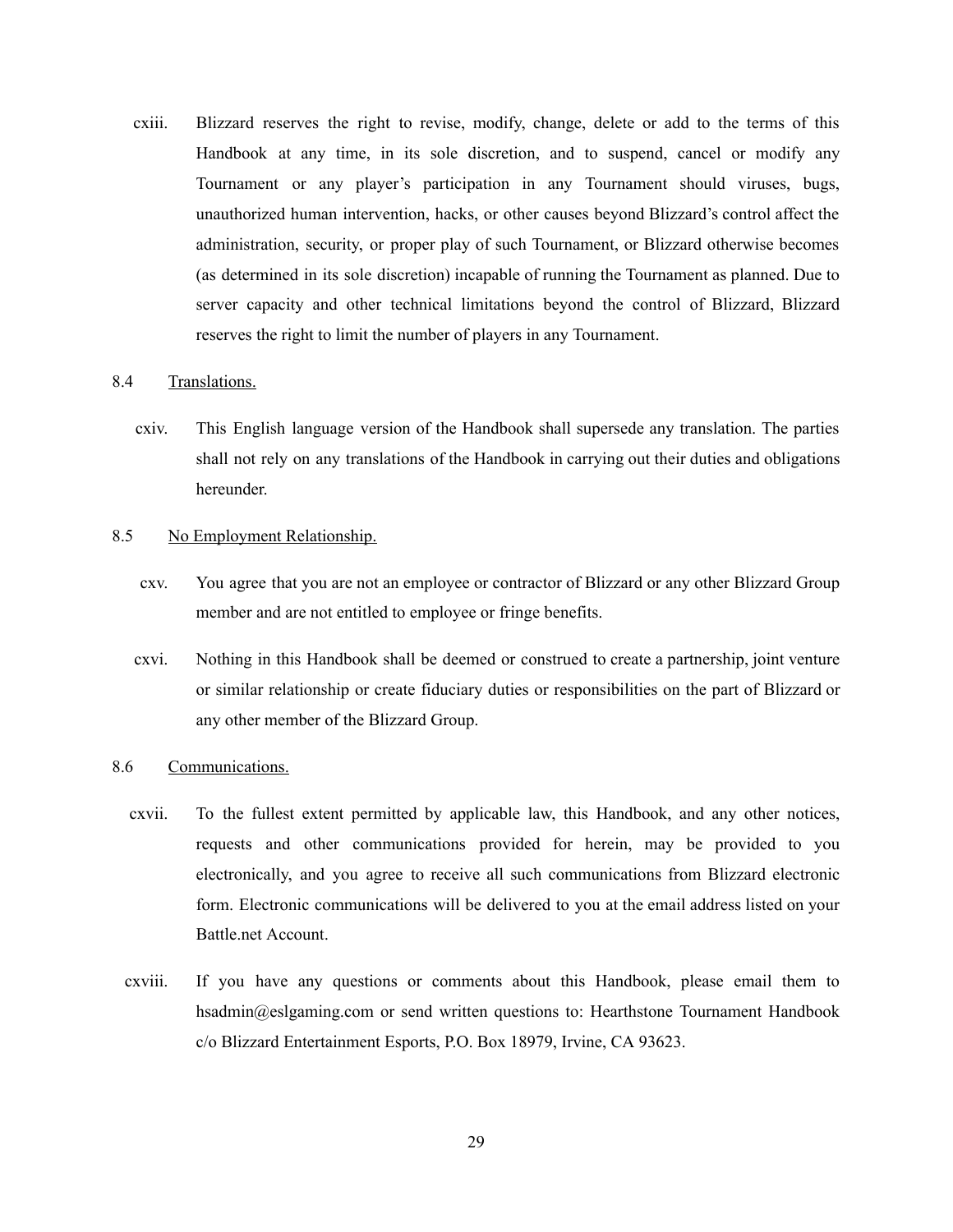## **9. GLOSSARY**

**"Americas"** means the United States, Argentina, Belize, Bolivia, Brazil, Canada, Chile, Colombia, Costa Rica, Ecuador, El Salvador, Guatemala, Honduras, Jamaica, Mexico, Nicaragua, Paraguay, Peru, Puerto Rico, Uruguay and Venezuela.

**"Asia-Pacific"** means Australia, Indonesia, Hong Kong, India, Japan, Macau, Malaysia, New Zealand, The Philippines, Singapore, South Korea, Taiwan, Thailand, and Vietnam.

**"Battle.net Account"** means a full Battle.net account registered on Blizzard's Battle.net service that is in good standing and that remains in good standing throughout Tournament competition. "Battle.net Account" does not refer to a Battle.net lite account; a lite account is not sufficient for participation in any Tournament.

**"Battle.net lite account"** means a version of Battle.net that mobile users can create without accepting the Battle.net End User License Agreement.

**"Blizzard"**, **"we"** or **"us"** means Blizzard Entertainment, Inc. and its affiliates.

**"Blizzard Group"** means Blizzard, its parent and any of their respective affiliate companies and subsidiaries.

**"Europe"** means Algeria, Austria, Bahrain, Belarus, Belgium, Bulgaria, Croatia, Czech Republic, Denmark, Egypt, Estonia, Finland, France, Germany, Greece, Hungary, Iceland, Iraq, Ireland, Israel, Italy, Jordan, Kazakhstan, Kuwait, Latvia, Lebanon, Libya, Lithuania, Luxembourg, Malta, Morocco, Netherlands, Norway, Oman, Poland, Portugal, Romania, Russia, Serbia, Slovakia, Slovenia, Kingdom of Saudi Arabia, South Africa, Spain, State of Qatar, Sweden, Switzerland, Tunisia, Turkey, Ukraine, United Arab Emirates, and the United Kingdom.

**"Website Terms"** means the Blizzard End User License Agreement applicable to your use of the Hearthstone game client and Blizzard's Battle.net service, the Blizzard Entertainment Online Privacy Policy applicable to your use of Blizzard's games, services, and websites, and the other terms and conditions governing use of Blizzard's games, services, and websites.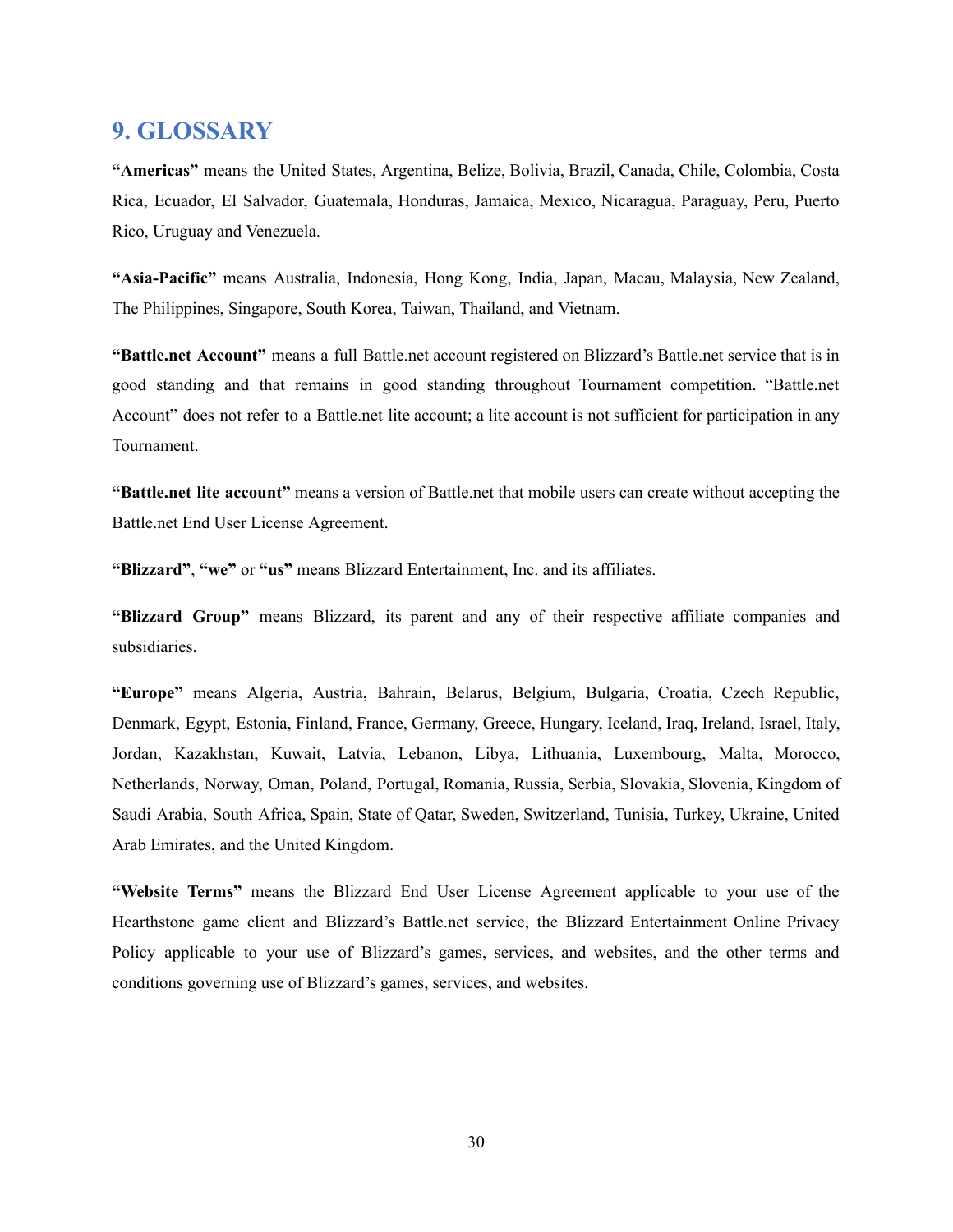# **10. STANDARD RULES**

Activision Publishing, Inc., Blizzard Entertainment, Inc. and their respective affiliates (collectively, "**Activision Blizzard**") have created several premier competition platforms across their library of games (each, a "**Competition**", collectively, the "**Competitions**"). Activision Blizzard's Competitions are designed to provide a cohesive global competitive ecosystem that showcases the best amateur players in the world. These official rules, including any updates, amendments or supplements thereto existing from time to time (these "**Standard Rules**" or "**Rules**") ensure the integrity of all Competitions, protect the image and reputation of each Competition and each Game (as defined herein), and create a consistent and high-quality experience for spectators of Competitions and related events.

These Rules set forth the rules and standards of conduct that will apply as a condition to participation in any and all Competitions, including, among others, player eligibility, prize awards, and player conduct. These Rules also contain limitations of liability, license grants, and other legally binding contractual terms that affect Participant (as defined herein) rights and obligations.

These Rules apply to all Players and Team representatives, including Team owners, managers, and staff, who actively participate in a Competition or any event related to a Competition or plan to participate in any current or future event related to a Competition (collectively, "**Participants**", and each, a "**Participant**"). Additional rules for each Competition (the "**Tournament Rules**") will be published on the [applicable Competition website] or otherwise made available to Participants before the applicable Competition. In the event of any conflict between Tournament Rules and the Standard Rules, the Standard Rules shall control except to the extent such Tournament Rules expressly provide they supersede any terms contained in the Standard Rules.

Each Participant is required to read, understand, and agree to these Rules and the applicable Tournament Rules prior to, and as a condition to, participating in a Competition. These Rules, together with the applicable Tournament Rules, form a contract between each Participant, on the one hand, and the applicable Competition administrator engaged in operating the Competition as set forth in the applicable Tournament Rules (the "**Administration**"), on the other hand.

THESE RULES AND ALL DISPUTES RELATED TO OR ARISING OUT OF YOUR PARTICIPATION IN A COMPETITION ARE GOVERNED BY A BINDING ARBITRATION CLAUSE AND A WAIVER OF CLASS ACTION RIGHTS IN SECTION 9 AS WELL AS LIMITATIONS OF LIABILITY AND RELEASE PROVISIONS IN SECTION 7. THESE CLAUSES AFFECT YOUR LEGAL RIGHTS AND REMEDIES, AND YOU SHOULD REVIEW THEM CAREFULLY BEFORE ACCEPTING THESE RULES. If any provision of these Rules is or becomes illegal, invalid, or unenforceable in any jurisdiction, that shall not affect the validity or enforceability in that jurisdiction of any other provision of these Rules or the validity or enforceability in other jurisdictions of any other provision of these Rules.

Violation of these Standard Rules or any applicable Tournament Rules may subject a Participant to discipline, including, but not limited to game/match forfeitures, prize forfeitures, and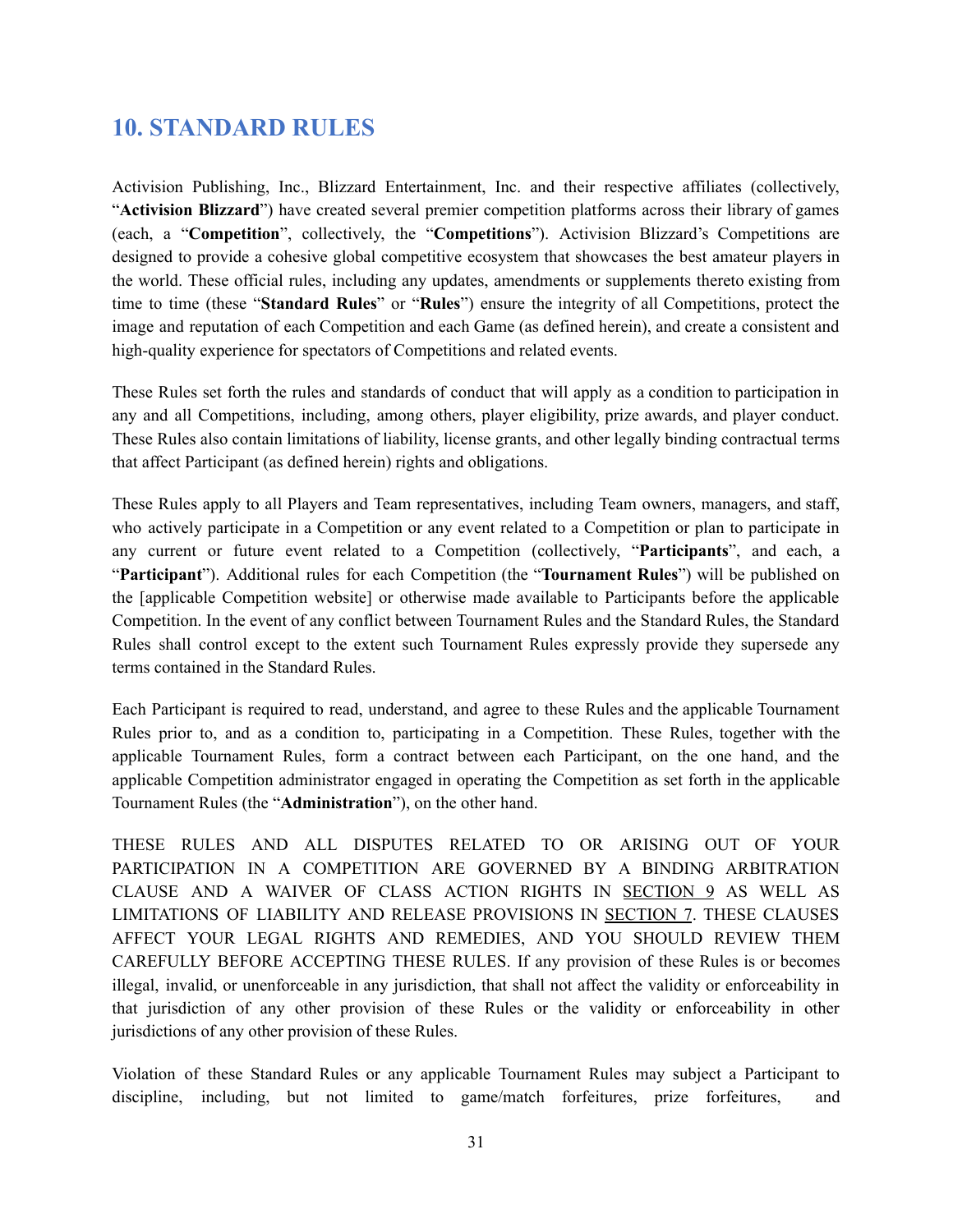disqualification/removal from current and future Competitions, at the Administration's sole discretion, as further described herein.

### **1. ACCEPTANCE OF STANDARD RULES**

1.1 Acceptance. Participant must agree to these Rules to participate in any Competition. Participant may accept these Rules by any one of the following methods:

- by signing a Competition Participation Form applicable to the Competition, if any, either in print or digitally;
- by registration or other participant sign-up method, including in connection with the applicable Competition platform, e.g., GameBattles;
- participating in any match that is part of a Competition;
- by creating a Team on the applicable Competition platform (if applicable);
- accepting a match or Team invitation on the applicable Competition platform (if applicable);
- by posting a match on the applicable Competition platform (if applicable); or
- such other method as may be prescribed by applicable Tournament Rules.

1.2 Changes to and Enforcement of these Rules. The field of esports competitions is still relatively new and changing rapidly, and these Rules will evolve in real-time to keep pace with those changes. Accordingly, in its sole discretion, Activision Blizzard and Administration (a) may update, amend or supplement these Rules from time to time; and (b) may interpret or apply these Rules by releasing bulletins, notices, explanatory videos, online postings, e-mail and/or other electronic communications that provide instructions and guidance to Participants. Activision Blizzard and Administration reserve the right to make any decisions on cases not specifically covered by these Rules to preserve the spirit of fair competition and sportsmanship. Each of Activision Blizzard's and Administration's authority, responsibility, obligations and consent rights as expressed herein will be exercised in Activision Blizzard's and Administration's sole discretion. Any material changes to these Rules will be provided to the Participants prior to the next Competition in which the changed Rules will apply. Participation in a Competition will constitute acceptance of the changed rules. Changes to  $Section 9$  will be governed by the provisions in that Section.

1.3 Applicability of these Rules. Each Competition will be subject to these Rules and applicable Tournament Rules. Tournament Rules will be communicated to or otherwise made available to a Participant before the applicable Competition, which Tournament Rules must be accepted by Participant before participating in the Competition. The Administration reserves the right to make any decision on cases not specifically covered by these Rules to preserve the spirit of fair competition and sportsmanship. These Rules and the Tournament Rules are in addition to the Terms of Service, Privacy Policy, the applicable End User License Agreement (as defined below) and all rules governing the use of player accounts for each respective Game (as defined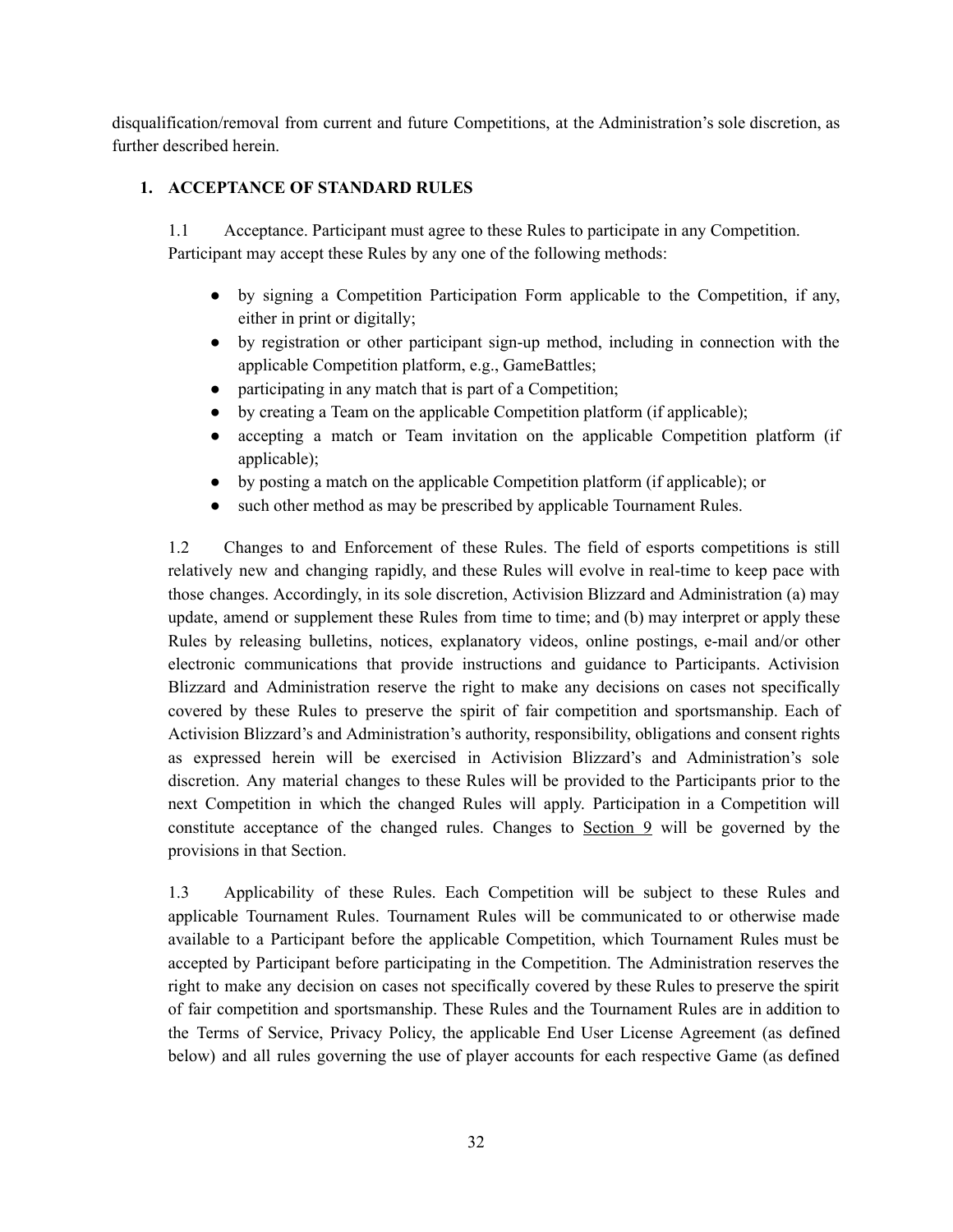below) and Competition platform, as applicable. The current versions of the Terms of Service are available at:

Terms of Service:

- Activision Publishing, Inc.: <https://www.activision.com/legal/privacy-policy>
- Blizzard Entertainment, Inc.: <https://www.blizzard.com/en-us/legal/> • Major League Gaming Corp:
- [https://accounts.majorleaguegaming.com/terms\\_of\\_service](https://accounts.majorleaguegaming.com/terms_of_service)
- The Overwatch League, LLC: <https://overwatchleague.com/en-us/legal/terms-of-use>
- The Call of Duty League, LLC: <https://callofdutyleague.com/en-us/terms-of-use>

The Privacy Policy applicable to each Competition shall be as set forth in the Competition's Tournament Rules.

1.4 Additional Authority. The Administration reserves the right to exercise necessary authority, without limitation, to protect the interests of each of its video game franchises (each a "**Franchise**") and their respective video game titles (each, a "**Game**"), including the following:

- Call of Duty<sup>®</sup>
- Overwatch®
- Hearthstone®
- World of Warcraft®
- Warcraft®
- StarCraft®
- Heroes of the Storm<sup>®</sup>

and such other video game franchises and video game titles published from time to time by Activision Blizzard or its duly authorized licensees.

The Administration reserves the right to exercise necessary authority, without limitation, to protect the interests any person or entity who is associated with a Franchise or the Administration to provide products or services for Competition, any authorized person or entity to create and/or publish media for any reason at any time during a Competition, and any person who is present at an event related to a Competition. All such decisions made by Administration are final.

### **2. PLAYERS**

2.1 Eligibility. To be able to compete as a "**Player**" in the Competition, Participant must:

2.1.1 be in good standing with respect to any Activision Blizzard player accounts (including without limitation, any Activision, Battle.net, GameBattles platform or individual game account) (collectively, "**Player Accounts**"), with no undisclosed violations of a Franchise's or Game's Software License and Service Agreement and any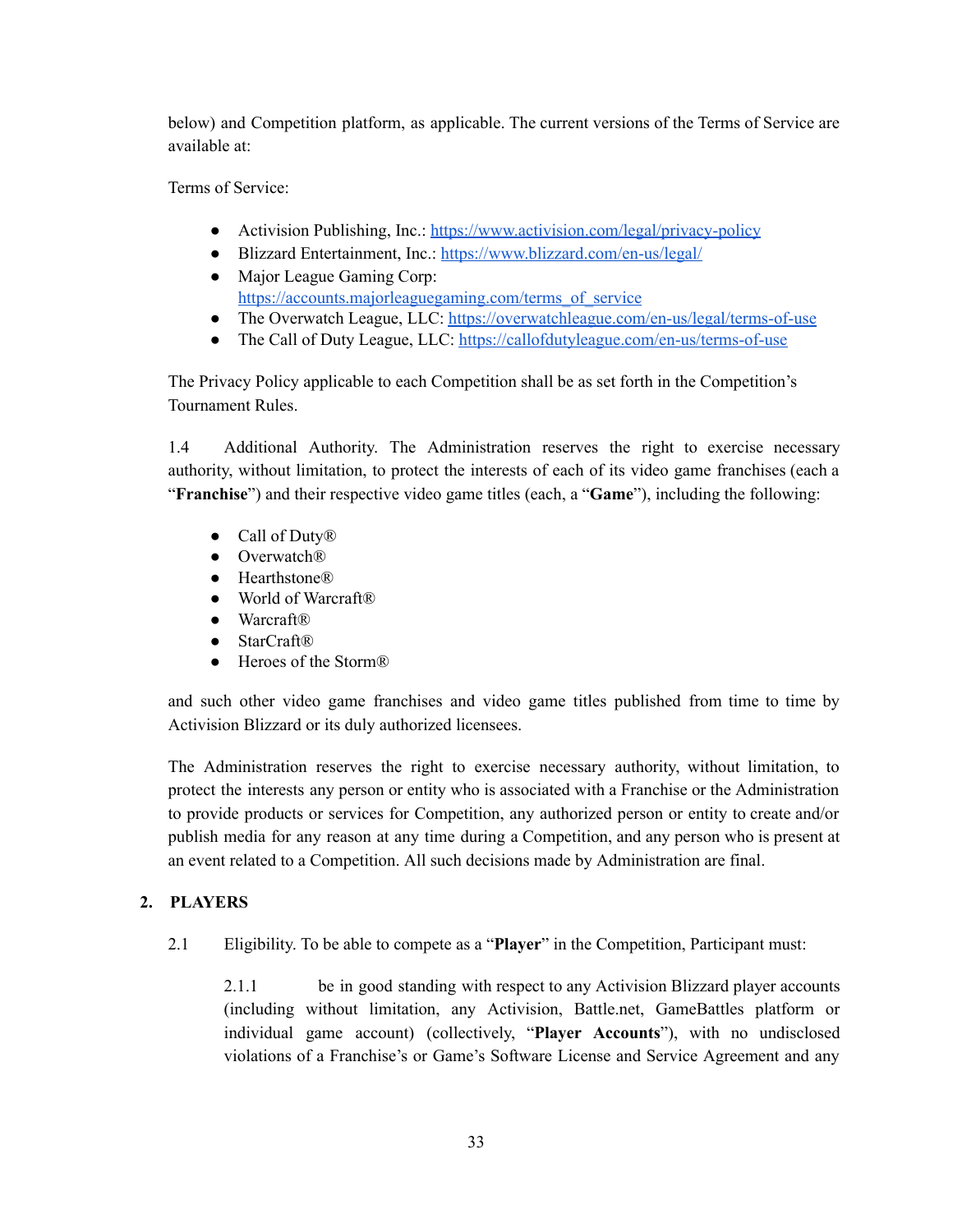other applicable end user license agreement (collectively, the "**End User License Agreement**");

2.1.2 meet the age requirements set forth in the applicable Tournament Rules prior to competing in a Competition or joining a Competition Roster;

2.1.3 reside and compete in an eligible region set forth in the applicable Tournament Rules;

2.1.4 not be a director, officer, or employee of Activision Blizzard, relative of an Activision Blizzard employee, or any entity which controls, is controlled by, or is under common control with Activision Blizzard unless Activision Blizzard has been notified thereof and has expressly waived this Section 2.1.4 in writing;

2.1.5 meet all roster requirements as set forth in each applicable Tournament Rules, as applicable;

2.1.6 agree to be bound by these Rules, each Franchise's and/or each Game's End User License Agreement, and the decisions of Activision Blizzard and the Administration;

2.1.7 hold a valid passport and any necessary visa, or other governmental authorization and registration as may be required for Participant's travel and participation in the Competition;

2.1.8 ensure that Participant's participation in a Competition complies with all laws of the jurisdiction in which Participant is a resident, as well as the region Participant is competing, and represent and warrant that Participant will take all steps necessary to ensure such compliance, including as required pursuant to Section 2.2. Participant must also obtain any necessary visa or other governmental authorization and registration required for Participant's participation in a Competition, whether online or in-person (including any travel required to or from any venue for the Competition). The Administration does not take responsibility for Participant's compliance with local laws and visa requirements.

2.1.9 if applicable, be formally invited by the Administration; and

2.1.10 if applicable, meet certain additional eligibility and/or qualification requirements set forth in the Tournament Rules, including leaderboard rankings or other requirements.

2.1.11 Notwithstanding anything to the contrary contained herein or any specific Tournament Rules, Administration shall have the right in its sole and absolute discretion to determine the eligibility of any and all Participants. Players acknowledge and agree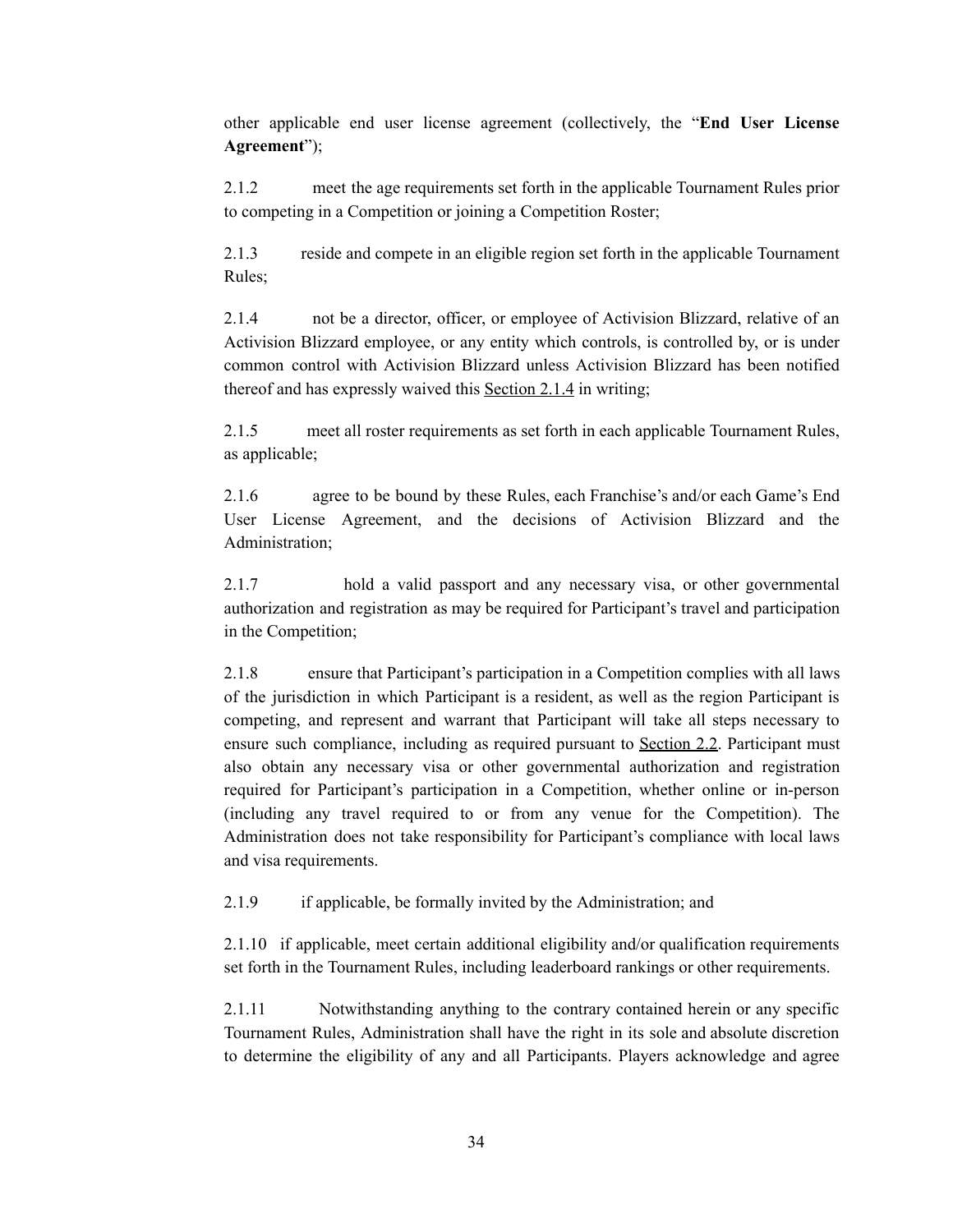that Player eligibility status as determined by Administration may change at any time and such determination shall be final.

2.2 Compliance with Applicable Laws. Players shall only participate in a Competition so long as their participation does not violate applicable local laws and/or the federal, state and local laws of the United States and/or the laws applicable to jurisdictions outside the United States. Players are responsible for ensuring that their participation in the Competition complies with all laws of the jurisdiction(s) in which they are a resident and any region in which such Players are competing, and Players shall take all steps necessary to ensure such compliance, including obtaining any necessary visa or other governmental authorization required for your participation in the Competition, whether online or in-person (including any travel required to or from any venue for the tournaments, which shall be the sole responsibility of the Player).

2.3 Player Names. In all Competitions, Players must use an acceptable name that complies with this Section. Players may, but are not required to, use their legal name. Administration reserves the right to restrict or change a Player's tag, clan tag, handle, or other name if, in Administration's sole discretion, it deems any tag, clan tag, handle or name to be offensive, toxic or inappropriate. Administration reserves the right to revoke the eligibility of any Player whose Activision ID, Battle.net ID, PlayStation/Xbox/Nintendo Network ID (or other equivalent IDs) is offensive, toxic, incorporates any Activision Blizzard or third party intellectual property, or is deemed to be inappropriate or unacceptable by Administration, to be determined in the sole discretion of the Administration.

- 2.3.1 Player names shall not include a sponsor name.
- 2.3.2 Player names shall not include a product name or description.
- 2.3.3 Player names shall not include any words that are purely commercial.

2.3.4 Player names shall not include celebrity names or monikers (except when used by celebrity Players themselves ).

2.3.5 Players shall not use names of any Call of Duty League or Overwatch League players or teams (except when used by the respective Call of Duty League or Overwatch League Players themselves).

2.4 Teams. "**Team**" shall have the meaning set forth in the applicable Tournament Rules.

#### **3. SPONSORSHIP RESTRICTIONS**

3.1 Subject to this Section 3 and the Tournament Rules, Participants may acquire individual sponsorships in connection with their participation in a Competition. Participants shall not engage in joint negotiations or otherwise cooperate or coordinate with one another in the marketing or negotiation of sponsorships. Administration reserves the right to restrict sponsor involvement in Competition activities, including requiring participants on-site at in-person (LAN) Competition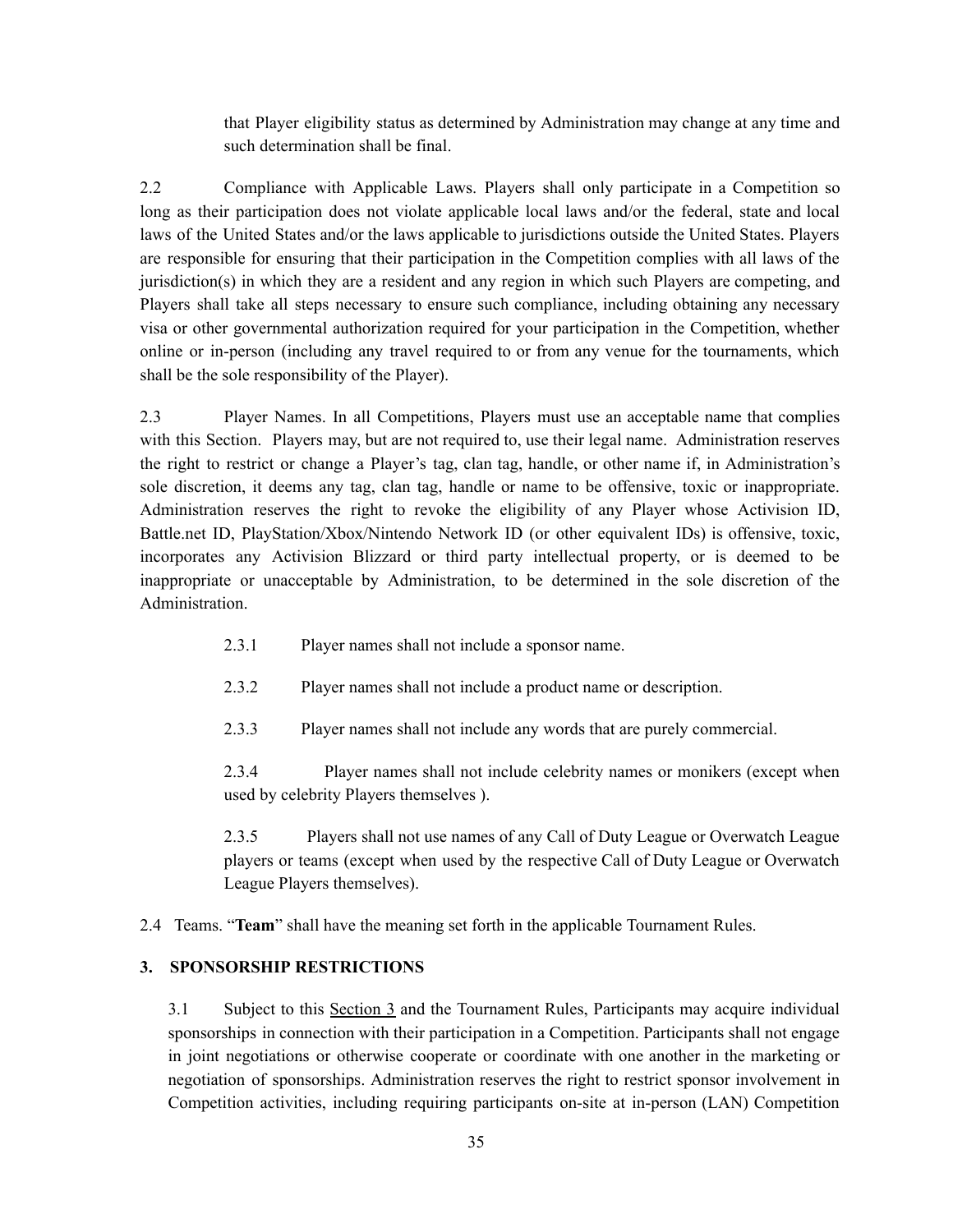events to, among other things, cover, obscure, or replace articles of clothing that display sponsor assets in violation of this Section 3. All sponsorship activity conducted in connection with Competition activities are subject to the prior approval of Administration. Participants may inquire as to whether a sponsor is permissible by contacting Administration at the email or other address designated for such requests as set forth in the applicable Tournament Rules.

3.2 Participants are prohibited from using any of the following: live or on-demand stream of a Competition; Competition match highlights or other footage; Franchise or Game images, Game-related logos, artwork, animations; or other protected intellectual property owned or controlled by Activision Blizzard (collectively, "**Game Materials**") in connection with any third party sponsorships, advertising, promotions, or marketing.

3.3 Administration reserves the right to have Competition-wide exclusive sponsorships on a global basis or specific to a particular region or territory. Administration may from time to time designate certain product or service categories as "reserved" whereby Participants will be prohibited from featuring sponsorships in such "reserved" categories in connection with their participation in a Competition.

3.4 Sponsors in the following categories are expressly prohibited from being featured, displayed, or otherwise promoted by any Participant in connection with the Competition:

3.4.1 Any person or entity that offers products or services that Activision Blizzard determines are detrimental to the business of Activision Blizzard (including without limitation the Franchises, Call of Duty League, Overwatch League and each of their respective amateur leagues) or that give one player an unfair advantage over another player, including hacking, gold selling services, account sellers and key sellers.

3.4.2 Games or other products or services from entities that compete directly with Activision Blizzard

- 3.4.3 Account selling, sharing or trading websites
- 3.4.4 Drugs (whether legal or illegal) and any products used to consume drugs
- 3.4.5 Tobacco and vaping products
- 3.4.6 Cannabis and any products used to consume cannabis
- 3.4.7 Pornography, sexual or adult oriented products or services
- 3.4.8 Gambling (whether legal or illegal)
- 3.4.9 Firearms / weapons, or related products or services
- 3.4.10 Political candidates or ballot initiatives

#### **4. CONDUCT AND PENALTIES**.

4.1 Behavior

4.1.1 All Participants must at all times observe the highest standards of personal integrity and good sportsmanship and act in a manner consistent with the best interests of the Competitions, in each case as determined by Administration. Participants must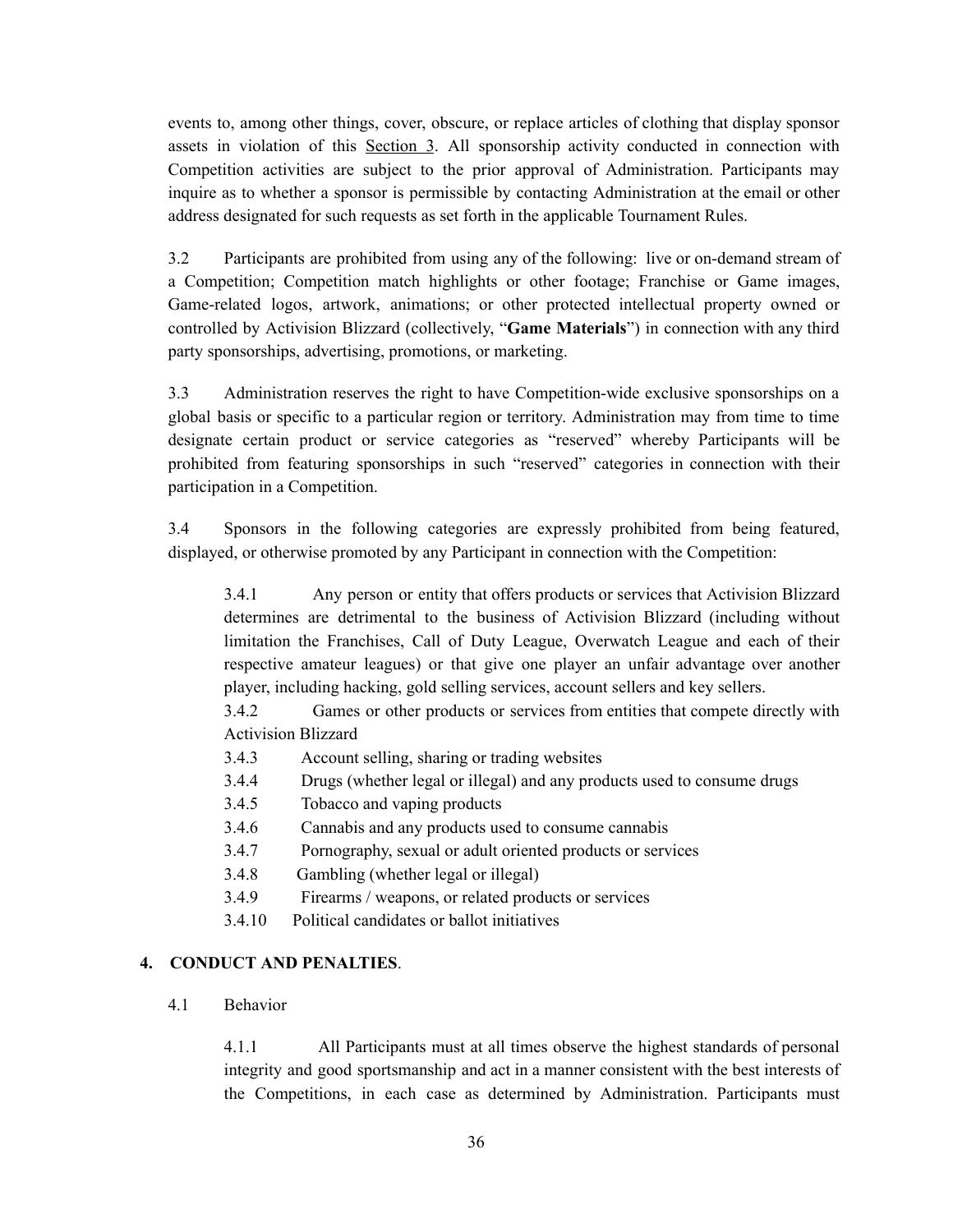behave in a professional and sportsmanlike manner in their interactions with other competitors, the Competition, and members of the Administration, the media, sponsors and fans.

4.1.2 Participants shall not use obscene or offensive gestures or profanity in their tags, player handles, game chat, live play communications, lobby chat, shoulder content, interviews, or other public-facing communications of any kind. This rule applies to English and all other languages and includes abbreviations and/or obscure references.

4.1.3 Participants are expected to settle their differences in a respectful manner and without resort to violence, threats, or intimidation (physical or non-physical). Violence is never permitted at any time or place, or against any person including competitors, fans, referees and officials.

4.1.4 The obligation to behave in a professional and sportsmanlike manner includes an obligation on the part of Participants to arrive on time and ready to compete for all games, matches and tournaments in the Competition schedule. Such obligation also prohibits forfeiting a game or match without reasonable cause.

4.1.5 Each Competition is a place for players from around the world, from different cultures, and from different backgrounds, to come together to compete and share their passion for the Game. Participants in Competitions should be focused on bringing the world together through epic entertainment, celebrating the Game, players, and fans, and building diverse and inclusive communities. Participants, must refrain from disruptive or divisive behavior, commentary, or other forms of expression during official Competitions and related events or on any official Competition channels or Team channels (e.g., Competition broadcasts, Competition or Team shows, and official Competition and Team-branded websites and social media channels). Throughout the period on match day that a Participant is visible to the Competition's and/or Team's live and camera audience(s), Participant shall not wear, display or otherwise convey personal messages without express approval from the Administration, which approval shall not be granted for political messages.

4.2 Cheating and Game Integrity.

4.2.1 Participants must compete to the best of their skill and ability at all times. Any form of cheating by any Participant will not be tolerated. All Participants are prohibited from influencing or manipulating any match (whether a Competition match or otherwise) with the intent that any aspect of the match is determined by anything other than the competitive merits. Examples of cheating or behavior impacting game integrity are not exhaustive, and include without limitation: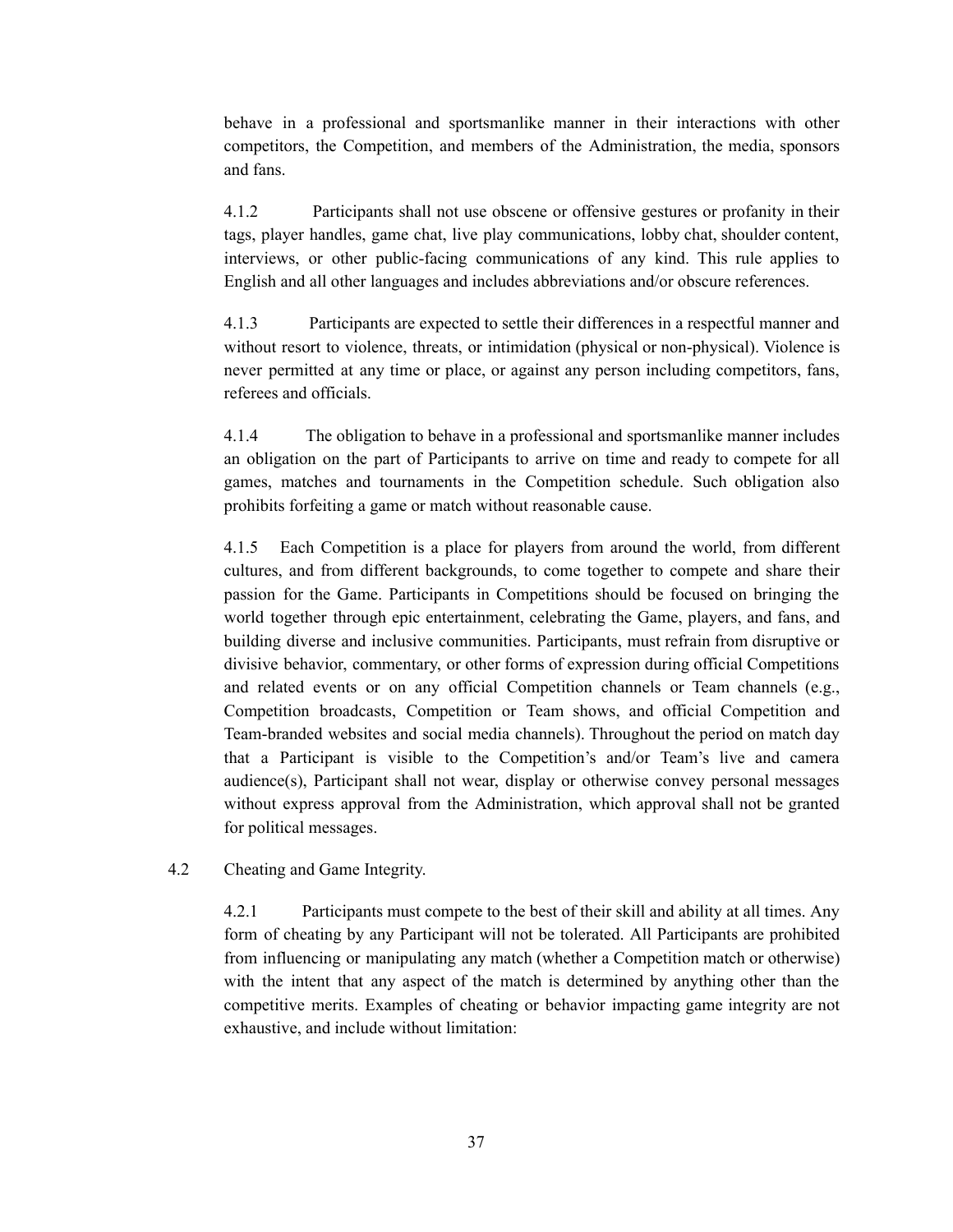4.2.1.1 Collusion, match fixing or any other action to intentionally alter, or attempt to alter, the results of any Competition (or any components thereof);

4.2.1.2 Attempts to interfere with another player's connection to the game service through Distributed Denial of Service (DDoS) or any other means;

4.2.1.3 Allowing an individual who is not the registered owner of a Player Account to play on that Player Account in a game and/or playing in a game while logged in to a Player Account registered to someone else;

4.2.1.4 Bot use, spot timing (e.g., not throwing the game, just timing a shot so bettors win), wintrading, drophacking, queue sniping and soft play on the ladder, ghosting or stream sniping (i.e., a game spectator illegally provides, or such Player individually obtains, information about an opponent's positions and/or movements), inducing another Participant to lose a match, and receiving leaked scrim footage and/or confidential or proprietary information of another Team;

4.2.1.5 Misuse or hacking of Game servers;

4.2.1.6 Use of unauthorized or restricted items (if applicable pursuant to Tournament Rules);

4.2.1.7 Violent, threatening or harassing behavior in any Franchise, Game or Competition setting, (offline and online);

4.2.1.8 Possession of a weapon at a Competition facility or any other Competition setting;

4.2.1.9 Inappropriate use of Competition equipment; and

4.2.1.10 Any other actions or conduct that threatens to undermine the integrity of the Competition.

4.2.2 Participants must at all times comply with the End User License Agreement applicable to the Game(s) featured in the Competition, whether during a Competition match or otherwise. Participants are prohibited from violating such End User License Agreement for personal or reputational gain, monetary gain, or for any other reason. Participants are not permitted to access the accounts of other individuals in order to artificially raise their competitive rank, earn points, or any other actions that violate the above software license agreement. Violations of this Section 4.2.2, whether during the course of a Competition season, during any Competition off-season, or prior to such Participant's entrance into a Competition may result in discipline to be determined in the discretion of Administration.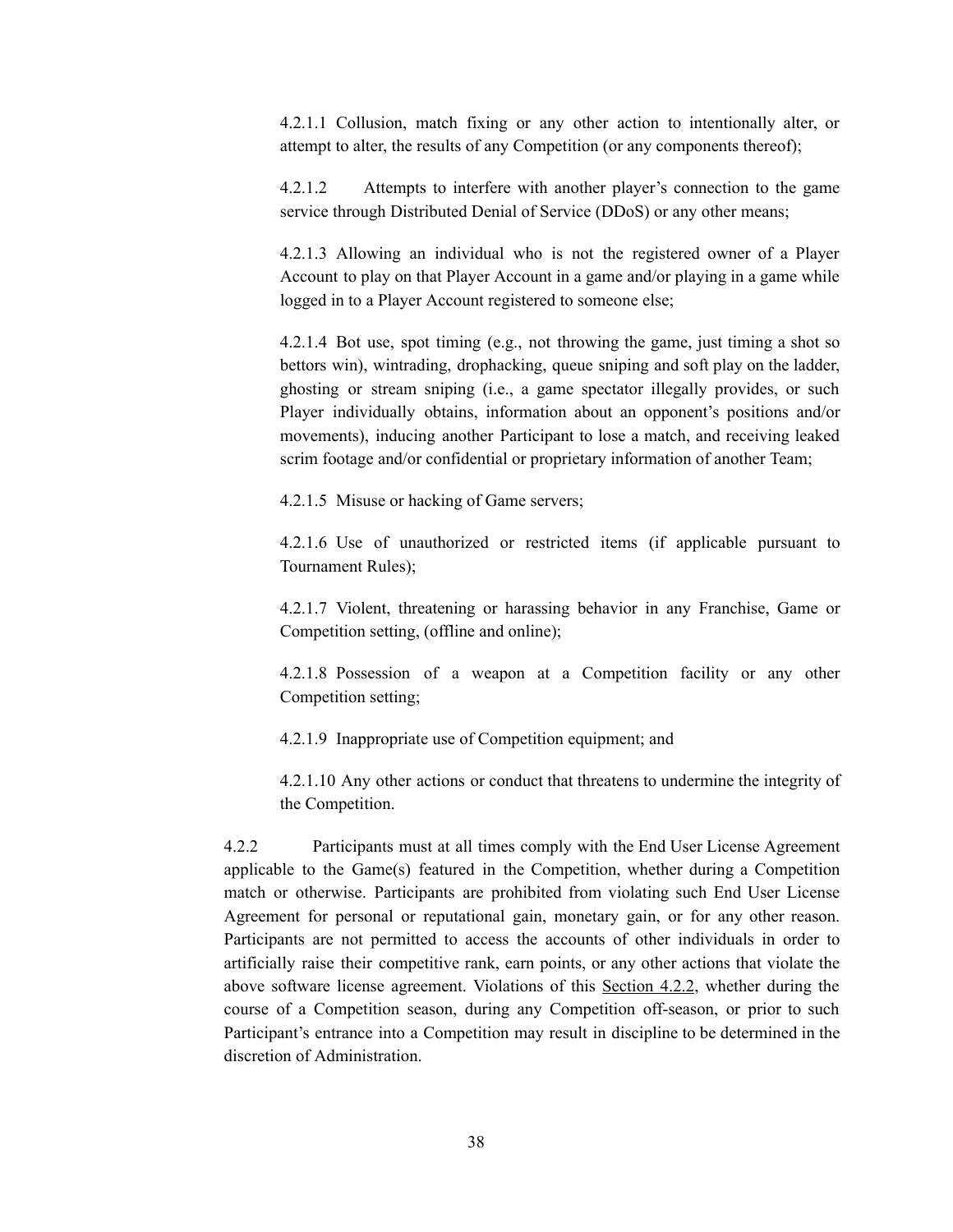#### 4.3 Illegal and/or Detrimental Conduct.

4.3.1 Participants must comply with all applicable laws at all times.

4.3.2 A Participant shall not engage in any activity or practice which (a) brings Participant into public disrepute, scandal or ridicule, or shocks or offends a portion or group of the public, or derogates from Participant's public image, or (b) is, or could reasonably be expected to be, detrimental to the image or reputation of, or result in public criticism of or reflect badly on, Activision Blizzard, Administration, or any of their respective representatives, the Competitions, the other Teams or their respective sponsors or members, the Franchise, Game or any other product or service of Activision Blizzard. For the avoidance of doubt, Participant's affiliation with individuals, entities or brands that are detrimental to the image or reputation of Activision Blizzard, Administration, or any of their respective representatives, the Competitions, the other Teams or their respective sponsors or members, the Franchise, Game or any other product or service of Activision Blizzard, as determined by Administration, will be deemed as a violation of this provision and these Rules. A non-exhaustive list of such types of misconduct are as follows:

4.3.2.1 Actual or threatened violence toward a person, including domestic violence, partner violence, dating violence and child abuse;

- 4.3.2.2 Sexual assault and other types of sexual offenses;
- 4.3.2.3 Illegal possession or distribution of a weapon;
- 4.3.2.4 Possession, use or distribution of performance-enhancing substances;
- 4.3.2.5 Conduct that poses a danger to the safety of another person;
- 4.3.2.6 Animal cruelty;
- 4.3.2.7 Theft and other property crimes; and
- 4.3.2.8 Crimes involving dishonesty.

4.3.3 Participant acknowledges that Activision Blizzard, Administration and the Teams may have an obligation under applicable law to report illegal activities to local law enforcement authorities or respond to formal inquiries from law enforcement or judicial authorities in jurisdictions where suspected violations of law have taken place.

4.4 Anti-Harassment.

4.4.1 Administration is committed to providing a competitive environment that is free of harassment and discrimination. Participants are prohibited from engaging in any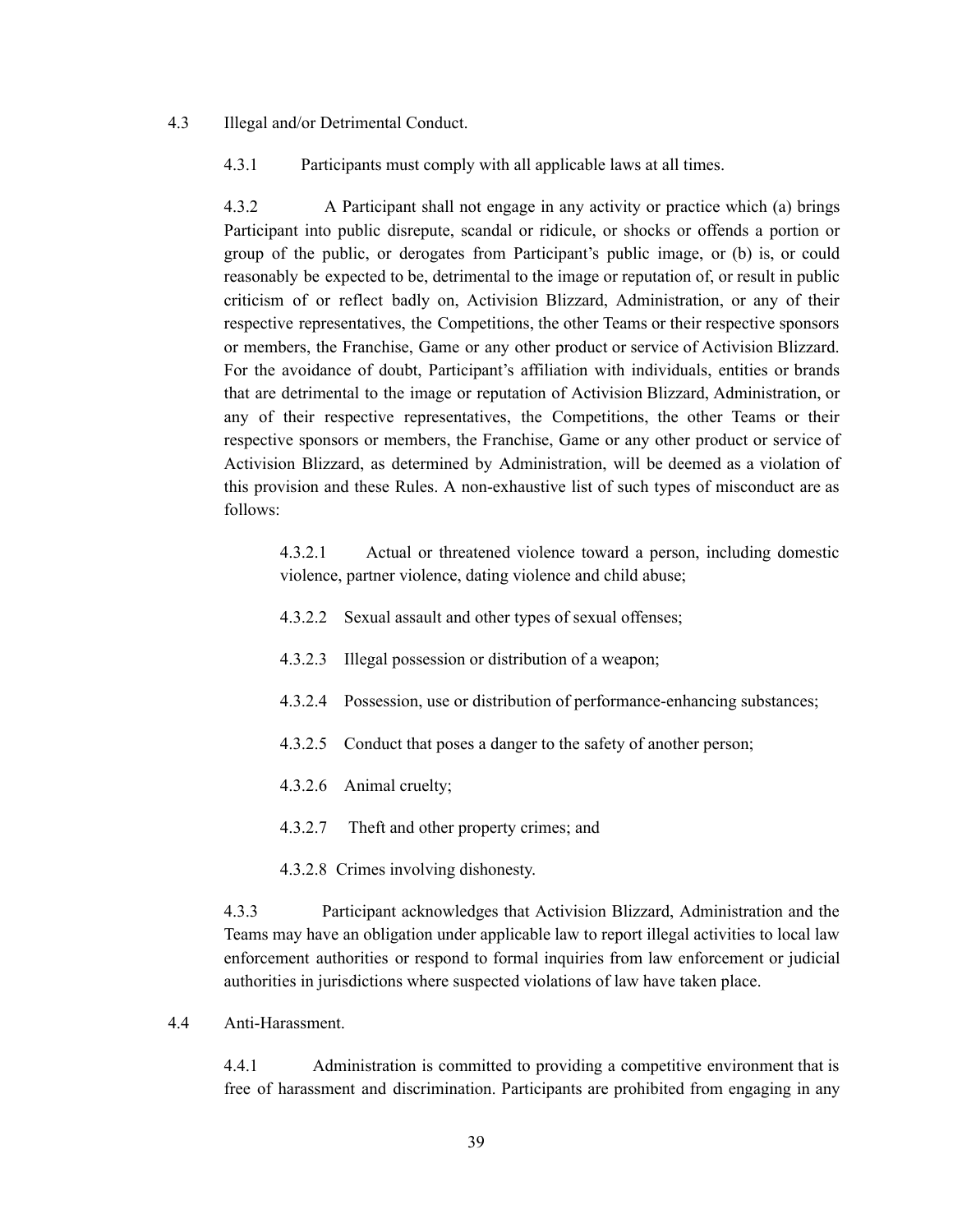form of harassment or discrimination (either in-game or outside the game), including without limitation that which is based on race, color, religion, gender, national origin, age, disability, sexual orientation, gender identity, or any other class or characteristic.

#### 4.5 Gambling.

4.5.1 Gambling on the outcome of Competitions (including any components thereof) can pose a serious threat to the integrity of, and public confidence in the Competitions. Participants as well as employees of Administration or Activision Blizzard are not allowed to (a) place, or attempt to place, bets on any games, matches or tournaments (or any components thereof) involving the Franchise, Game, or Competition, (b) associate with high volume gamblers, or deliver information to others that might influence their bets, or (c) offer or accept any gift or reward to or from anyone for services promised, rendered, or to be rendered in connection with any Competition, including services related to defeating or attempting to defeat a competing Team or services designed to throw, fix or otherwise influence the outcome of any Competition.

4.5.2 This rule also prohibits Participants from participating in anyone else's betting activities, asking anyone to place bets involving the Franchise (including Competitions or any components thereof) on a Participant's behalf, or encouraging anyone else to bet involving the Franchise (including without limitation Competitions or any components thereof).

4.5.3 Participants likewise are prohibited from engaging in any fantasy esports leagues or games involving Competitions in which the Participant pays any form of entry fee in exchange for an opportunity to win a cash prize or other thing of value.

#### 4.6 Alcohol and Drugs.

4.6.1 The use, possession, distribution or sale of illegal drugs is strictly prohibited. Participants are prohibited from being under the influence of any substance of abuse, including alcohol or marijuana, while the Participant is engaged in a Competition or on premises that are owned by or leased to Activision Blizzard, Administration or a Team.

4.6.2 The unauthorized use, possession, distribution or sale of prescription drugs by a Participant is prohibited. Prescription drugs may be used only by the person to whom they are prescribed and in the manner, combination and quantity as prescribed. Prescription drugs may only be used to treat the condition for which they are prescribed and shall not be used to enhance performance in the Competition.

#### 4.7 Non-Disparagement.

4.7.1 Participants have the right to express their opinions in a professional and sportsmanlike manner; provided, however, that Participants shall not make public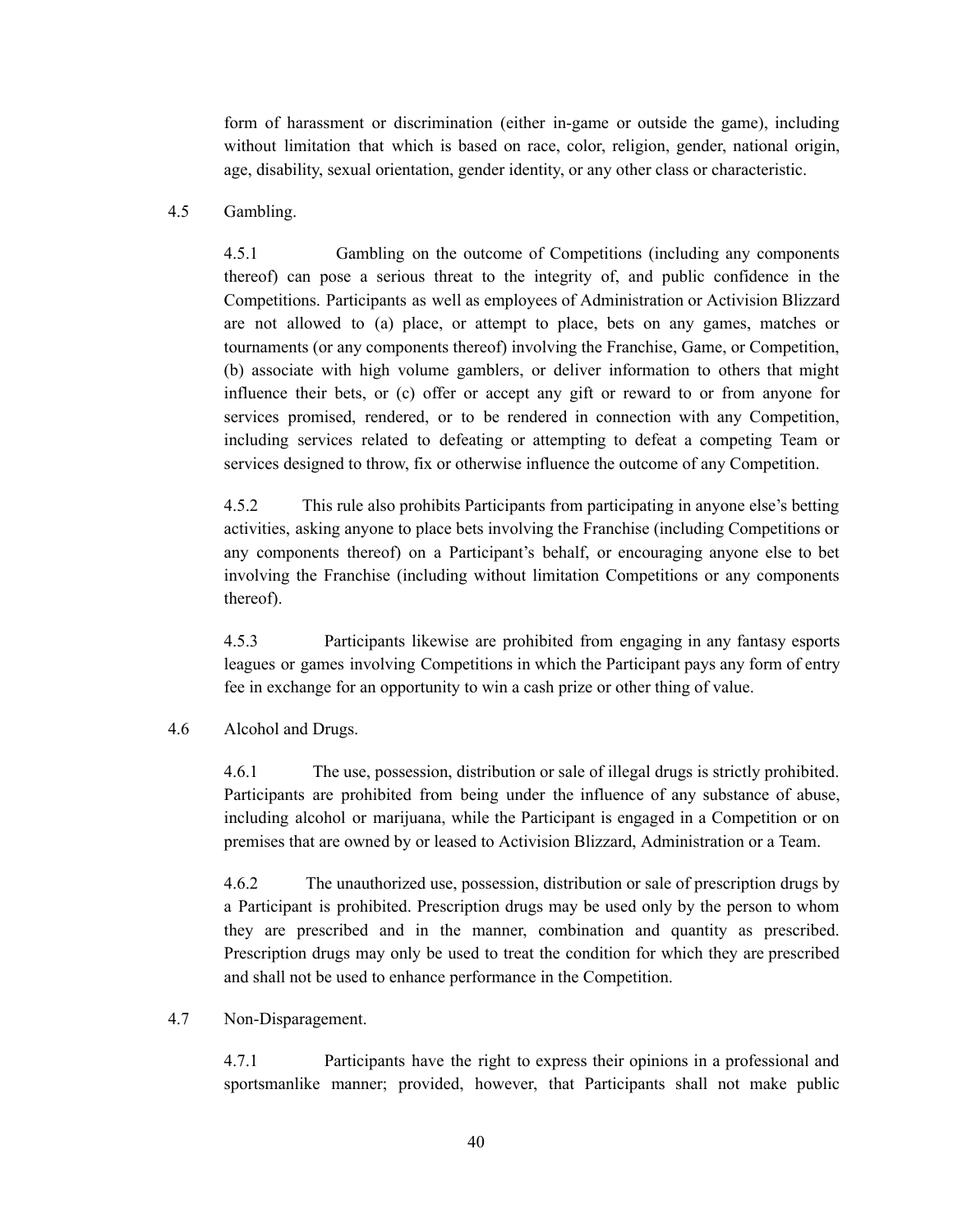statements that call into question the integrity or competence of match referees or Administration.

4.7.2 Participants shall not at any time make, post, publish or communicate to any person or entity or in any public forum any false, defamatory, libelous, or slanderous remarks, comments or statements concerning Activision Blizzard, the Administration, any of their respective representatives, the Competition, the other Teams or their respective sponsors or members, the Franchise, Game or any other product or service of Activision Blizzard. In addition, Participants shall not encourage members of the public to engage in any activities that are prohibited by this Section 4.7.

4.7.3 This Section 4.7 does not, in any way, restrict or impede a Participant from complying with any applicable law or a valid order of a court of competent jurisdiction or an authorized government agency, provided that such compliance does not exceed that required by the law or order.

#### 4.8 Software and Hardware.

4.8.1 Any intentional use, or attempted use, by a Participant of any bugs or exploits in any Game is strictly prohibited. Administration will determine, in its sole discretion, the bugs and exploits prohibited by this rule and whether a Participant has taken advantage of a bug or exploit in violation of this rule.

4.8.2 Participants must consult with Administration before bringing electronic storage devices to any LAN Competition event and are not allowed to use any mobile or external communication equipment during a match, including mobile phones.

4.8.3 Participants are prohibited from installing third-party software of any kind on any competition hardware or machines at LAN Competition events.

#### 4.9 Confidentiality.

4.9.1 Participants must keep confidential and not disclose to any third party confidential and proprietary information concerning any Game, the Competitions, the Administration, Activision Blizzard or its sponsors.

4.9.2 This Section 4.9 does not, in any way, restrict or impede a Participant from complying with any applicable law or a valid order of a court of competent jurisdiction or an authorized government agency, provided that such compliance does not exceed that required by the law or order.

4.10 Reporting. Upon becoming aware of any conduct prohibited by this Section 4, Participants are required to immediately report the details to the Administration via the contact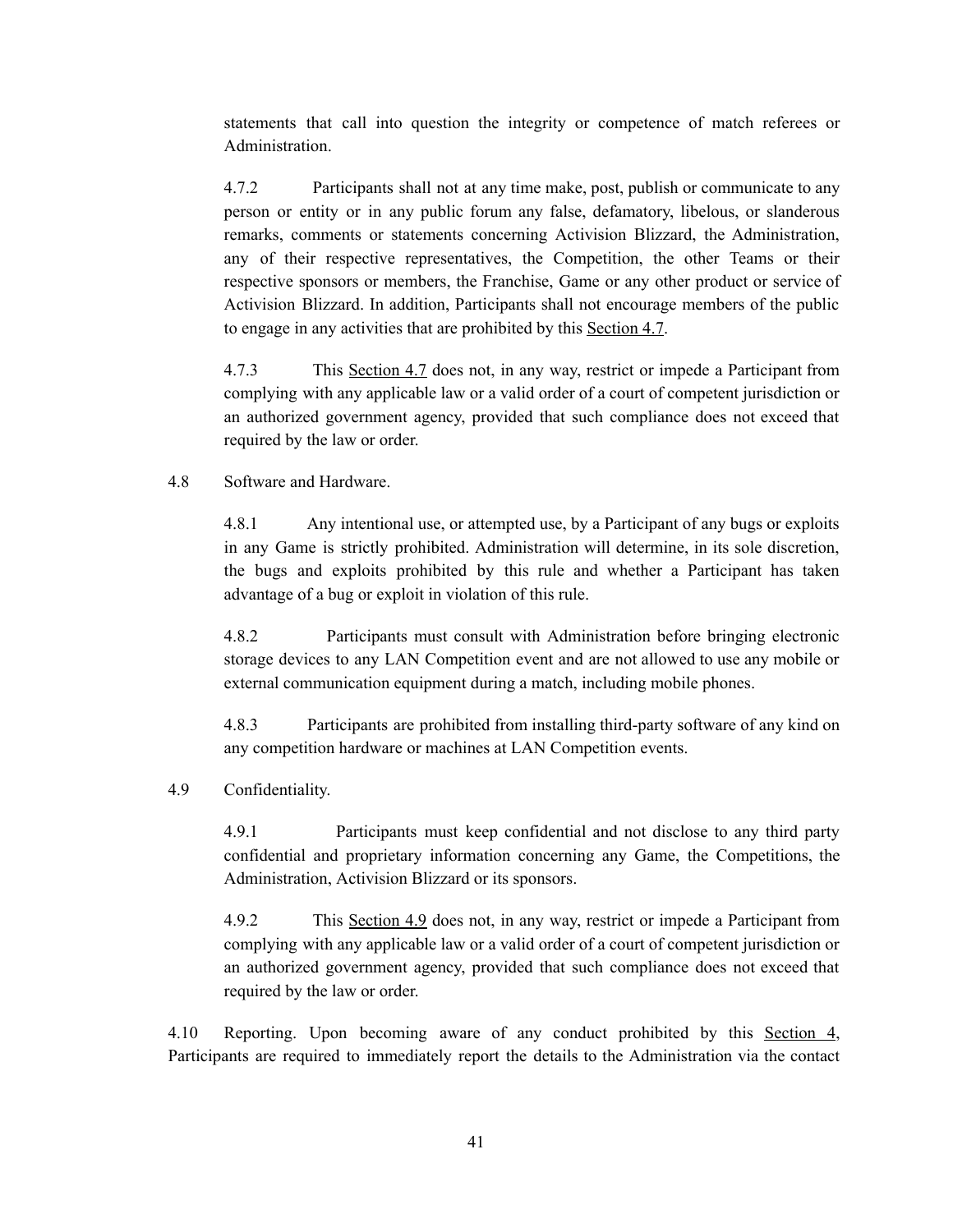information provided in the Tournament Rules. Failure to comply with this requirement is an independent violation of these Rules.

#### **5. PRIZE AWARDS**.

5.1 Distribution of Prize Awards. A description of the potential prizes is set forth in the Tournament Rules for each Competition. Notwithstanding anything to the contrary contained herein, the awarding of prizes is void where prohibited or restricted by applicable laws. Subject to these Rules and the Tournament Rules, Team prizes will be awarded either equally to each of the Players on a winning Team or to the Team leader or other designated representative (and Administration reserves the right to request applicable authorization documentation from Team and/or Players as is required to confirm such authorization), if any, as elected or otherwise designated by the Team (with any discrepancies regarding the Team's election determined by the Administration in its sole discretion). Participants are limited to one prize package per Competition event. Prizes are non-transferable and not exchangeable for any other prize. In the case of unavailability of a prize, the Administration reserves the right, in its sole discretion, to substitute a prize of equal or greater value. All cash prizes will be paid in US Dollars (unless the Administration permits an alternate method of payment). Participants who are eligible for the award of a prize assume all liability for the use of the prize.

5.2 Requirements to Collect a Prize Award. Participants shall have no right to any prize unless such winning Participant satisfies the conditions set forth in these Rules, the Tournament Rules and any other applicable rules. Requirements may include submission of documentation reasonably sufficient and detailed to evidence a Participant's satisfaction of eligibility requirements and compliance with these Rules. Winning Participants will be notified if they have won a prize after the end of an applicable Competition. Each winning Participant is required to follow the instructions in the notification. In order to be eligible to claim a prize, each potential winner of a prize will be required to fill out and sign, within the prescribed period of time in the notification, an affidavit of eligibility and liability/publicity release form, as well as all applicable governmental and tax forms required to receive a prize, including an IRS form W-8 or W-9 and any other forms required. Winners who accepted prizes in the form of US Dollars and who are residents of the U.S. will receive an IRS Form 1099 at the end of the calendar year, and a copy of such form will be filed with the IRS. Additional paperwork that Administration requests, including waivers and releases, must be submitted to Administration before Administration will provide a Participant with any prize. Following Administration's verification of eligibility and compliance with the terms of these Rules, the winning Participant will be declared the winner of the prize. Prizes will be fulfilled approximately  $8 - 10$  weeks after conclusion of the event and receipt of all necessary documentation. If a winning Participant cannot be contacted, does not respond, or fails to sign and return the required documentation within fourteen (14) days of the first notification attempt, the Participant forfeits eligibility to claim a prize.

5.3 Costs Associated with Collecting a Prize Award. Participants are responsible for any and all costs and expenses associated with their prize that are not specifically set forth herein. National, state and local taxes, including VAT taxes, which are associated with the receipt or use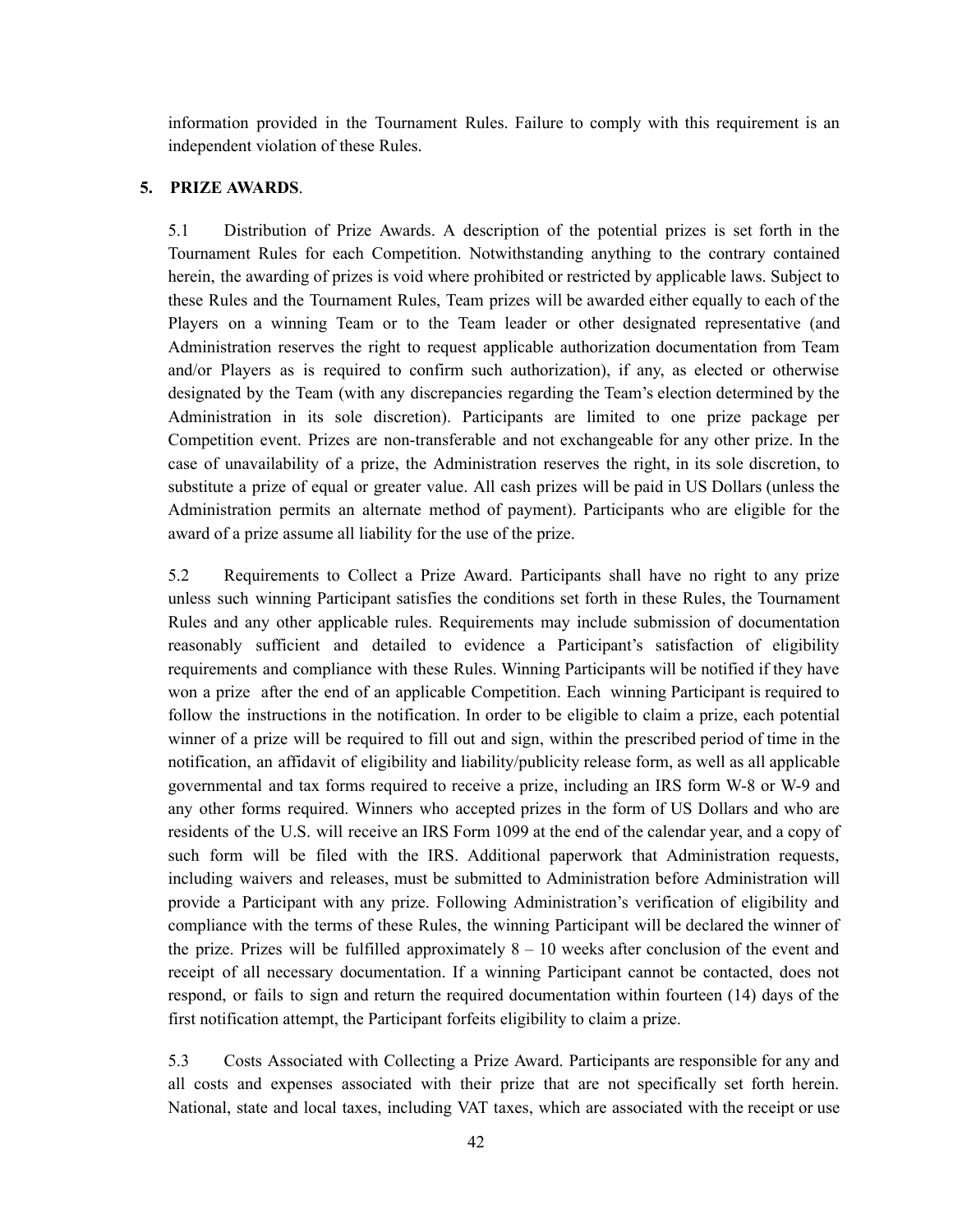of any prizes are the sole responsibility of the Participant. For some non-U.S. Participants, 30% of the prize value will be withheld and remitted to the IRS to comply with U.S. tax laws.

#### **6. DISCIPLINARY ACTION**

6.1 Investigation of and Right to Monitor Compliance. To preserve the integrity of the Competitions, Administration will have the right to monitor compliance with these Standard Rules and the Tournament Rules, investigate possible breaches of these Rules and the Tournament Rules and impose sanctions for violations. Participants agree to cooperate with Administration in any such investigation. The failure by a Participant to cooperate with any internal or external investigation conducted by Administration or its designee relating to a violation of these Standard Rules or the Tournament Rules is itself a violation of such rules, including without limitation being untruthful or withholding, tampering with or destroying evidence.

6.2 Subjection to Penalty. Any violation of these Standard Rules or Tournament Rules by any Participant, including acts or omissions by one or more Participants, will be subject to penalty. The nature and extent of penalties imposed will be determined by Administration. All decisions of Administration regarding Standard Rules and Tournament Rules violations or other issues regarding the Competition, are final.

6.3 Penalties. Penalties for Standard Rules or Tournament Rules violations will be assessed by Administration. These penalties will vary in range between loss of side or map selection, to termination of the right to participate in one or more Competitions, in direct relation to the severity of the offense and the number of offenses committed previously by the Participant(s). The following is a non-exhaustive list of penalties that may be imposed at the discretion of the Administration:

Verbal Warning(s) Written Warning(s) Suspension(s) Loss of Side Selection for Current or Future game(s) Ban for Current or Future Competitions and events Prize Forfeiture(s) Game Forfeiture(s) Match Forfeiture(s) Tournament Disqualification Termination of Team's ability to participate in one or more Competitions

#### **7. LIMITATIONS OF LIABILITY**

7.1 In no event will Activision Blizzard, Administration or any of their respective parents, subsidiaries, affiliates or their respective officers, directors, employees or other representatives be liable under these Rules to any Participant, or any person or entity claiming rights derived from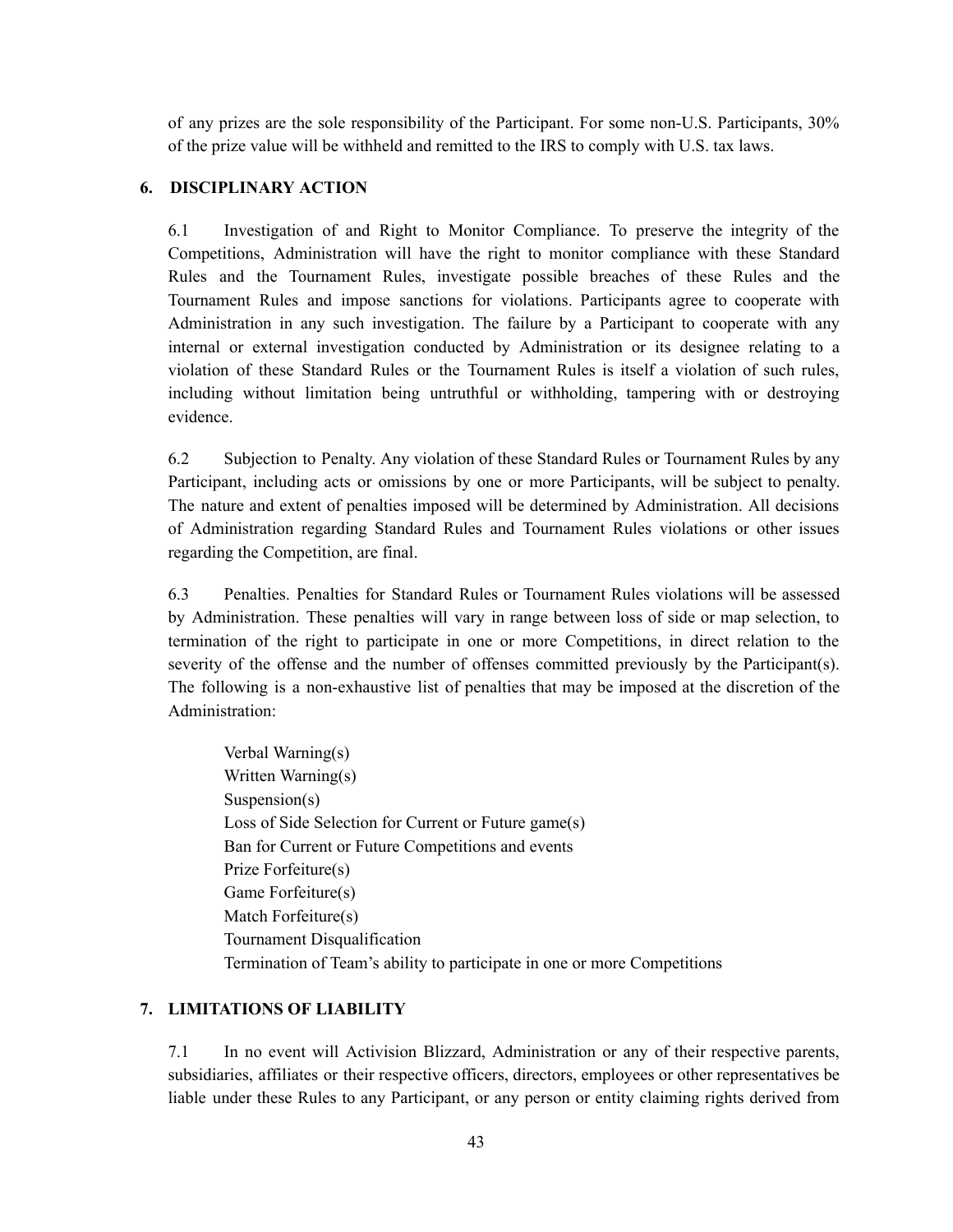any Participant, for any consequential, incidental, indirect, exemplary, special or punitive damages, and/or damages for loss of data, revenue, prizes or profit, whether arising out of breach of contract, tort (including negligence) or otherwise, regardless of whether such damages were foreseeable and whether or not the Administration, Activision Blizzard or any of their respective affiliates or representatives were advised of the possibility of such damages.

7.2 To the fullest extent permitted by applicable law, Participant acknowledges that Participant is aware of the risks, dangers and hazards associated with esports competitions and Participant freely accepts and fully assumes all such risks, dangers and hazards and the possibility of personal injury, death, property damage or loss resulting from Participant's participation in such activities.

7.3 Participant acknowledges and agrees that Activision Blizzard and Administration are not insurers of Participant's property or personal safety. If a Participant feels the need for insurance, such Participant should obtain it from a third party.

#### **8. GRANT OF RIGHTS**

8.1 By agreeing to these Rules and participating in a Competition, Participant hereby grants to the Administration a perpetual, royalty-free, fully paid-up, worldwide, right and license (with the right to grant sublicenses) to copy, display, distribute, edit, host, store and otherwise use the Participant's name, logos, trade or service marks, copyrighted material, nickname, Player Account handles (or replacement tags), initials, likeness, image, photograph, animation, avatar, autograph, voice, video or film portrayal, public persona, biographical information, and backstory (collectively, "**Participant Materials**"), and create derivative works thereof, in any and all present and future media whether now known or hereafter created, on any and all platforms and via any method of delivery, on or in connection with (a) any Competition event (whether in full or in part and whether on a live or delayed basis and all or any part of such event) and the broadcast, streaming, webcast or other distribution of any audio visual, visual and/or audio coverage of any of the foregoing; (b) the marketing and promotion of Competitions or the Franchises in general; (c) the exploitation of media rights, (d) any group licensing or other agreements with third parties entered into by Administration or its affiliates; and/or (e) the creation, distribution, promotion and sale of the products and services of Activision Blizzard. The products, services, media and materials created by exercise of any of the foregoing licenses or rights in clauses (a) through (e) are referred to herein as the "**Competition Materials**."

8.2 Advertising and Commercial Materials. The grant of rights and licenses in Section 8.1 includes, but is not limited to, the perpetual, royalty-free, fully paid-up, worldwide right and license (but not the obligation) of Administration (and its sublicensees) to copy, display, distribute, edit, host, store and otherwise use the Participant Materials and the Competition Materials, and create derivative works thereof, in any and all present and future media whether now known or hereafter created, on or in connection with Administration's (or its sublicensees'): (a) websites and applications, together with those of its permitted streaming and broadcast partners; (b) social media postings; (c) print and online advertising and content; (d) newspaper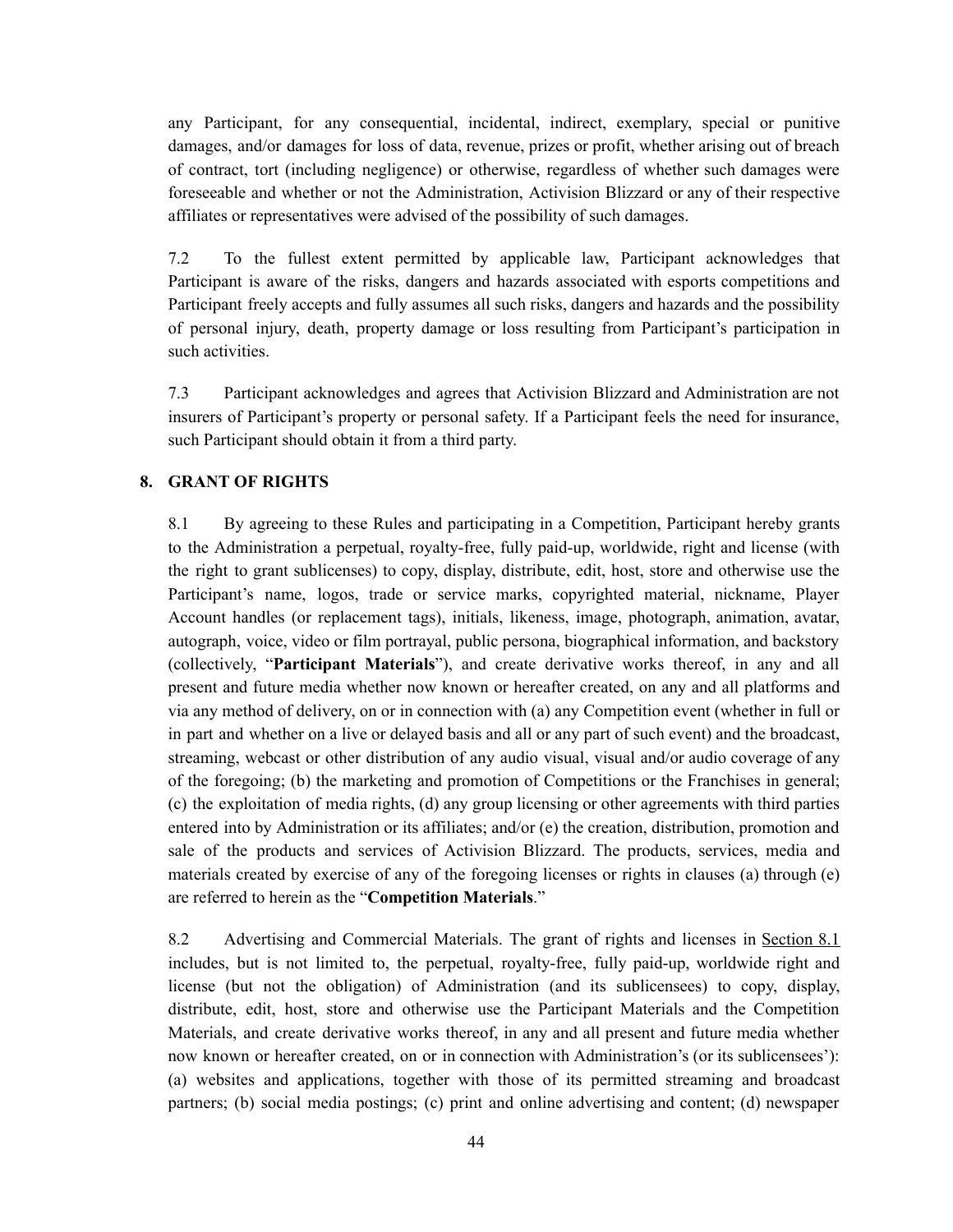and magazine advertising and content; (e) online advertising and content, including banners, leaderboards and skyscrapers; (f) outdoor and indoor billboards, posters, signs and displays; (g) product catalogues, point-of-sale materials, hang tags, product packaging and instruction manuals; (h) press releases, newsletters and e-alerts; (i) television; and (j) any other advertising or promotional materials developed by or for Administration (or its sublicensees) for Competitions or the Franchises from time to time (the foregoing, the "**Advertising and Commercial Materials**").

8.3 Participant acknowledges and agrees that Participant shall not acquire any rights in or to the Competition, any Franchise, or Activision Materials (as defined below) as a result of Administration's use of the Competition Materials in connection with the permitted uses hereunder.

8.4 Ownership of Advertising and Commercial Materials, Feedback, Stats and Suggestions.

8.4.1 As between each Participant and Administration, Administration will be the sole owner of all of the following (collectively, the "**Activision Materials**"):

8.4.1.1 Competition Materials and Advertising and Commercial Materials (excluding Participant Materials that are incorporated into or used in the Competition Materials or Advertising and Commercial Materials; provided, that to the extent such Participant Materials incorporate any Activision Blizzard intellectual property, such Competition Materials and Advertising and Commercial Materials shall be owned by Administration);

8.4.1.2 All other content, works of authorship, audio-visual works, artwork, compilations, data and documentation that are created by or for Administration in connection with the Competition;

8.4.1.3 Suggestions, comments and other feedback that a Participant may provide to Administration relating in any way to (a) the Competitions, the Franchises or the business of Activision Blizzard, and (b) all improvements or enhancements to the Competitions, the Franchises, or the business of Activision Blizzard resulting from any such suggestions, comments and feedback;

8.4.1.4 All Activision Blizzard accounts, data (including gameplay data) and statistics relating to Participant's participation in or play of the Franchise or the Competition, any Competitions streams and any intellectual property of Activision Blizzard; and

8.4.1.5 Intellectual property rights in each of the foregoing existing anywhere in the world.

8.4.2 Subject in all respects to Section 8.4.1, as between each Participant and Administration, Participant will be the sole owner of the Participant Materials. For the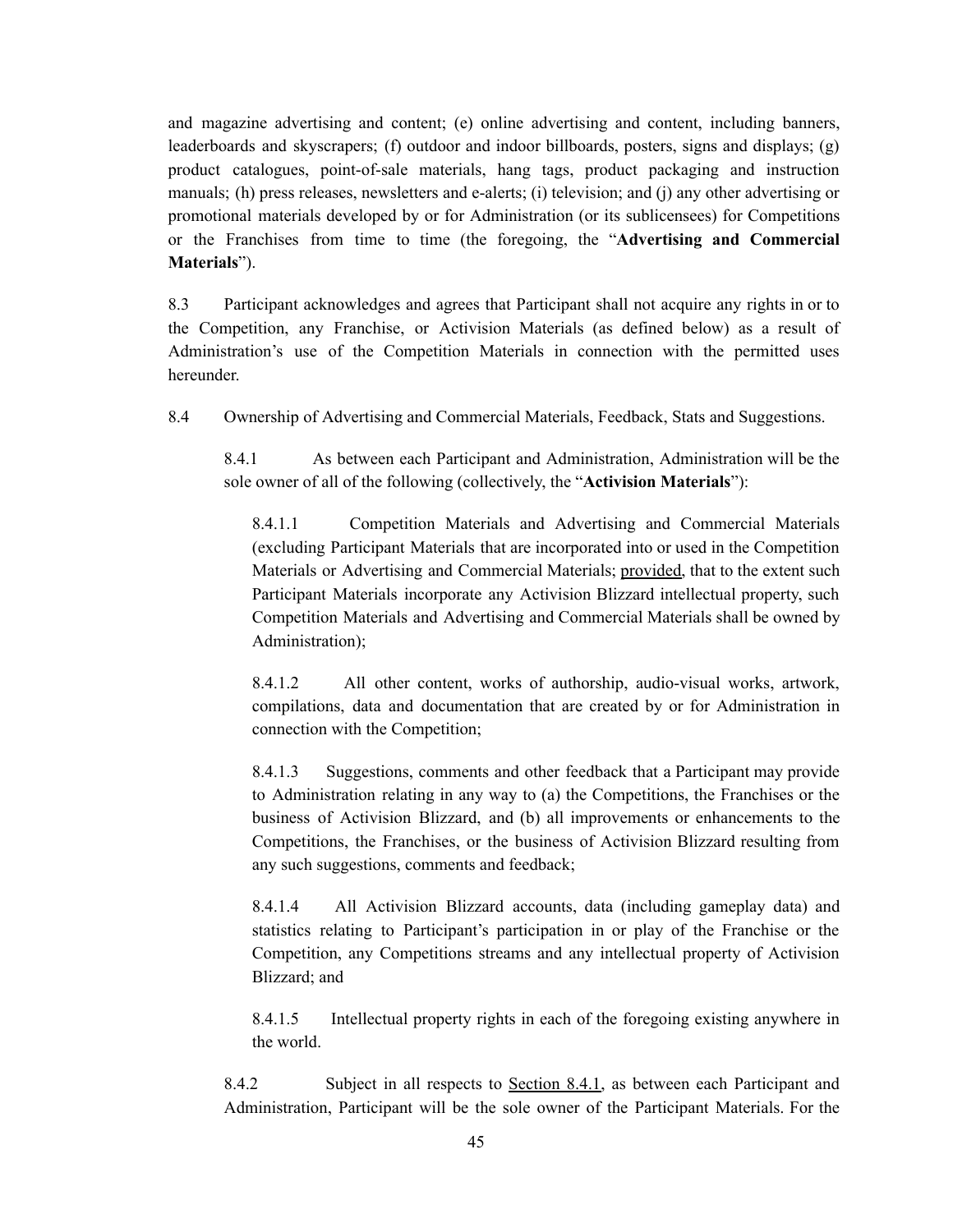avoidance of doubt, Participant's use of the Participant Materials shall at all times comply with the End User License Agreement.

8.5 Works for Hire; Assignment. If a Participant at any time creates, develops or invents any Activision Materials, the parties acknowledge and agree that all copyrightable Activision Materials, and all elements, portions and derivative works thereof, shall be created for the Administration as "works made for hire" and that all copyrights in and to such Activision Materials, and in all elements, portions and derivative works thereof, shall vest automatically in, and belong to, the Administration. If, however, by operation of law or otherwise, such Activision Materials or any element, portion and derivative works thereof are not deemed a "work made for hire" or for any reason do not automatically vest in the Administration and/or if there are any patents, trademarks, know-how or other intellectual property rights in the works that do not automatically become the property of the Administration under the preceding sentence, the Participant hereby assigns (and agrees at the time of creation to assign) to the Administration and/or its designee, in each case for no additional consideration, by way of present assignment of future copyright and other intellectual property rights, all worldwide rights, title and interest, including all copyright and other patent, trademark and other intellectual property rights worldwide, in and to all Activision Materials (and in all elements, portions and derivative works thereof) and agrees to take, at the expense of the Administration or its designees, any and all such other actions reasonably deemed appropriate by the Administration or its designee in furtherance of such assignment, including, without limitation, the execution and delivery to the Administration or its designee of any further instruments of assignment reasonably requested by the Administration or its designee. Such assignment includes the transfer and assignment to the Administration and its successors and assigns of any and all moral rights which Participant may have in the Activision Materials. To the extent such moral rights cannot be assigned under applicable laws, Participant hereby waives and agrees not to assert any such moral rights Participant may have, and to the extent Participant is not permitted to waive moral rights by law, Participant hereby permits Administration (or any successor or transferee thereof) at any time to modify or to change the Activision Materials or to accompany the Activision Materials with any illustrations, prefaces, after-words, comments and other materials, and Participant confirms that such amendments, changes or accompaniment will not cause harm to its honor or reputation and does not constitute a distortion or mutilation of the Activision Materials and other associated materials. For the avoidance of doubt, for purposes of this Section 8.5, the Administration shall exclusively mean either (a) Activision Publishing, Inc., or (b) Blizzard Entertainment, Inc., as determined based on the applicable Administration set forth in the Tournament Rules; provided, if the Administration is not defined therein, all rights of the Administration pursuant to this Section shall automatically vest in Activision Publishing, Inc.

8.6 Participant Representations and Warranties. Participant is solely responsible for the Participant Materials. Participant represents and warrants: (a) Participant is the author or creator of, or owns all right, title and interest in and to, the Participant Materials or otherwise has sufficient power and authority to grant the rights granted herein, including pursuant to Section 8.1; and (b) the Participant Materials and the exercise of rights in Participant Materials granted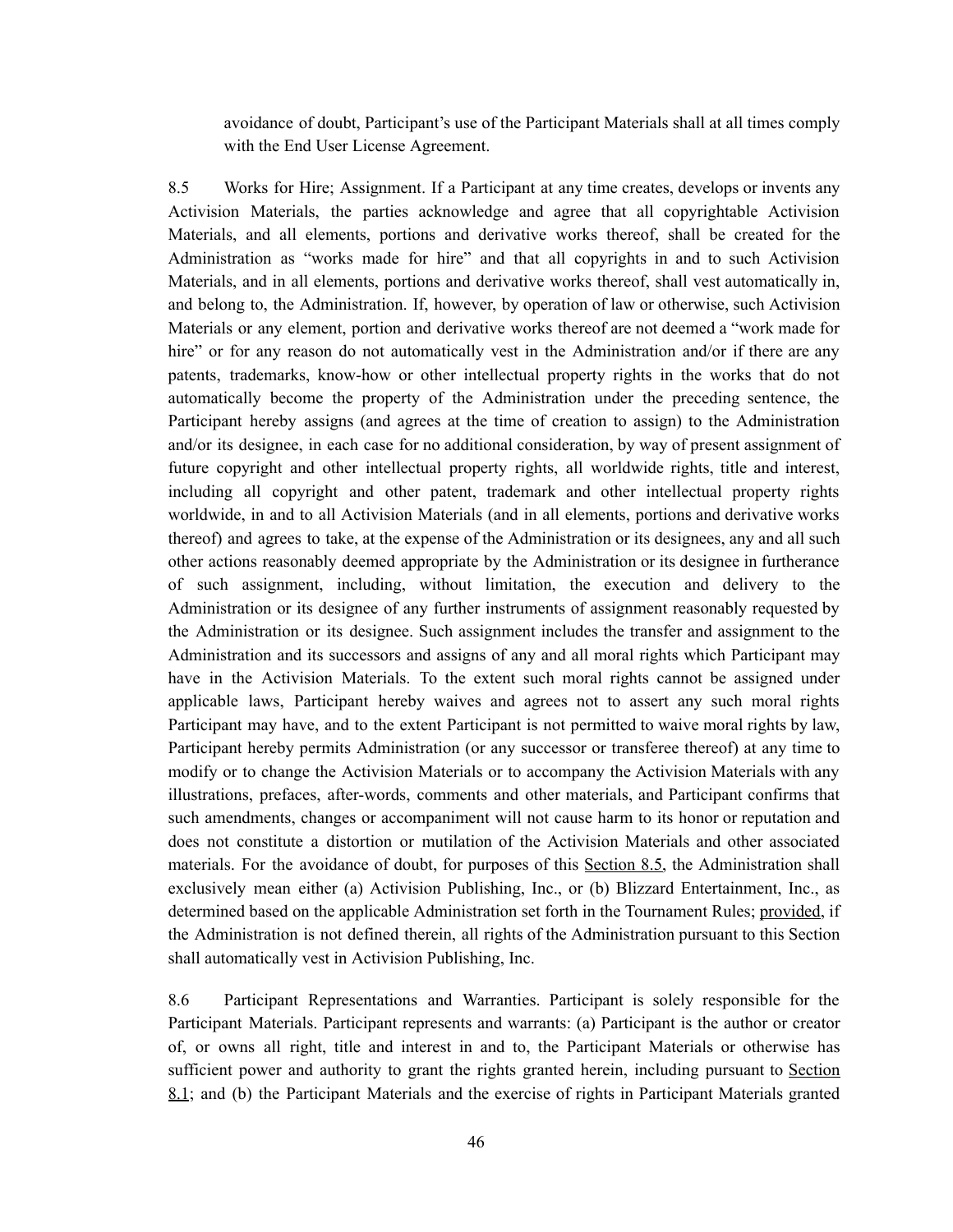under these Rules do not and will not (i) defame any other person or (ii) infringe, violate, dilute, or misappropriate any third-party right, including any copyright, trademark, patent, trade secret, moral right, privacy right, right of publicity, or any other intellectual property or proprietary right of any kind or nature relating thereto recognized by United States law and applicable foreign and international laws, treaties and conventions. Activision reserves all rights and remedies against any Participant who breaches this Section.

8.7 Waivers. By agreeing to these Rules, Participant hereby waives, and agrees not to assert, any (a) rights of prior review and/or approval of any of the Competition Materials or Advertising or Commercial Materials, and (b) moral or other equivalent rights (if any) to which Participant is or may become entitled under applicable law in relation to the Competition Materials, Advertising and Commercial Materials, or to his/her participation in a Competition or Activision Blizzard events. Nothing in these Rules requires Administration (or its sublicensees) to make use of any of the rights or licenses granted herein.

8.8 Collection of Personal Data. Administration will collect, store and use information collected in connection with each Competition (including information collected at live events, if applicable) in accordance with the Privacy Policy set forth in the applicable Tournament Rules.

#### **9. RESOLUTION OF DISPUTES**

9.1 Disputes Regarding League Rules. Administration has final, binding authority to decide disputes with respect to the breach, termination, enforcement, or interpretation of Sections 1, 2, 3, 4, 5, and 6 of these Rules ("**Rules Dispute**").

9.2 Binding Arbitration. All disputes, claims or controversies that Administration may have against a Participant or that a Participant might have against Administration, and all disputes, claims or controversies arising out of, relating to, or in connection with a Competition, Competitions, the Tournament Rules or these Rules, or the breach or the validity thereof, including the determination of the scope or applicability of these rules to arbitrate and the jurisdiction of the arbitrator, and that is not otherwise subject to Administration's final, binding authority (whether under Section 9.1 or under separate written agreements entered into with Administration or its affiliates) or otherwise subject to arbitration under separate written agreements entered into with Administration ("**Arbitration Dispute**") will be finally settled under the Rules of Arbitration of the International Chamber of Commerce by a single arbitrator appointed in accordance with the said Rules. The seat of arbitration will be New York, New York. The arbitration shall be conducted and the award shall be rendered in English (with translation services provided if required). Notwithstanding the choice of law clause in Section 9.4, the arbitration and this agreement to arbitrate shall be governed by Title 9 (Arbitration) of the United States Code. All costs and expenses for the arbitration will be borne in accordance with the Rules of Arbitration of the International Chamber of Commerce. All matters relating to the arbitration, including any final award, will be considered the confidential information of the parties to the Arbitration Dispute. The parties to any Arbitration Dispute agree that they will only file with the court the portions of the award necessary to enter judgment and enforce the award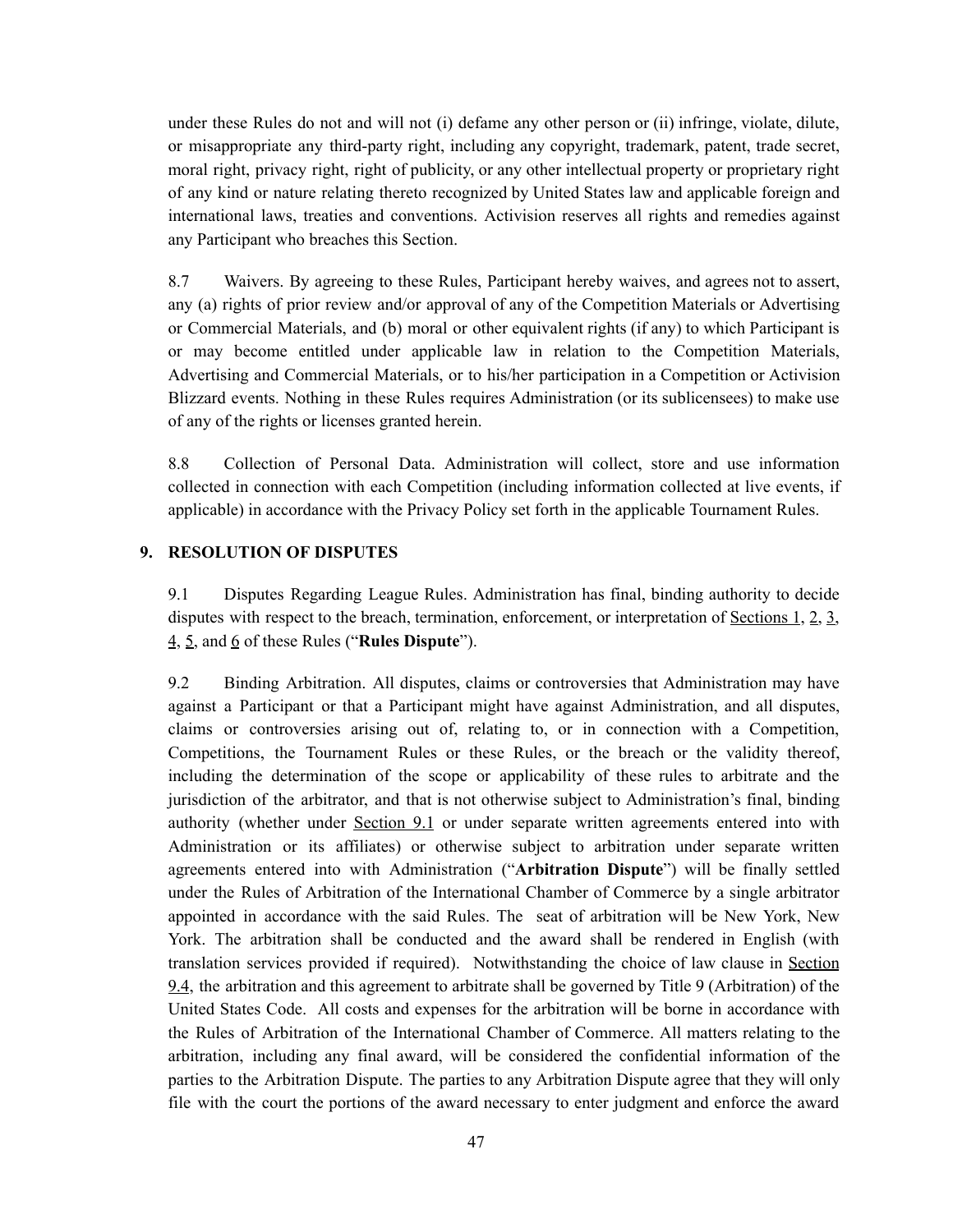and that they will make every effort to exclude confidential information from what is to be filed with the court, with any disagreements related thereto to be decided upon by the arbitrator prior to any court filing. The decision of the arbitrator will be final and binding on the parties to the Arbitration Dispute, and any award of the arbitrator may be entered in any court of competent jurisdiction. This Section 9.2 will not preclude a party to a dispute from seeking provisional remedies in aid of arbitration from a court of appropriate jurisdiction in respect of Arbitration Disputes or preclude Administration from seeking and obtaining from any court of competent jurisdiction (without the need for Administration to post any bond or other security) temporary and/or preliminary injunctive relief against a Participant for any breach by the Participant of the terms of these Rules. Except as otherwise provided by these Rules or applicable law, each party to any legal action or proceeding brought against the other party will be responsible for his/her/its own attorneys' fees, experts' fees, court costs and all other expenses sustained in the course of such litigation (including any appeals).

#### 9.3 Class Action Waiver.

9.3.1 By agreeing to these Rules, each Participant agrees that any arbitration will be limited to the Arbitration Dispute between Administration and the Participant individually.

9.3.2 By agreeing to these Rules, each Participant acknowledges and agrees that: (a) a claim by, or on behalf of, other persons, will not be considered in, joined with, or consolidated with, the arbitration proceedings between the Participant and Administration unless the Participant and Administration agree to such a consolidation; (b) there is no right or authority for any Rules Dispute or Arbitration Dispute to be arbitrated, adjudicated, or resolved through court proceedings on a class-action, collective action, private attorney general or representative action basis or to utilize class action, collective action, or private attorney general or representative action procedures; and (c) the Participant will not have the right to participate as a class representative, collective action representative, or private attorney general, or as a member of any class, collective action, or private attorney general or representative action for any Rules Dispute or Arbitration Dispute. Under no circumstances does any Participant or Administration agree to class, collective, private attorney general or representative action procedures in arbitration or court proceedings or the joinder of claims in arbitration or court proceedings. The foregoing provisions of Section 9.3.1 and this Section 9.3.2 are referred to as the "**Class Action Waiver**".

9.3.3 In any case in which: (a) the Rules Dispute or Arbitration Dispute is filed or pursued as a class action, collective action, or private attorney general or representative action; and (b) all or part of the Class Action Waiver is found to be unenforceable, the class action, collective action, or private attorney general or representative action to that extent must be litigated in a civil court of a competent jurisdiction within New York, New York, but any individual claims for which the Class Action Waiver is deemed enforceable must be litigated separately in arbitration. The Class Action Waiver will be severable in